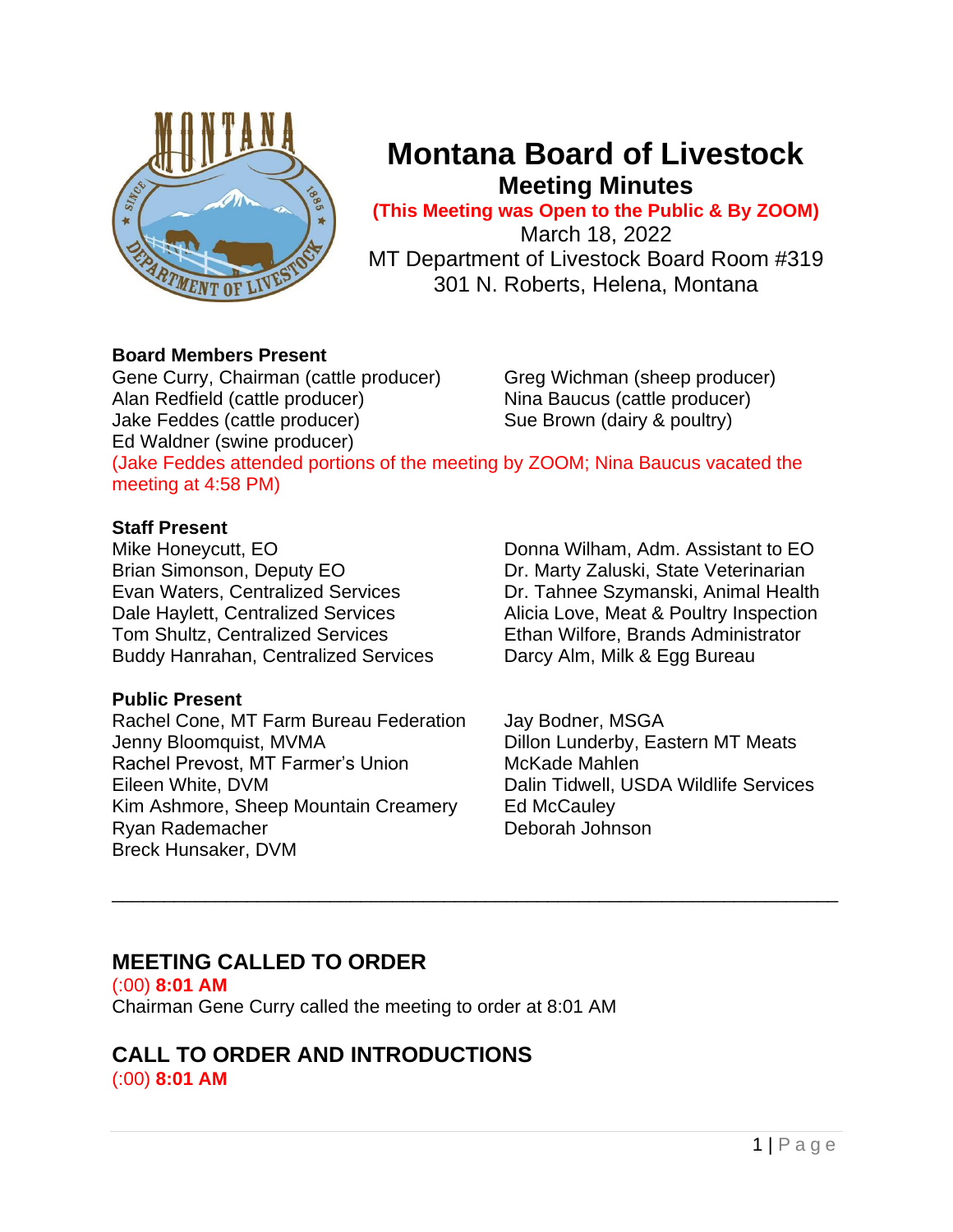Chairman Gene Curry called for audience and BOL member introductions and comments:

Kim Ashmore of KnJ Ranch and Sheep Mountain Creamery was in the audience

- Nina Baucus, Cattle Representative, reported that she and Daylight Savings Time did not get along
	- o Ms. Baucus reported that they raise cows, sheep and guard dogs
- Sue Brown, Dairy & Egg Representative, reported that they were about halfway through kidding and that it had gone fine, even with negative 20s temperatures that they had
	- o Ms. Brown said that she felt the reason they were kidding later than normal was because August had been such a hot month and the goats had not come into heat until September
- Ed Waldner, Swine Representative, reported that milk prices were going clear out of sight and that the price of corn was \$7/bushel and hay was \$300/ton
	- o Mr. Waldner also reported that they had a National Pork Producers meeting where they were shown a tabletop exercise on what would be done in the case of an African Swine Fever (ASF) breakout
		- Mr. Waldner reported that ASF was currently around 600 miles from the Florida border.
		- Mr. Waldner explained his idea for the best way to compost swine in case of depopulation of disease-affected herds and said that he had discussed it with Dr. Zaluski
- Greg Wichman, Sheep Representative, reported they were sheared out and were currently getting sheds ready to start lambing. He said they were about a month out from calving
- Alan Redfield, Cattle Representative, reported they were just rolling into calving and that his daughter had been a big help in Artificially Inseminating (AI) some of the previous week
	- o Ed Waldner commented that he had heard there was a bill against AI in Colorado and Oregon
- Gene Curry, Cattle Representative from Valier, reported that they had been calving heifers and were about done
	- o Mr. Curry said that during the 20 and 30 below temperatures they had only been getting about five to six cows calving a night, but when it warmed up, they were calving about 15 per night
	- o Mr. Curry reported that they were done with AI
	- o There had not been much moisture, Mr. Curry said, and they could use more. He said his neighbor had started seeding the day before.
- Mike Honeycutt reported that Jake Feddes would not be in-house for the meeting, but might be on and off throughout the day by ZOOM. Rachel Prevost from Montana Farmer's Union joined the meeting by ZOOM

# **BOARD ADMINISTRATIVE ITEMS**

(11:27) **8:12 AM**

## (11:27) **8:12 AM – BOARD APPROVAL OF BOARD MEETING MINUTES**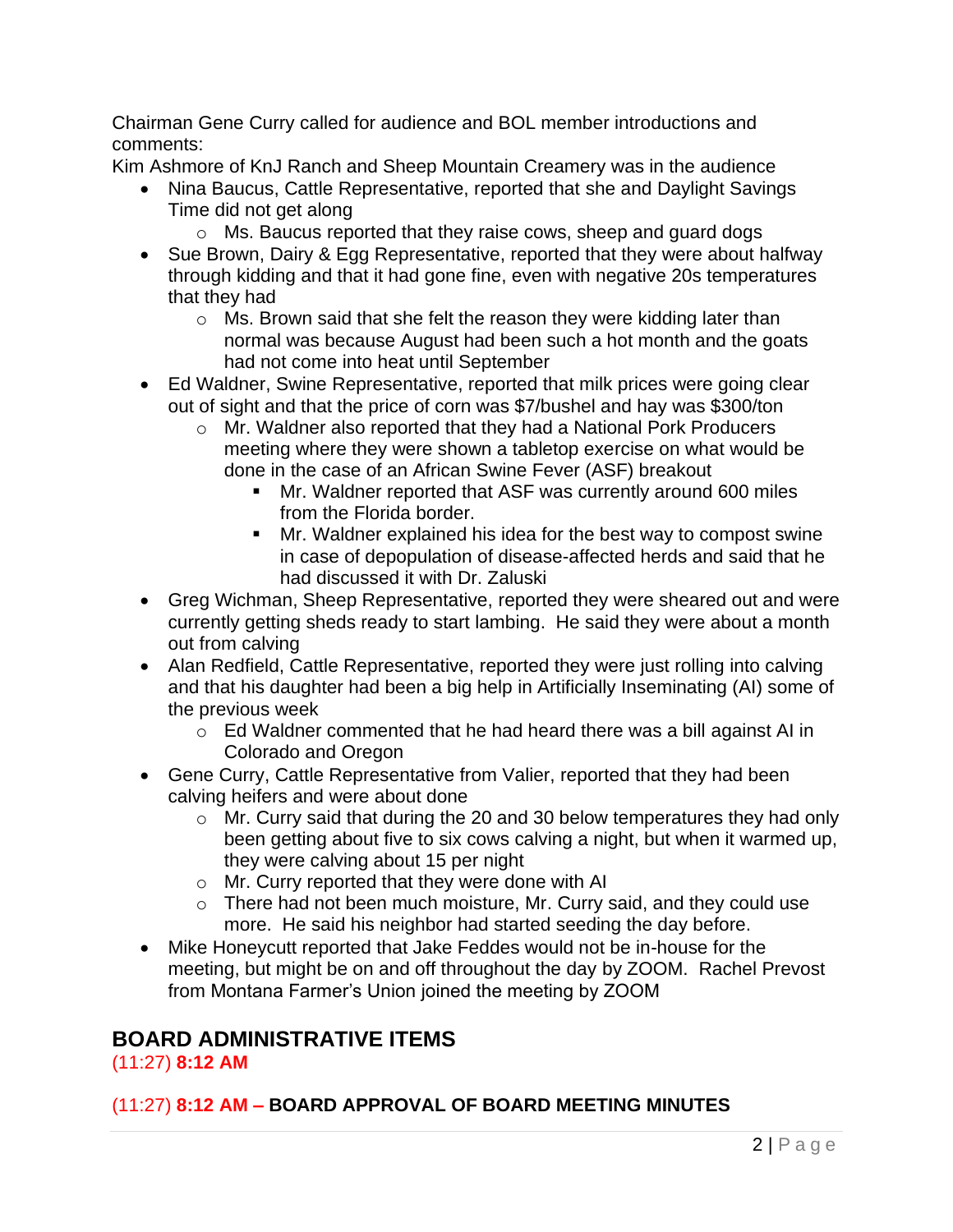Gene Curry entertained a motion to approve the minutes of the last BOL meeting:

# **MOTION/VOTE**

(11:31) **8:12 AM Sue Brown moved to approve the minutes from the BOL January 26, 2022 Meeting. Alan Redfield seconded. The motion passed.**

## **OLD BUSINESS**

(12:00) **8:13 AM**

#### (12:56) **8:14 AM – UPDATE ON GOVERNOR'S OGSM STRATEGIC MANAGEMENT IN RELATIONSHIP TO BOL AND EXECUTIVE OFFICER STRATEGIC GOALS**

Mike Honeycutt reported that he had presented the DOL's OGSM to the Governor's Office on Tuesday, March 15, 2022:

- Mr. Honeycutt said that the information he gave the Governor regarding per capita fees was not too robust
	- o Although the livestock head counts were down, Mr. Honeycutt reported that the Department of Revenue (DOR) had about 3,000 paper filers they had not put into their system yet
	- o Mr. Honeycutt said he shared with the Governor complaints from some ranchers who struggled getting through on the new DOR online TransAction Portal (TAP) per capita reporting system
	- o The DOR, according to Mr. Honeycutt, had dropped the licensing for the previous software utilized for the per capita report and this was the first year utilizing TAP for it
	- o Mr. Honeycutt said that some ranchers had complained enough that DOR sent them paper per capita reporting forms, but, the DOR was still trying to figure out what to do with all the checks they had received with sticky notes attached to them
- Mr. Honeycutt explained that even though the OGSM report's budget side showed that expenses were a little bit ahead of revenue, all of the per capita payments were not in as of yet
- Regarding DOL vacancies, Mr. Honeycutt said he explained to the Governor that there would be a retirement in the Meat & Poultry Inspection Bureau in the next week and that there had been some Meat Inspector positions hired that did not work out, one person quitting after three weeks and another not making it through the probationary period
	- o Mr. Honeycutt said that although the Meat & Poultry Inspection vacancies were of concern, the DOL was moving towards getting other vacancies in the Department filled
- Market numbers shared with the Governor showed that in February of last year, 51,000 cattle moved through the markets and 48,000 cattle moved through the markets this year. Just months previous however, those numbers were much higher
- Mr. Honeycutt said that there were still some items in the "yellow" category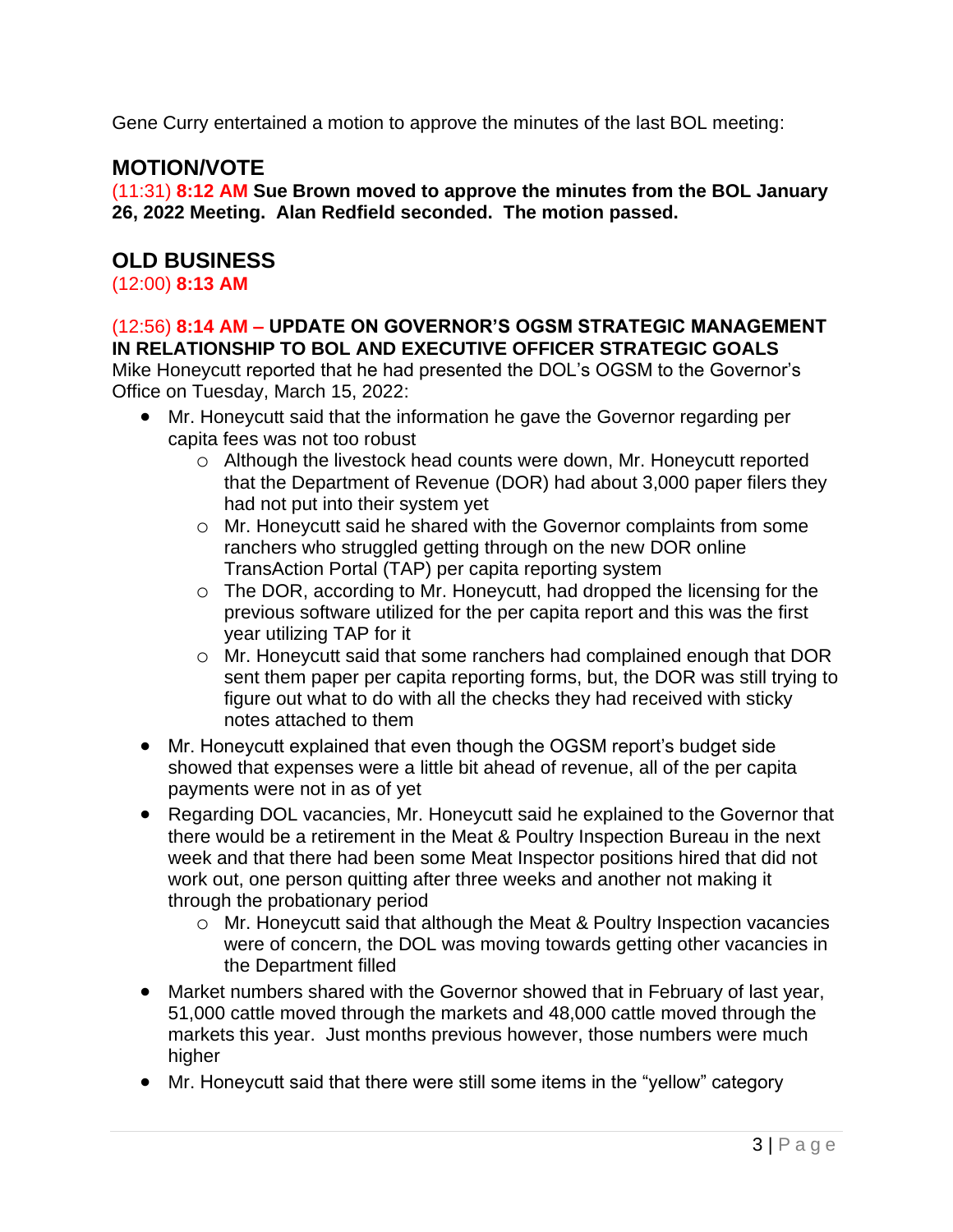- o The FDA State Ratings Officer was still in the yellow because the final training for the DOL employee had not been available
- o The Tuberculosis investigation was still in the yellow while the Animal Health Bureau awaits the end of calving before they can do more testing
- Great strides had been made in the HB10 IT project
	- o The DOL signed off on some contracts with Google AI and a couple other vendors to further the DOL in the ability to do online electronic brand inspections and for DOL customers to have electronic capability to access data stored in a repository which they could query, with the Brands Enforcement Division and the Animal Health Bureau sharing their information
	- o Electronic comparisons between livestock ownership data and who's paying per capita could be accessed when the DOR is brought into the data pool shared with DOL
	- o Mr. Honeycutt explained that somewhere in the future, the DOL would begin phasing out the Fort Supply system used for tracking brands and transitioning to a system called Microsoft Service Now
	- o Mr. Honeycutt reported that the DOL was probably in second place among State agencies in the Governor's challenge to move processes to digital
- The Governor, according to Mr. Honeycutt, was very excited about what had been happening with meat processing in the state
	- o Fiscal year meat processing was quite a bit larger in the state than it had been in previous years, and once the third quarter was completed, livestock processed through State-inspected and custom-exempt plants in Montana could be close to double what had been done in any previous year
	- o A lot of money was being invested into meat processing in Montana and Mr. Honeycutt hoped that those investments were paying off
	- o Mr. Honeycutt said that when the Governor saw the increase in meat processing in Montana, he also expressed that the DOL would need to expand the number of Meat Inspectors to cover those facilities and was hoping for support to request additional FTEs in the next decision package presented to the Legislature
	- o Gene Curry said that if there was support from the Governor for additional Meat Inspectors, it might be a good time to also ask for them to be paid a competitive wage
	- o Alicia Love, the State EIAO/FSO, told Mr. Honeycutt that some meat processing facilities could use two Meat Inspectors at one time if the plant was doing both slaughtering and processing at the same time
	- o One portion of the meat processing industry that had expanded a lot in the last year was in poultry
	- o Mr. Honeycutt reported that turkey processing numbers were up during the Thanksgiving/Christmas holiday period, but stayed high even into **January**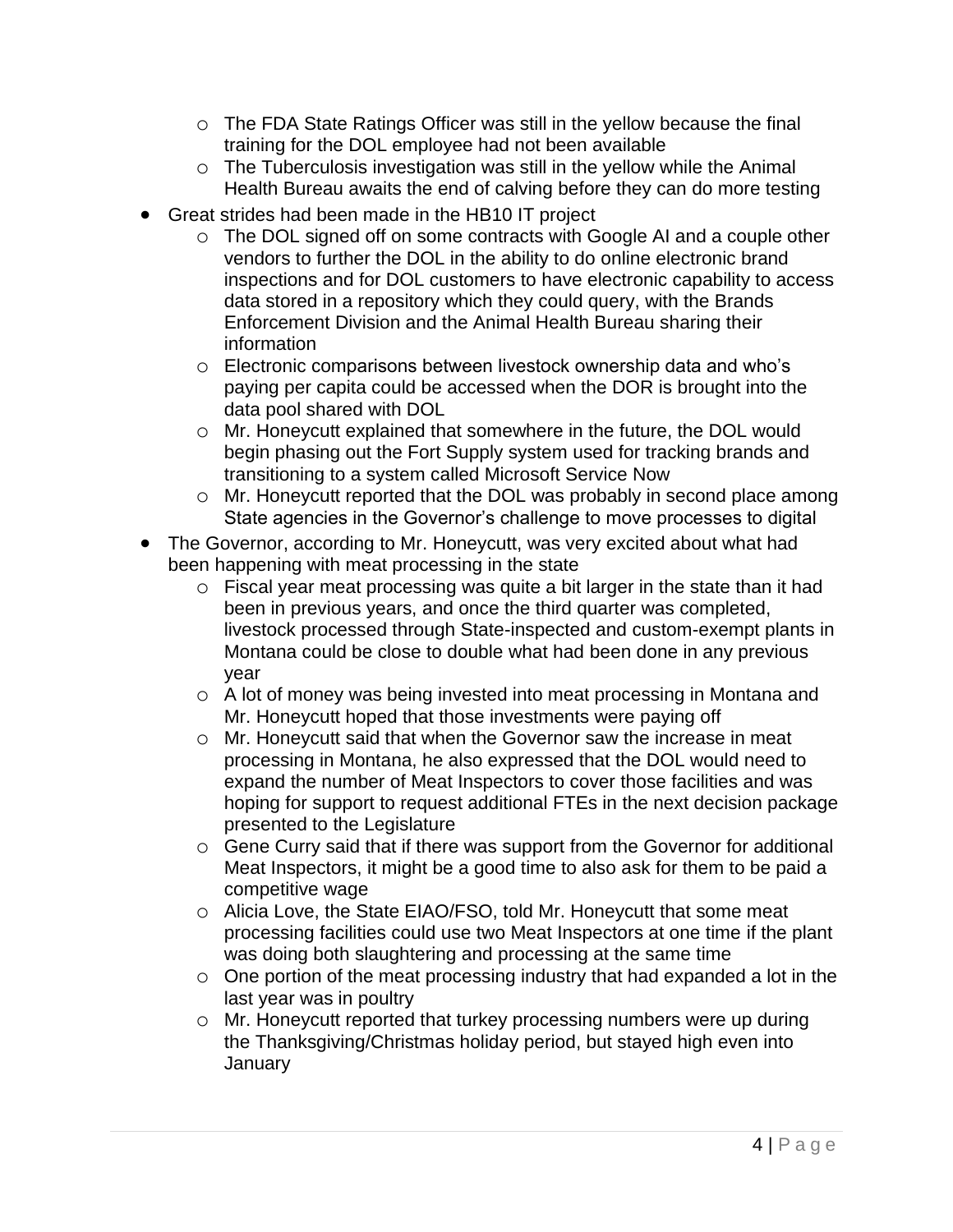• In reviewing the DOL org chart, Mr. Honeycutt reported to the Governor that the DOL was running with about 14 vacancies, with some retirements happening in the next couple weeks and months

# **NEW BUSINESS**

(33:00) **8:34 AM**

#### (33:00) **8:34 AM – DISCUSSION ON REQUEST FOR CAN BRAND IDENTIFICATION EXEMPTION FOR CANADIAN-ORIGIN CATTLE BEING SHIPPED DIRECT TO SLAUGHTER (ARM 32.3.2001)**

Mike Honeycutt gave a synopsis for the reason Dillon Lunderby, Eastern Montana Meats in Sidney, MT would be speaking to the BOL that day:

- Mr. Honeycutt explained that in the past couple weeks, Steve Lunderby, the owner of Eastern Montana Meats had requested from the DOL to be able to source fat cattle from Canada to process in their facility with an exemption from using the CAN brand on those direct-to-slaughter animals
- Mr. Honeycutt said that the cattle being sent from Canada into Montana were probably Montana feeder cattle
- Putting a brand on an animal so close to processing could do damage to the meat, bruising it, and causing it to be devalued
- The original purpose of the CAN brand, according to Mr. Honeycutt, was to track BSE cattle coming from Canada, and with direct-to-slaughter cattle coming from Canada into Montana, they are coming in with paperwork and identification methods much better than a brand. Gene Curry added that the CAN brand only shows the cattle came from Canada and does not identify each individual animal
	- o Dr. Marty Zaluski said that Canada, in the last 12 months received their BSE negligible risk status, a recognition from World Animal Health
	- o Mr. Honeycutt said that from a staff perspective, they had no problem with the BOL making an exemption for direct-to-slaughter immediately, but asked that the BOL consider making the exemption from CAN branding all direct-to-slaughter cattle a permanent one
	- o The State Veterinarian can already exempt cattle coming from Canada from having to be CAN branded if they come into Montana for exhibition only and also can exempt them if the cattle are imported for quarantine that will go back to Canada when they're done
	- o The BOL can exempt cattle from having to CAN brand cattle coming into the State from Canada on a case-by-case basis
- Dillon Lunderby introduced himself as a partner with Eastern Montana Meats
	- o Mr. Lunderby reported that they were processing around 125 cattle/day and said that in Utah, who do not require a CAN brand, 85% of one Utah plant's animals were originally from Montana
	- $\circ$  In a shipment of Canadian cattle they received the previous week, Mr. Lunderby explained that the cattle had been CAN branded and that when processed, had a tremendous amount of bruising on the top rounds, with the CAN brand having been applied on the right hip. He added that there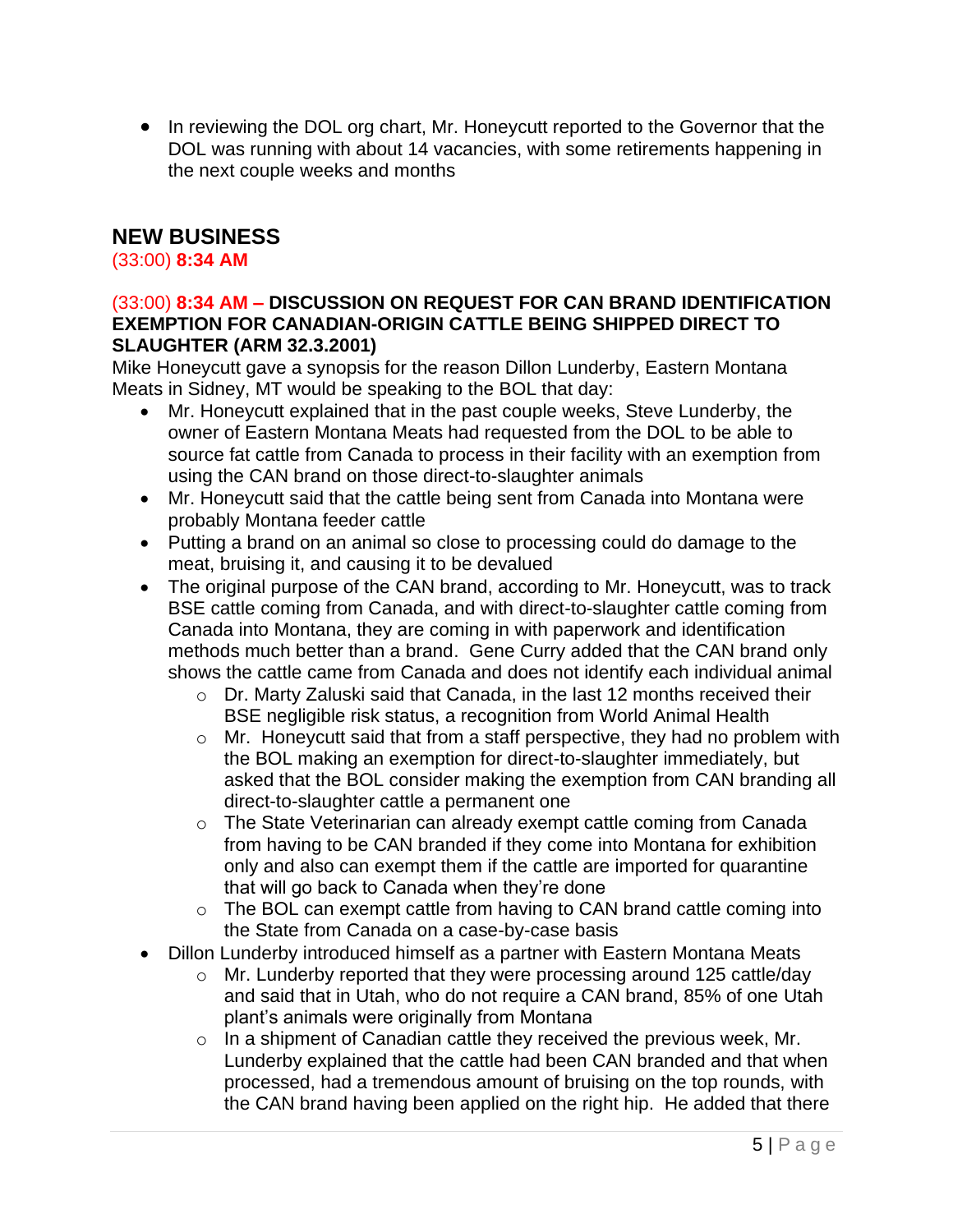were a few of the cattle who were bloodshot through the entire carcass, having gone through stress that he felt was unnecessary for immediate slaughter animals

- o Mr. Lunderby said that the USDA Inspector made sure that every one of the animals were accounted for that came across the border into their facility
- Mr. Honeycutt said that he was not sure of Colorado and Washington's requirements currently, but that two years ago, there were only three states that required the CAN brand
- Jay Bodner, Montana Stockgrowers Association (MSGA), said that their policy specifies either the CAN brand or the M brand be applied to breeding cattle coming from Canada and Mexico. He said MSGA did not have anything in their policy that opposed eliminating that portion of the rule for fed or finished cattle coming from Canada
	- o Mr. Bodner said that from a realistic standpoint, everybody recognized that there had been a significant amount of Montana feeder cattle going into Canada and that MSGA would support Montana processors who would process those cattle coming back into Montana for processing
- Mike Honeycutt said that there were a lot of Canadian fat cattle going to Utah, Idaho and other places, and the CAN brand requirement in Montana could be a barrier to people wanting to process those animals in our state and a barrier for processing plants trying to expand their capacity to feed and finish more cattle in our state

# **MOTION/VOTE**

(49:45) **8:51 AM Alan Redfield moved to approve an immediate exemption on the CAN brand requirement for Canadian-origin cattle being shipped direct to slaughter to Montana and then add it to the rulemaking process as a permanent exemption. Sue Brown seconded. The motion passed.**

• Gene Curry requested that when the rule was changed that MSGA look at their policy, because he felt that the DOL identification ability for individual animals might be a little outdated when it required that brand on anything that came into the state

## (52:56) **8:54 AM – RED TAPE RELIEF PROJECT**

(52:56) **8:54 AM – Review High and Medium Priority Items from January 2022 BOL Meeting, Including Report Back from Conversation of Montana Association of Counties (MACO) Ag Committee Meeting**

- MCA Title 81, Chapter 6 *– Livestock Protective Associations*
	- o Mr. Wilfore said that it was decided at the last BOL meeting to repeal the Crimestopper's Act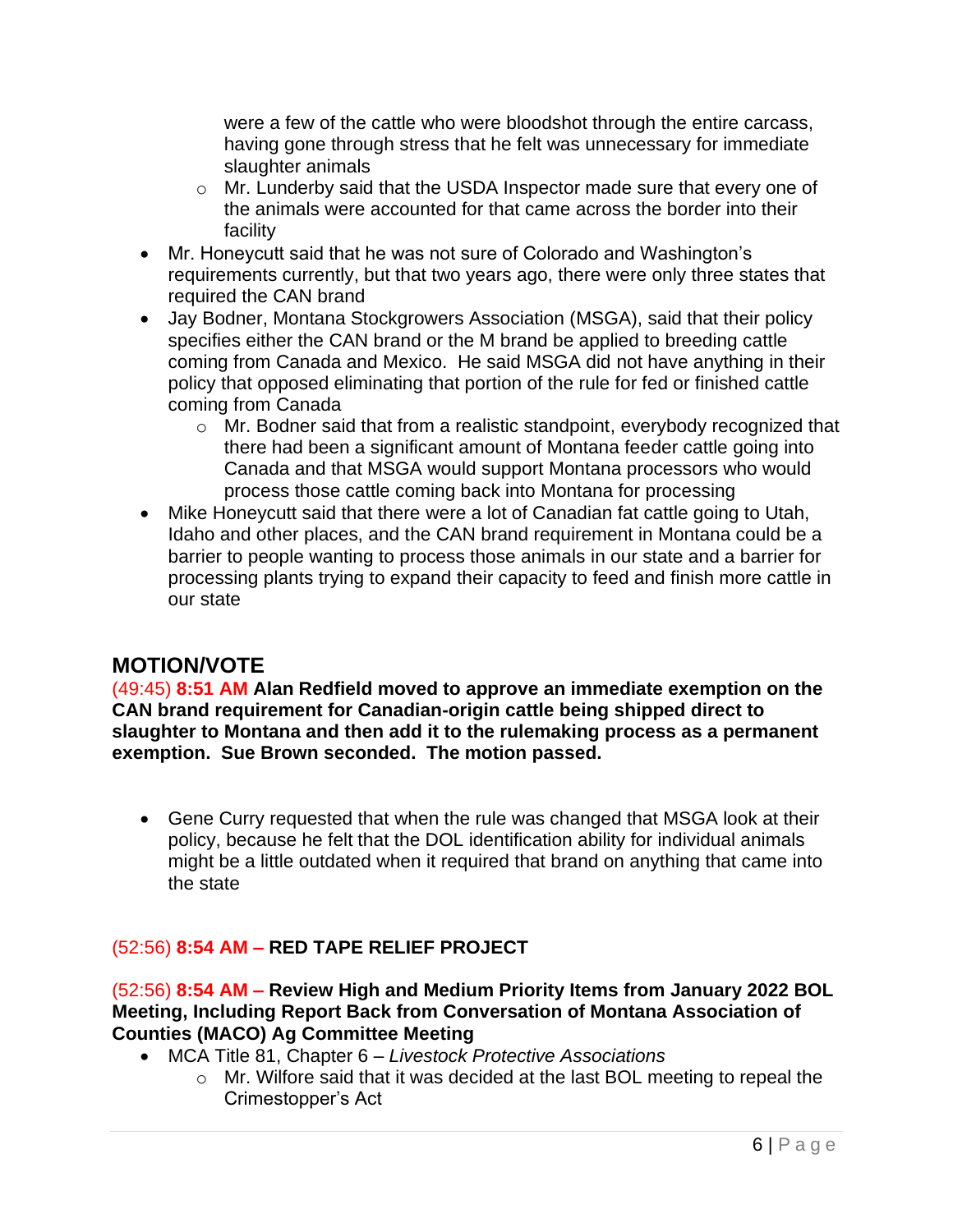- MCA Title 81, Chapter 10 *Horse Owner Amnesty*
	- o Ethan Wilfore said, regarding Horse Owner Amnesty Fees, that there were two fees that needed to be established, and he based those on the current estray fees the DOL already had in place
		- The fee for surrendering a horse
		- **EXECT** If there is an adoption, the fee of adopting a surrendered horse
	- o Mr. Wilfore explained that in statute, in the case of a surrendered horse, the DOL had the option of adopting the horse out that was surrendered, selling the horse at market, or, if a veterinary evaluation determined the horse needed to be put down, that was the other option
	- $\circ$  Estray horses need to be advertised for a minimum of 10 days, but no more than 30 days, and Mr. Wilfore decided to use those same guidelines in the case of a surrendered horse
	- $\circ$  The fee for adopting an estray prior to advertisement or sale was \$50 and so, Mr. Wilfore thought that a tentative fee for surrendering a horse could be \$50
	- o To adopt a surrendered horse, statute says that the DOL could charge for the Commission Company's costs, which would include fee, housing and boarding. Mr. Wilfore thought a \$50 fee should be charged for the adoption, along with the Commission Company's costs
	- o Mr. Honeycutt said that horse surrendering situations had not happened very often at the DOL, but without rules establishing fees, the DOL had the legal obligation to take a horse but no way to recoup the costs of taking care of it
	- o Alan Redfield expressed concern that charging a \$50 fee for surrendering a horse could be a hardship on some people, especially if they had more than one head
	- $\circ$  Ethan Wilfore explained the difference between an estray (lost) and an abandoned (intentionally left) horse, Nina Baucus adding that the County handled abandoned horses and the DOL handled estray horses
	- o According to Mr. Wilfore, horses are abandoned in a known-area where folks drop their horses off, such as in Missoula County
	- o Mr. Wilfore said he would come up with a few different options as far as procedures, timing and structures regarding horse amnesty and go over those option at the next BOL meeting
- Report Back From Conversations of Montana Association of Counties (MACO) Ag Committee Meeting
	- o Mike Honeycutt reported on a meeting Ethan Wilfore, Brian Simonson and he had attended several weeks previous with the Ag Committee of MACO
	- o Mr. Honeycutt explained that the meeting took place because, in doing Red Tape review, it was realized by the DOL and MACO that there were brand statutes and predator control statutes for counties still on the books that should be repealed or modernized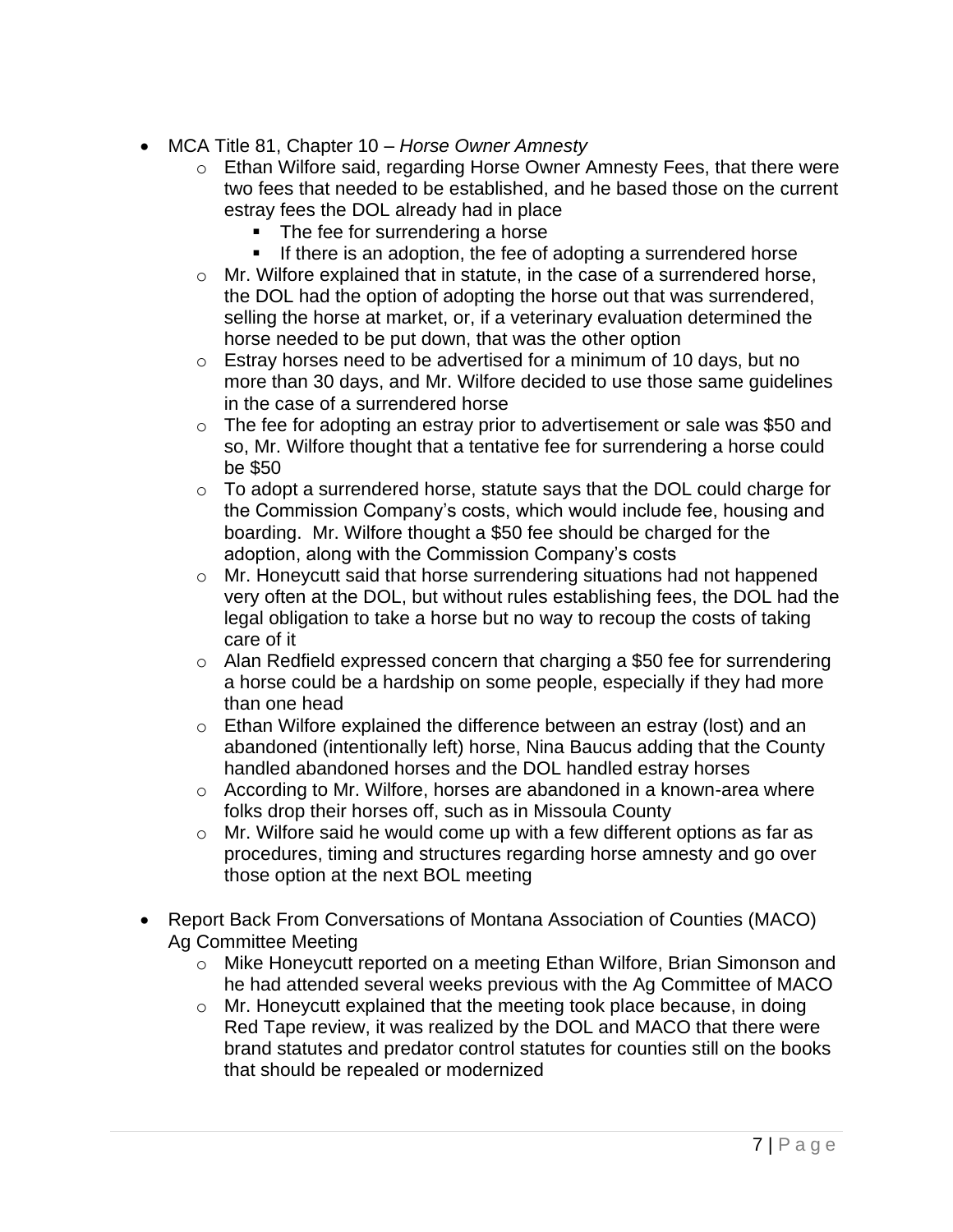- o Mr. Honeycutt said he shared one example of a statute that the county might want to have changed, where if someone brings a truck load of coyote hides to the County, the County needed to pay that person a nickel per hide and then the County had to dispose of those hides on the grounds of the County Courthouse
- o Mr. Honeycutt said that they left that meeting with the County saying they were going to take a deeper look at statutes and he said the DOL would give the Counties the support they needed
- o Brian Simonson said that there were around 40 County Commissioners who attended that meeting and that the DOL people represented there had good conversations both during the presentations and afterwards

#### (1:13:06) **9:14 AM – MCA Title 81, Chapter 7 – Predatory Animal Control and ARM Vertebrate Pest Control**

Brian Simonson explained that under this Chapter, he had five statute changes, one possible statute repeal and three rule changes:

- Nina Baucus said that when bounties are spoken about, it should be something gotten rid of because the DOL did not pay bounties on anything
- **81-7-101 –** *Definition*
	- o Brian Simonson said that at the last meeting, it had been suggested that a definition for control be included, and he used other statutes to come up with one
- **81-7-102 –** *Department to Supervise Destruction of Predatory Animals – Cooperation With Other Agencies – Administration of Money*
	- $\circ$  Brian Simonson said that, per requests in the last discussion he had with the BOL on this, that he changed "shall" to "may" and got rid of the word "destruction," along with changing language saying the DOL is "conducting" to the DOL is "administering"
	- o Also eliminated, but still keeping "the tools in the toolbox," were things the DOL was not doing currently
	- o Sue Brown said she appreciated the changes because they were more up-to-date in respect towards animals
- **81-7-104 –** *Predator Control Money – Use of Proceeds*
	- o Brian Simonson said that he got rid of some of the "shall" language in this statute because the DOL was not actually doing it currently
- **81-7-401 –** *Killing of Dogs Harassing, Destroying or Injuring Stock – Notice to Owner - Penalty*
	- o Brian Simonson said that he made only one change in the dog section, but, Mr. Honeycutt pointed out to the BOL that he doesn't think this statute addresses guard dog issues, whether it be people not having proper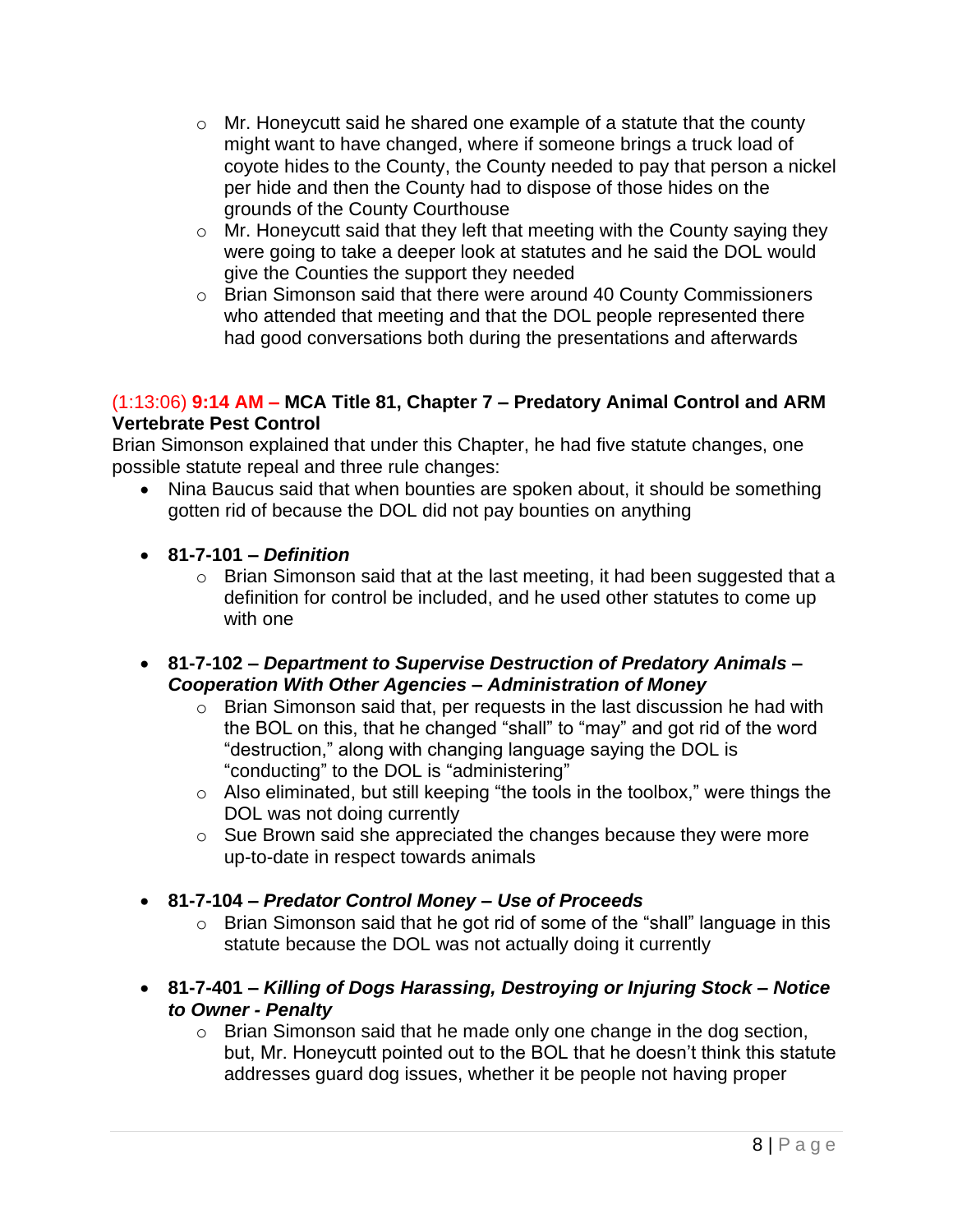respect for working animals or people who hide the bad behavior of their dogs behind them being a guard dog

o Nina Baucus said those would be things the BOL might have to deal with down the road

## • **81-7-503 –** *Residency Requirement*

- o Brian Simonson explained that this statute eliminates the residency requirement
- o Mr. Honeycutt said that this statute, or some version of it was attempted in the 20219 Legislative Session but it died. He thought it would be worth trying again

#### • **81-7-505 –** *Resident Landowners Authorized to Aerially Hunt Over Their Lands Without a Permit - Conditions*

- o Brian Simonson explained that what the DOL was trying to do was to eliminate the need for the landowner to have to file anything for things on their own property
- o Mr. Honeycutt said he didn't think anyone was doing this and it was a requirement that the DOL was not enforcing
- o This statute was proposed to be eliminated

## • **32.22.102 –** *Issuance of Permits*

- o Brian. Simonson said that Section 3 of this rule was eliminated as proposed at the last BOL meeting, as it was redundant for things a pilot would have to do to secure an FAA license
- o Mike Honeycutt reminded the BOL that there was a moratorium on rulemaking in the last quarter of the year before Session, so if the rules were not gotten through by September, rulemaking would not be picked up again until after the Session was completed
- o Mr. Simonson said that this rule had not gone through any legal reviews as of yet and that there may be some notifications to the Governor's Office that would have to be cleared before any rulemaking could take place
- o Aerial hunting, according to Mr. Honeycutt, covered only fox and coyotes at the current time, and that hunting for feral hogs was not a part of that, adding that right now in Montana, it was not legal for private individuals to hunt them in any way or form

## • **32.22.104 –** *Restrictions Upon of Permits*

o Brian. Simonson explained that the changes made in this rule would just make the language clear that all the aerial hunter needed was permission from the landowner and that an analysis showing depredation has occurred was eliminated

## • **32.22.105 –** *Reporting Requirements*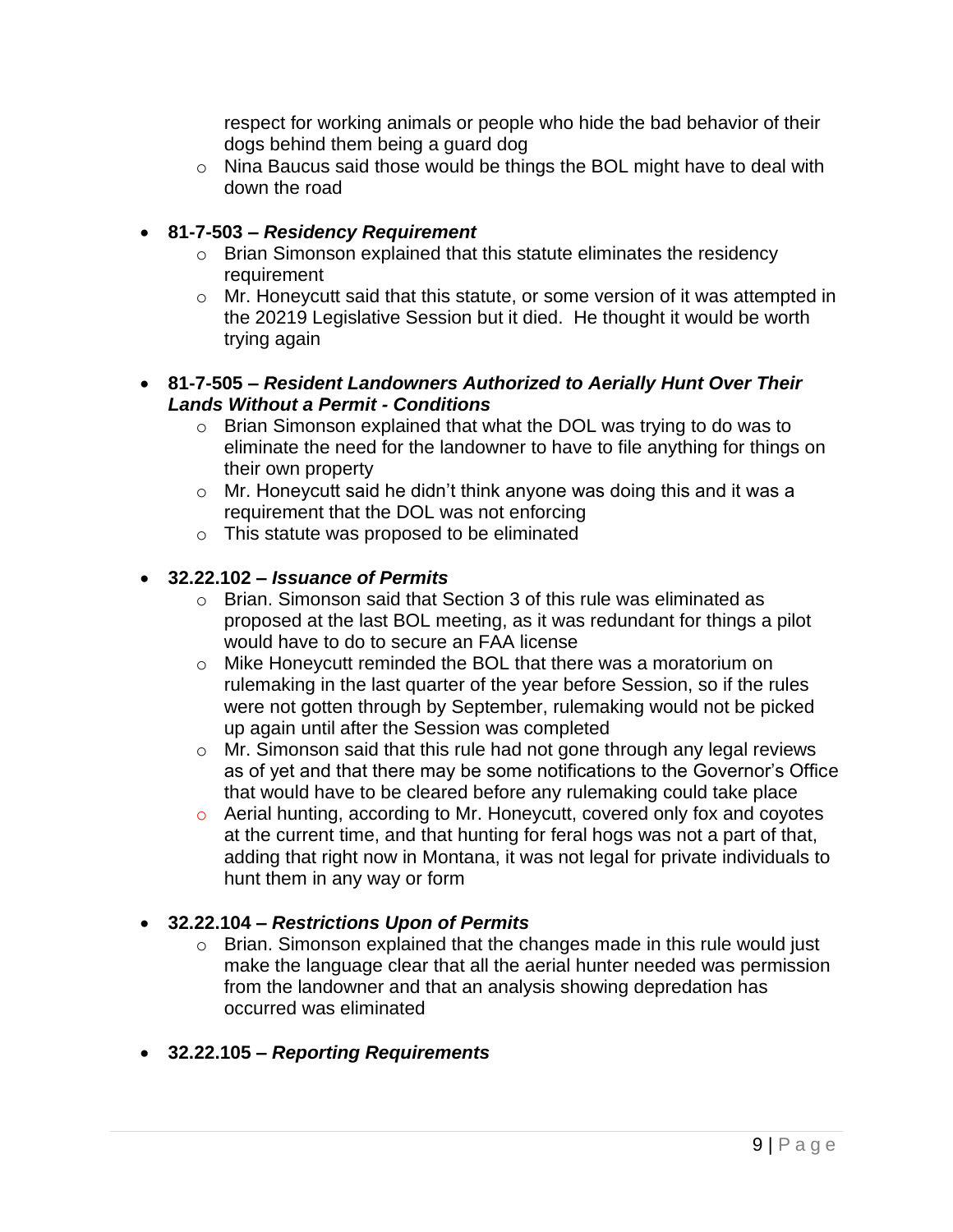- o Brian. Simonson explained that the changes made to this rule would eliminate the required harvest reports to just once per year rather than twice per year
- Mike Honeycutt explained that in the new rules process from the Governor's Office, before agencies can publish with the Secretary of State's Office, the Governor's Office had requested that they see the concept of that rule or rule change to avoid them getting caught off guard with rulemaking

## (1:31:12) **9:32 AM RECESS**

#### **10:49 AM RECONVENE**

(Please note that audio was not working for about a minute after the meeting reconvened)

## **NEW BUSINESS (Continued)**

(1:32:43) **9:49 AM**

#### (1:32:43) **9:49 AM – RED TAPE RELIEF PROJECT (Continued)**

Mike Honeycutt explained that statutes took precedence over rules, meaning that rules always needed to be within the language of code

(1:33:50) **9:50 AM – Discuss and Determine High And/Or Medium Priority Items from MCA Title 81, Chapter 2 – Disease Control and ARM 32.3 – Disease Control** Dr. Tahnee Szymanski, Animal Health Bureau, introduced herself

#### • **81-2-109 –** *Expenses, How Paid – Lien and Foreclosure*

- o Although this statute states that if a producer had not broken any laws in the State of Montana, that the DOL was fully responsible for the cost of testing that producer's animals involved in a disease investigation
- o Dr. Tahnee Szymanski advocated for consideration to be added to the statute saying that the producer was responsible for presenting their animals to the DOL and for providing handling facilities for those animals, something she said was relatively consistent across states
- o Although the DOL had purchased a chute and still in consideration for a tub and alley, Dr. Szymanski said they were happy to provide those, but it seemed as if less and less resources as far as getting animals rounded up and to the point of a tub and alley were being provided during investigations
- o Mike Honeycutt said that by adding Dr. Szymanski suggested language to the statute, it would give the DOL the ability to charge the producer for having to use DOL staff to round up animals for the producer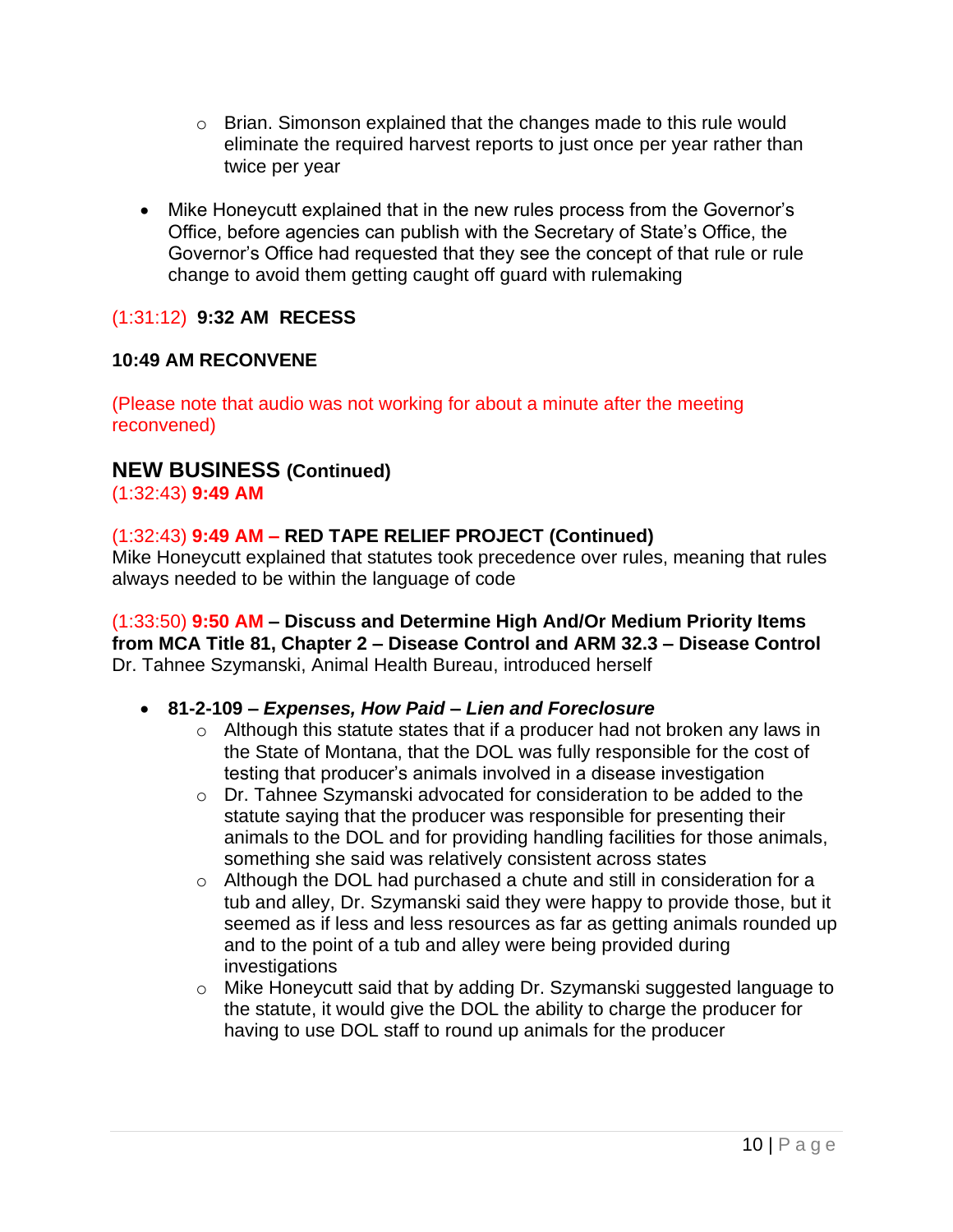## • **81-2, Part 2 –** *Expenses, How Paid – Indemnity*

- o Dr. Tahnee Szymanski said the indemnity clause that's included in code was requested by the DOL last Legislative Session, but not picked up, She said, it was still a recommendation by the DOL that there be some revisions in the way indemnity was written
- o There were outdated values listed for indemnity of cattle, Dr. Szymanski explained – a maximum of \$100 for a purebred animal and a maximum of \$50 for a non-purebred animal, dividing the responsibility of payment between the County and the State
- o Dr. Szymanski said she did not believe there were any counties paying indemnity on animal health disease issues, or any that had for a long time

## • **81-2, Part 3 –** *Disease Control Area*

o Dr. Tahnee Szymanski explained that this statute said that if 75% of livestock owners of the species of the animal affected deliver a petition, then a Livestock Disease Control Area could be created. She said that this was not something that was done and that some of the language was outdated in how determinations and specifications were made. She suggested repealing this statute

## • **32.2.401 –** *Animal Health Division Fees*

o Dr. Tahnee Szymanski explained that this statute set Division Fees, but that there were at least four of those fees for permits or programs that the Division no longer had – The Annual NPIP Poultry Permit, the Annual Equine Permit, The Six-Month Course Passport and the cost of the Course Passport Book

## • **32.3.108 –** *Quarantine*

- $\circ$  Dr. Tahnee Szymanski said that this statute contained several references to the use official, paper-based forms, and that she would like to update that to how the Division does those currently
- o Dr. Szymanski also suggested that in the Administrative Rules for Brucellosis and Tuberculosis, that some of the language from those rules be repealed and brought into this quarantine rule to provide additional clarification
- **ARM 32.3.131 –** *Vehicles Used in Transporting Diseased Livestock to be Cleaned and Disinfected*
	- o Dr. Tahnee Szymanski said that this rule did not provide any specifications about which diseases animals were affected with when hauled and that, depending on which disease, those cleaning specifications were different. She suggested updating this rule to provide more clarification for cleaning or disinfecting vehicles or trailers that haul diseased animals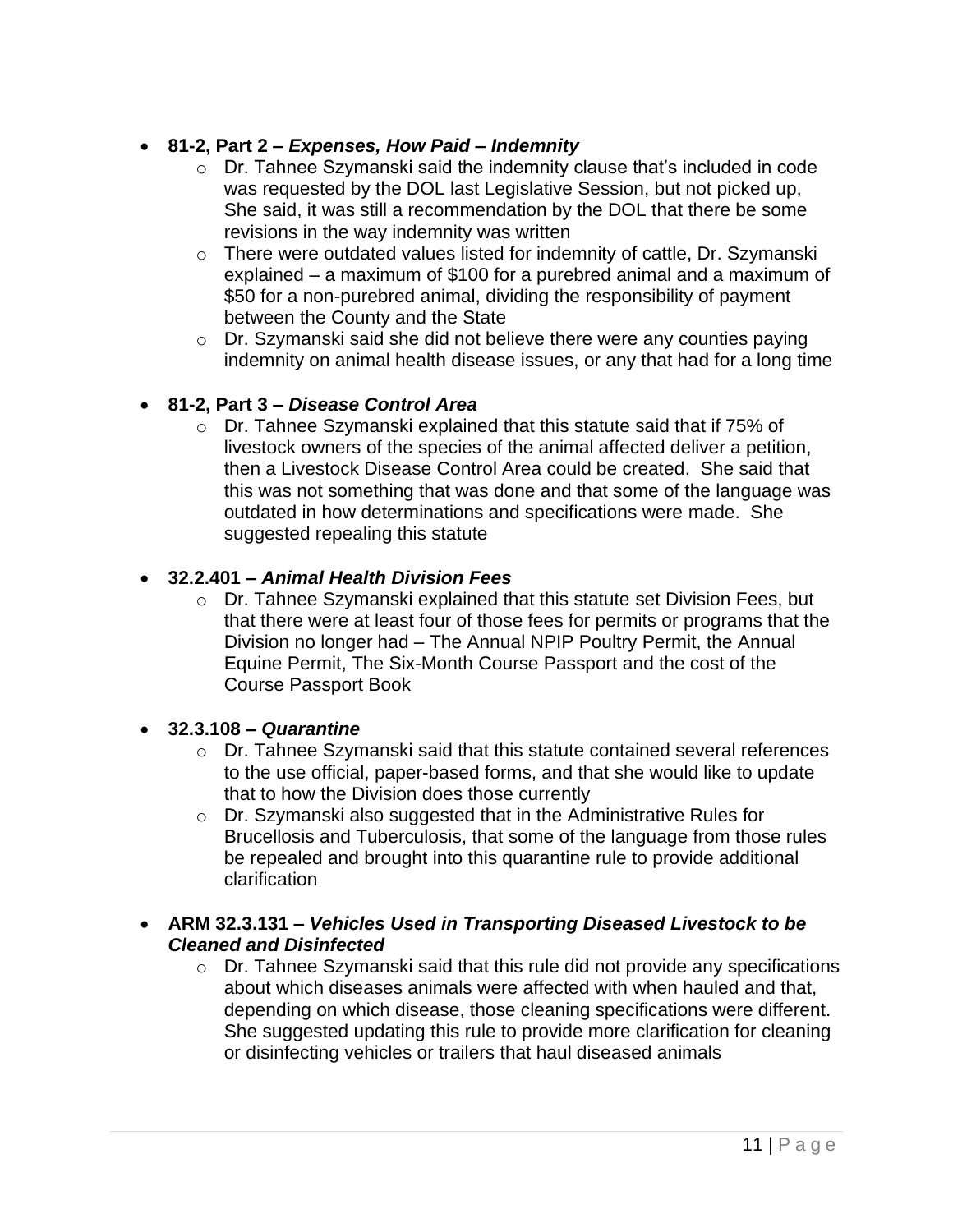## • **ARM 32.3.132 –** *Cleaned and Disinfected Vehicles to be Placarded*

- $\circ$  Dr. Tahnee Szymanski said that this rule, in effect saying that after a vehicle is cleaned and disinfected something needs to be put on the vehicle indicating that it has been done was not done by the DOL. She recommended it be repealed
- o Dr. Szymanski explained that typically when there would be a bio-security decontamination or cleaning requirement there would still be a quarantine restriction in place and before repopulation of animals could occur, the trailer or property would need to be inspected. This part of the requirement would go into the quarantine release portion of rules

## • **ARM 32.3.140 –** *Duties of Deputy State Veterinarian*

- o Dr. Tahnee Szymanski said that she would like to see this rule updated from talking about paper forms to the more current process, as most disease reporting was done electronically or by phone
- **ARM 32.3.201 –** *Definitions*
	- o Dr. Tahnee Szymanski requested an update to the definition of an official health certificate form, as so many things had moved to electronic permits
- **ARM 32.3.207 –** *Permits*
	- o Dr. Tahnee Szymanski explained that many of the documents, Annual Poultry Permits, Six-Month Course Passport and others, had moved to an electronic documentation format, and so she requested that the language in this rule be updated to accommodate those changes in current practices

#### • **ARM 32.3.212 –** *Additional Requirements for Cattle and Domestic Bison (Seasonal Grazer) and (Non-US-Origin Cattle Requirements)*

- o Dr. Tahnee Szymanski requested that for both Brucellosis and Tuberculosis testing that there be some consideration, for the purpose of importation, and allow some of the animals to come in from Canada without a negative TB and Brucellosis test
- o Dr. Szymanski explained that there were a couple Montana feedlots that import animals into feedlots to be fed out, and instead of having them tested for TB and Brucellosis in Canada, they import them and spay them here

## • **ARM 32.3.225 –** *Camelids*

 $\circ$  Dr. Tahnee Szymanski said that she would like to revisit the requirement that camelids have a negative Brucellosis and TB test based upon the risk of the disease being present in those species, which include llamas, alpacas and camels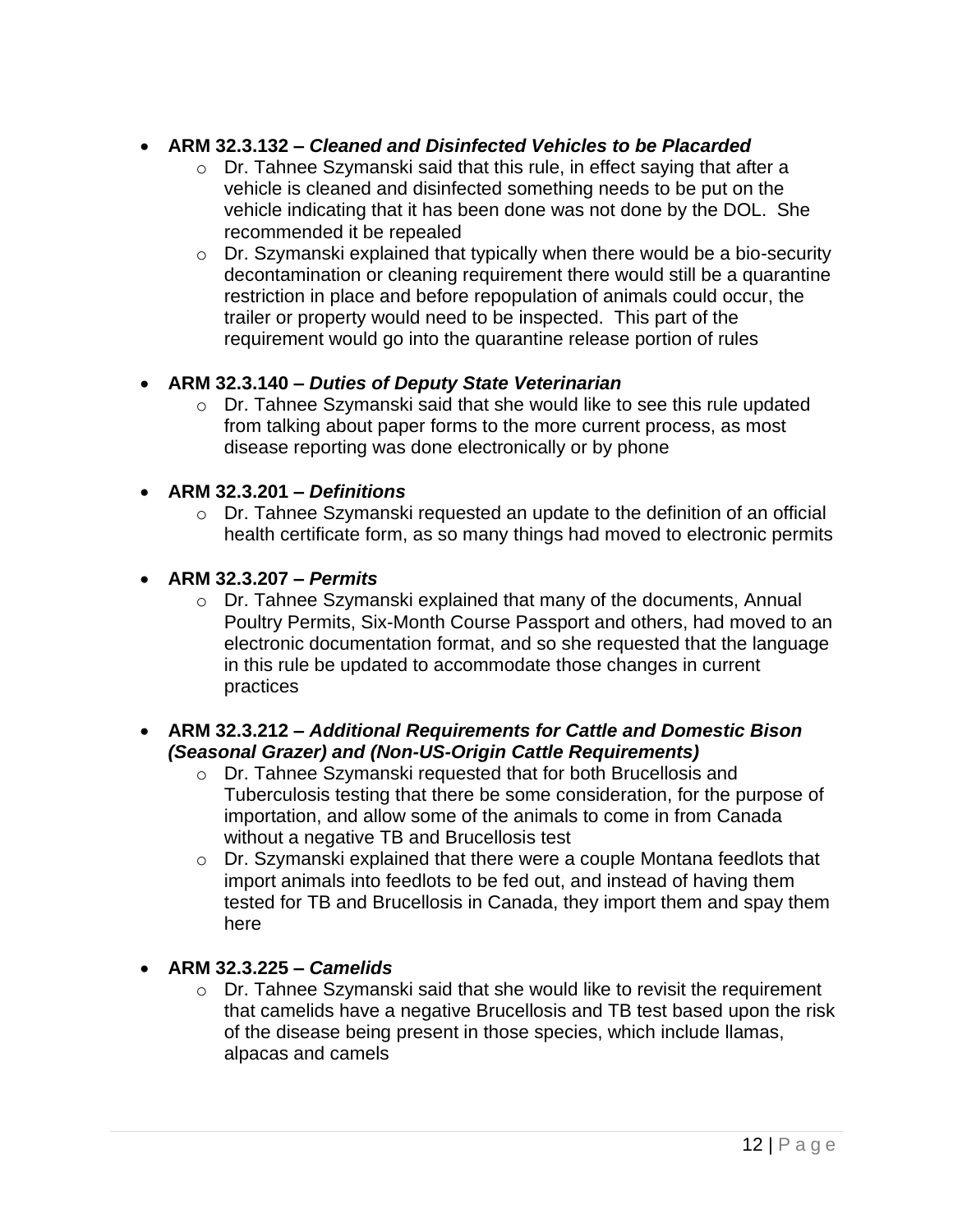#### • **ARM 32.3.216 –** *Horses, Mules and Donkeys*

o Dr. Tahnee Szymanski reported that Global Vet Link offers an extended equine Certificate of Veterinary Inspection (CVI) and that was how Montana horse owners could have access to a six-month passport, and that the passport books talked about in the rule were no longer used.

#### • **ARM 32.3.402 –** *Extension of Time Limits*

o Dr. Tahnee Szymanski explained that the way the DOL puts restrictions on herds was through quarantine, which remains in place until all of the steps had been completed. So, she recommended repealing this Administrative Rule because quarantine covers the restriction provisions listed in this rule

#### • **ARM 32.3.403 –** *Use of Brucella Aboretus Vaccine*

o Dr. Tahnee Szymanski said that this section of rule talks about animals imported into Montana that are not vaccinates. She said that the DOL does not require animals imported in the state to be vaccinates. She suggests to strike the second half of the rule, but, leave the first half of it to continue to have controls over who has access to the Brucella vaccine

#### • **ARM 32.3.411 –** *Procedure Upon Detection of Brucellosis*

o Dr. Tahnee Szymanski said that the DOL does not necessarily follow all of the steps outlined in this rule and would like to replace some of the language with something similar to what was listed in the Tuberculosis section, that upon detection of Brucellosis in Montana, the DOL would follow the Federal regulations and guidelines

## • **ARM 32.3.412 –** *Memorandum of Understanding (MOU)*

- o Dr. Tahnee Szymanski recommended repealing this section of rule that talks about an MOU being signed with an affected herd donor. She said this was done now through the process of their herd plan and she said that if the Federal regulations and guidelines were referenced, this section of Administrative Rule would not be needed
- o Mike Honeycutt said that no matter what, many of the DOL rules were superseded by USDA regulations, Meat & Poultry Inspection and Milk with the Pasteurized Milk Ordinance were examples, and so, it was better to just reference that the DOL would follow the most current Federal regulations in certain situations

## • **ARM 32.3.416 –** *Identification of Tested, Reactor and Other Animals*

o Dr. Tahnee Szymanski explained that this rule specified what had to be done when an animal was identified as non-negative on serological tests and was classified as a reactor; they must have official identification applied to them. Dr. Szymanski said that typically, there's a visual ID correlated to the official ID on the animal, and she did not feel it was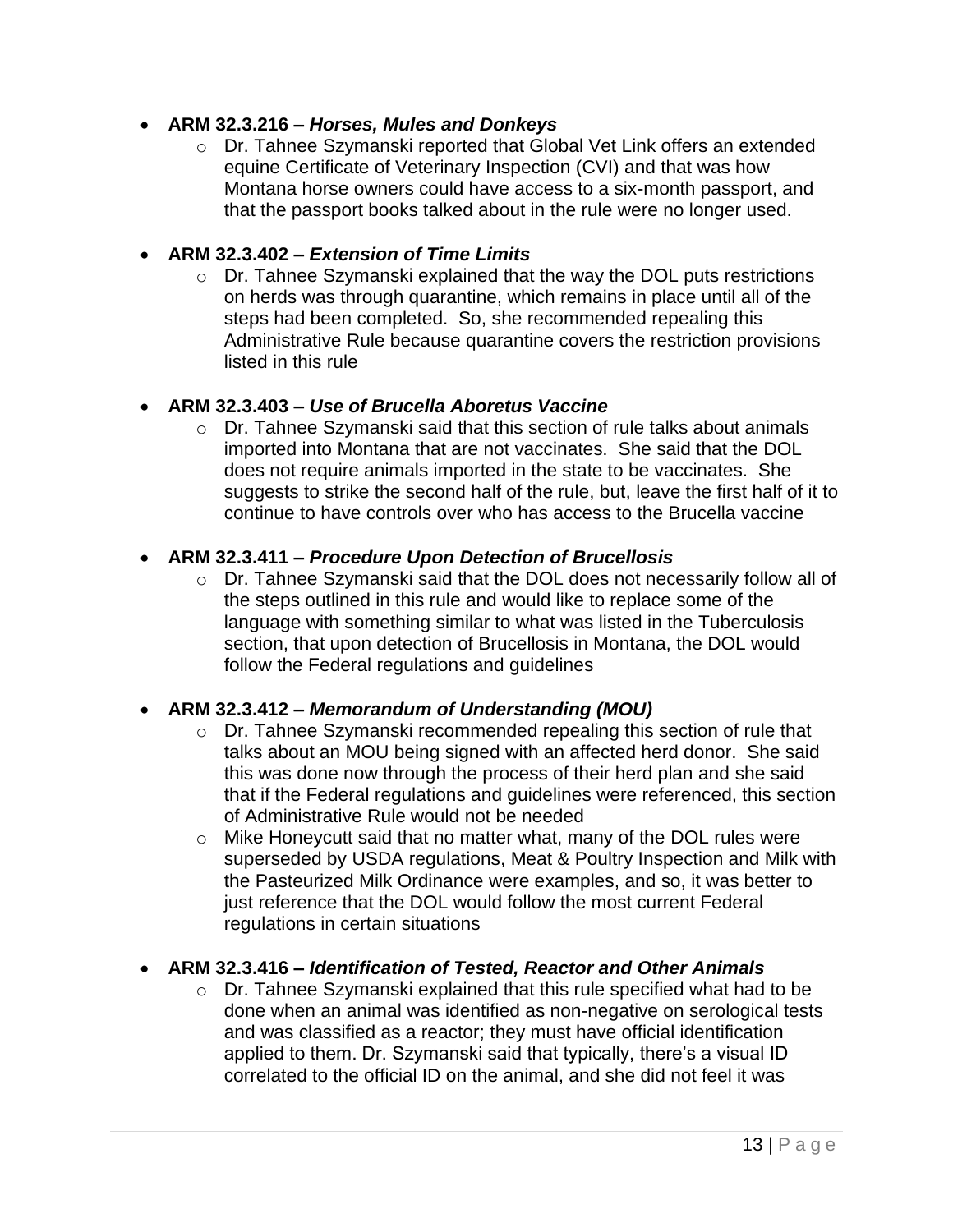necessary to specify additional identification requirements for those animals

- $\circ$  Dr. Zaluski said he thought this rule was written with the premise that the animals were being tested without being officially identified and these days, it was done the other way around
- o While jaw-branding was not used on reactors because it was considered inhumane, Dr. Szymanski said that the DOL had used spray paint to identify TB suspects before and they also had purchased big, red ranch tags to put in the animal's ears for identification
- o It was decided to mark this rule as an update rather than a repeal until there was further discussion on it

## • **ARM 32.3.418 –** *Indemnity Paid for Reactors*

o Dr. Tahnee Szymanski said that this code was somewhat of a continuation of their recommendation associated with code, specifying \$50 being paid for reactors. She said that USDA paid more for diagnostic purchase than that, adding that in her time at the DOL, they had not paid for a reactor animal. Her recommendation of this rule was to repeal it

## • **ARM 32.3.440 –** *Certified Brucellosis-Free Bovine Herds*

o Dr. Tahnee Szymanski explained that this rule was for herds that go through annual additional testing so they can declare themselves Brucellosis-free. Her recommendation was to repeal this rule as much of the certified-free status was outlined in Federal requirements

## • **ARM 32.3.3 –** *Pseudorabies*

- o Dr. Tahnee Szymanski reported that Montana was considered Pseudorabies-free, as she thought was the case in all the other states as well. Her recommendation was to put language in the rule that says should Montana have a detection of Pseudorabies, it would be handled consistent with Federal regulations
- o Dr. Szymanski also suggested retaining ARM 32.3.306-Use of Pseudorabies Vaccine, which specifies that the vaccine cannot be used in Montana. Dr. Szymanski said that because Montana was a Pseudorabies-free state, they do not want people vaccinating animals, which produces confusing test results, as you can't differentiate a vaccinated animal on a Pseudorabies test

## • **ARM 32.3.601 –** *Tuberculosis*

- o Dr. Tahnee Szymanski said that if there was a specification that reactor animals be branded with a T on either the right or left jaw, with official ID on those animals, those animals would get under quarantine in a relatively short time, and so, she said her proposal would be to repeal it, but, it could still be up for discussion
- o Dr. Szymanski said that the live animal TB tests were not great and typically require a series of them. Most detections were found at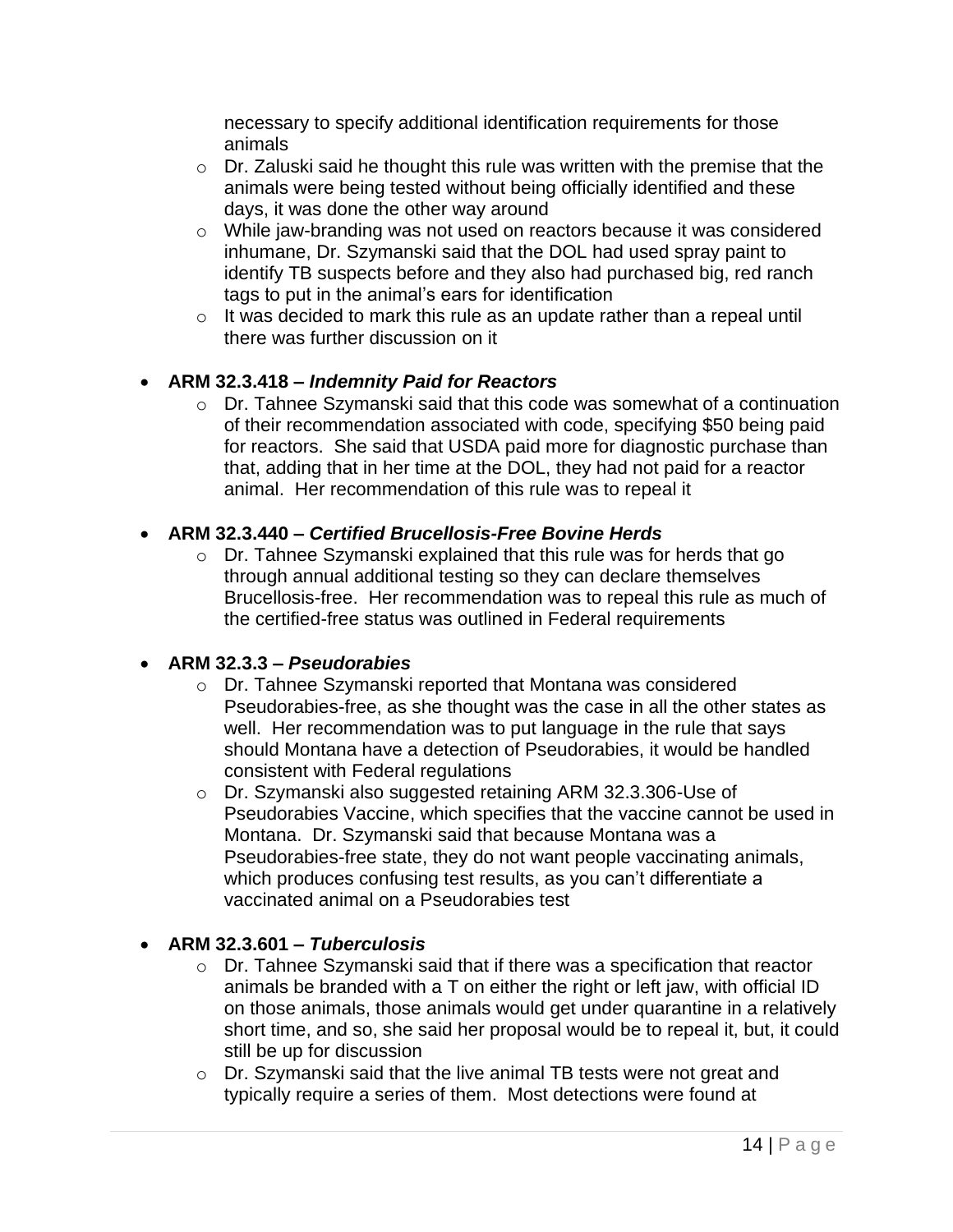slaughter. She said the DOL does not brand those animals and suggested clarifying language in the rule because of concern about losing those animals and marked the rule as an update that could be revisited again

- **ARM 32.3.608 –** *Reporting Death of Animals from a Tuberculosis-Quarantined Herd*
	- o Dr. Tahnee Szymanski proposed repeal of this rule, but to take some of the language about inventory reconciliation from it and add it to the quarantine rule
- **ARM 32.3.611 –** *Duties of Veterinarians and Meat Inspectors Upon Finding Tuberculosis Lesions in Animals*
	- o While this rule provided some provisions for what needed to be done if there was evidence of TB found at slaughter, Dr. Szymanski recommended repealing this rule because there was a USDA standard for animals found with lesions slaughtered at a Federal plant and TB lesions were reportable

## • **ARM 32.3.1202 –** *Rabies Quarantine*

- o Although this rule specified a county-wide rabies quarantine on unvaccinated dogs, cats and ferrets of 60 days from the date of the diagnosis of rabies in a terrestrial animal, Dr. Szymanski said the DOL cannot enforce it and said that education (press releases, notification to veterinarians) had been the best enforcer. She suggested repealing the rule
- o Greg Wichman commented that quarantine, though not enforceable, carried a connotation that people in that county pay attention
- o Sue Brown reminded the BOL that if it was labeled a "quarantine" that the DOL had a certain responsibility to take on
- o Dr. Marty Zaluski said that even though quarantine was one of the DOL's strongest tools, that the lack of ability to enforce it undermined that tool, creating some confusion and diluting the DOL's power. He said that the DOL would continue to publish news releases to the public, in concert with Public Health
- o Mike Honeycutt added that when you don't enforce a quarantine, someone could say that the DOL was falling down in their responsibility
- $\circ$  It was decided to revisit this rule at another meeting

## • **ARM 32.3.1305 –** *Disclosure of Information*

o Dr. Tahnee Szymanski said that this rule was located within the Scrapie section of Administrative Rule, for disclosure of information to the DOL, but, not saying "shall," there was no requirement that they do so. She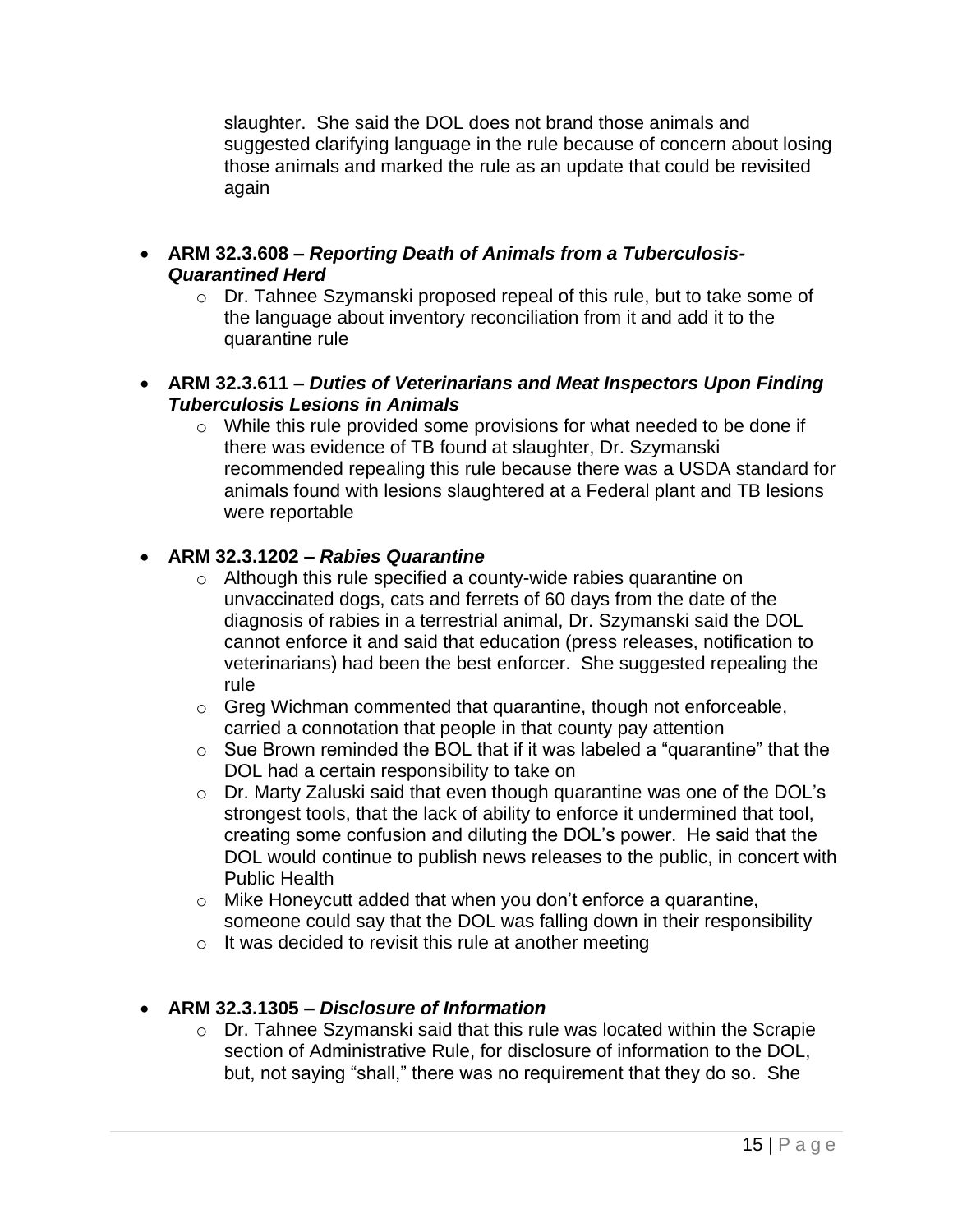added that most of the information requested was provided already and she felt this rule was unnecessary

## • **ARM 32.3.1505 –** *Blood Testing With Salmonella Antigens*

o This rule, according to Dr. Szymanski, was within the Poultry section of Administrative Rule specifying the list of approved tests. Dr. Szymanski said that list was no longer current and proposed that the section be updated to say, a test that's approved by our office, or just update the list

## • **ARM 32.3.1507 –** *Exhibitions of Poultry*

- o The first section of this rule essentially restated the DOL's import requirements, which were covered in other sections of Administrative Rule, Dr. Szymanski said. The latter portion of the rule addressed Montana-origin birds going to Montana poultry exhibits, and that was something, Dr. Szymanski said, that the DOL did not deal with, and so, she suggested repealing the rule
- o Dr. Szymanski explained that the only time that the DOL had been involved in any sort of poultry exhibition was when we're in a year like now, where there was High-Path AI circulating in wild bird populations

## • **ARM 32.3.2001 –** *Brands and Earmarks*

 $\circ$  Gene Curry said this rule needed to be visited as the BOL might be a little ahead of the curve trying to change this rule, without the industry having an opportunity to weigh in on it. Dr. Szymanski agreed, saying she would propose some updates to it

## • **ARM 32.3.2006 –** *Intrastate Movement of Cattle – Identification*

o Dr. Tahnee Szymanski said this rule contained requirements for animals moving within the state of Montana and was one where none of the requirements were enforced or necessary

## • **ARM 32.3.2301 –** *Control of Biologics*

- o Dr. Tahnee Szymanski said that this rule required that all biologics brought into Montana be permitted, but, she explained that biologics are fully licensed under the USDA Center for Veterinary Biologics, short of some that have implications associated with the use of them. She requested that the rule be changed to allow the DOL more flexibility, allowing many of the vaccines to be sold in the state of Montana without an import permit
- o Dr. Szymanski added that another portion of the rule contains outdated vaccine storage guidance

## • **ARM 32.3.2303 –** *Diagnostic Tests*

o Dr. Tahnee Szymanski said that the requirement for when Brucellosis or other infectious diseases were found during blood testing or other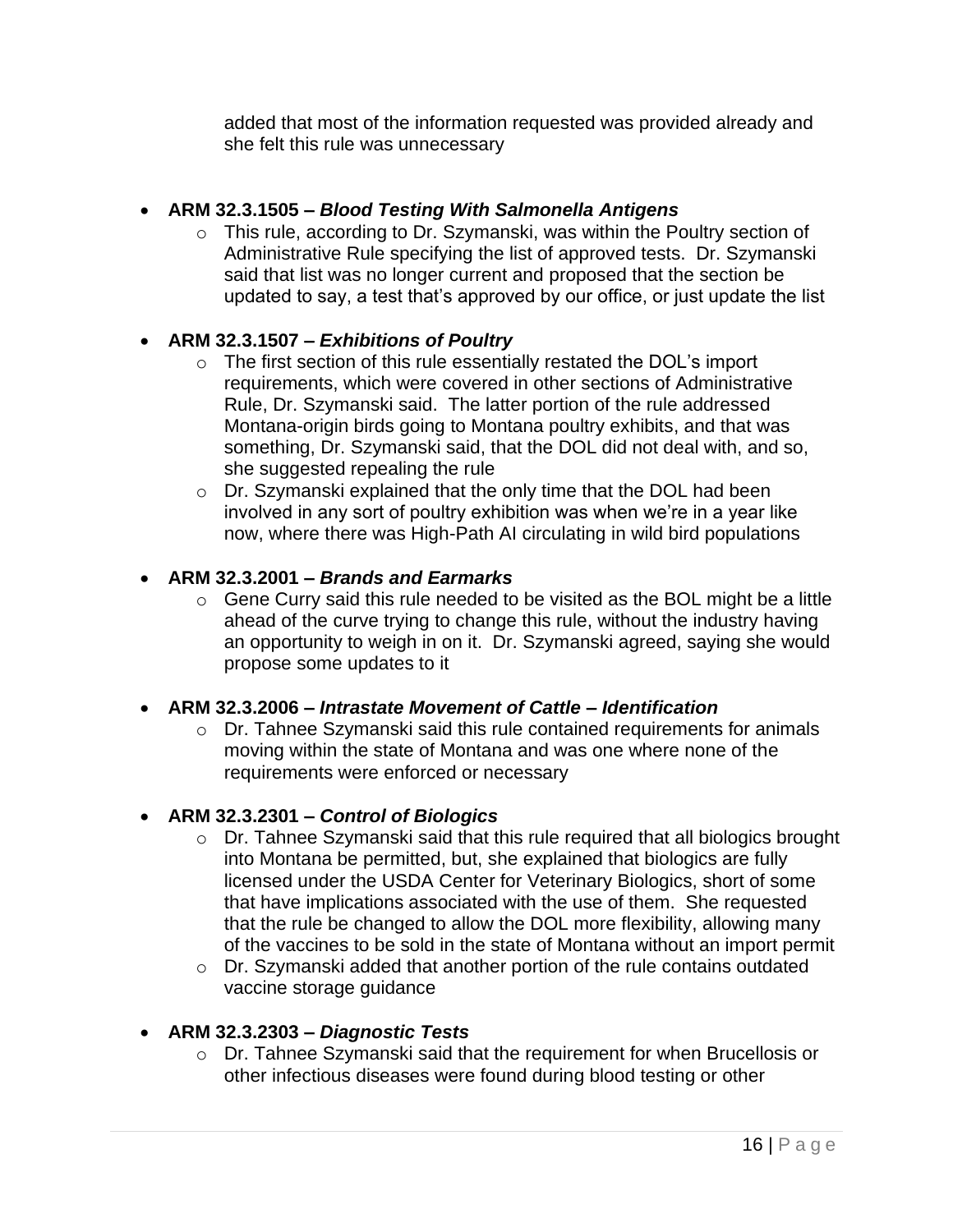diagnostic testing, it must be reported in writing within one week to the DOL, was outdated

o Brucellosis and Trichomoniasis positive and negative tests must be reported, and that was outlined specifically in those sections of Administrative Rule. Beyond that, Dr. Szymanski said the DOL's disease reporting requirements catch all of the positive or non-negative test results are required to be reported, so this rule was unnecessary

## (2:48:18) **11:05 AM – EXECUTIVE OFFICER UPDATES AND DISCUSSIONS**

Mike Honeycutt introduced this new section of the agenda that had been proposed earlier that was similar to the "Parking Lot" section utilized for a time

#### (2:49:29) **11:06 AM – Update on Yellowstone National Park Bison EIS and Discussion of Current Status of Yellowstone Bison Population and Department Activities**

Mike Honeycutt gave an update on the Yellowstone National Park (YNP) bison with their new Environmental Impact Statement (EIS) and what the DOL might now need to consider:

- YNP issued a new EIS in January 2022 for public comment that included three alternatives
	- o Alternative 1 was to maintain the status quo of the current Interagency Bison Management Plan (IBMP), which was a bison population of 3,500 to 4,500, tribal hunts, quarantine and a conservation transfer program to tribes, once they are cleaned up, an administrative harvest, where bison were trapped by the DOL and then sent to slaughter with the meat dispersed to tribes
	- $\circ$  Alternative 2 was a bison population of 5,500 to close to 6,000, use Tribal Treaty Hunting for population control, put more into quarantine and allow more to move out through the Bison Conservation Transfer Program
		- Mr. Honeycutt reported that because there had been very few out migrations from the Park, only about 287, that the number of bison within it was around 5,500. He said that the removal goal for the year was around 700
	- o Alternative 3 was a bison population of 8,000+ bison, an option they call food-limited carrying capacity (as many as the landscape would support), de-emphasizing the Ship-to-Slaughter, the Conservation Transfer Program and Tribal Treaty Hunting would be the primary methods of bison population control
- Mike Honeycutt said that the Governor's Office, FWP and the DOL responded to the alternatives offered saying they didn't really like any of them and would like to be consulted to reform the alternatives
- Mr. Honeycutt explained that Alternative 1 was not really an action alternative, and a no-action alternative would take them back to the Record of Decision when the case was settled between the Department of Interior and the State of Montana in 2000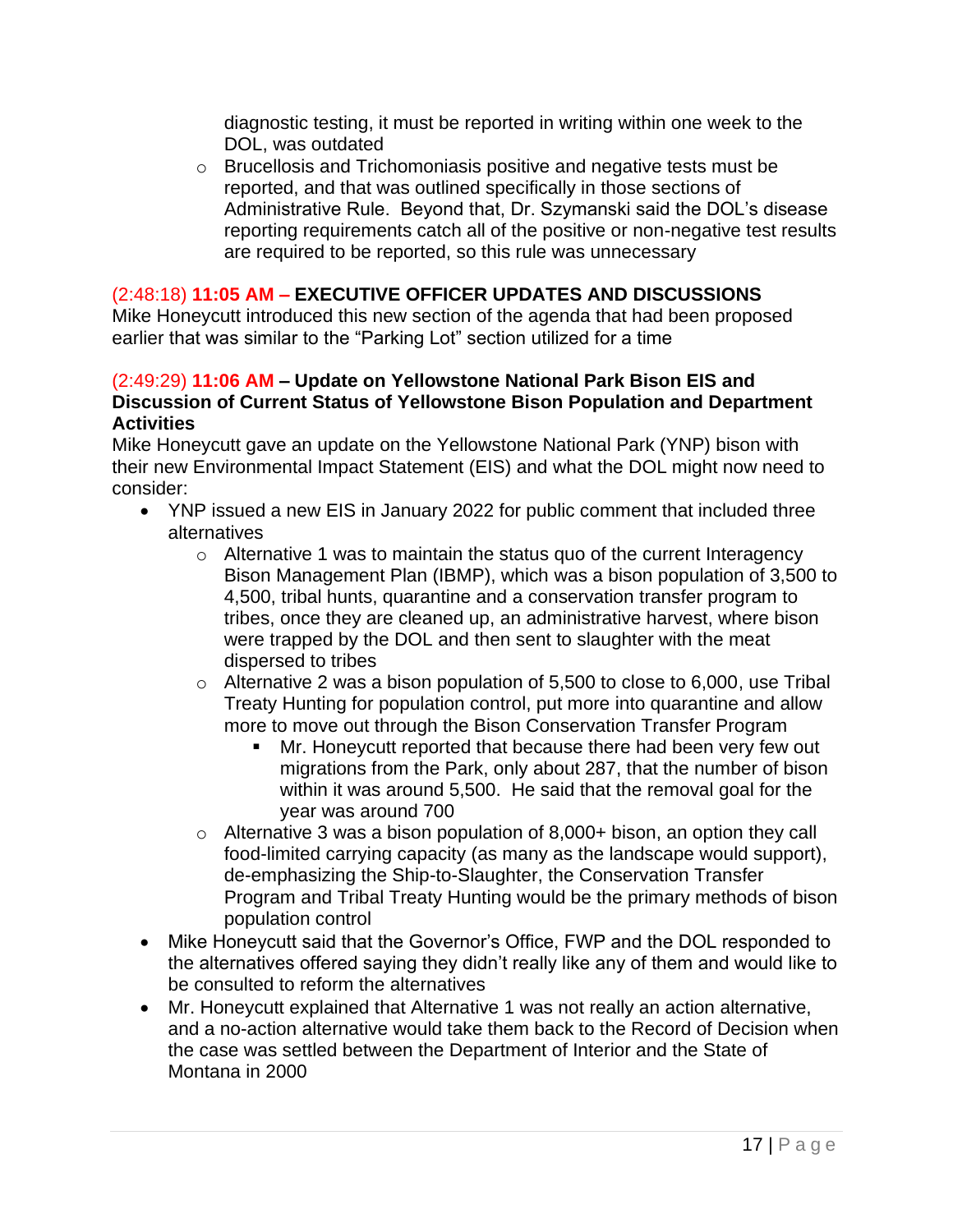- o That Record of Decision said that YNP should maintain a population of 3,000 bison, there was no provision for a Tribal Treaty happening outside of YNP and there was no Bison Conservation Transfer Program.
- o Mr. Honeycutt said that those other items were added to the record of decision over the last 20 years through adaptive management
- In talking with YNP leadership regarding why the DOL would not accept any of the three alternatives offered, Mr. Honeycutt said that he told them that the 5,500 number of bison in the Park would escalate if nature was not going to give us very much of a winter. And, if a hard winter hit and there was a big migration outside the Park, it would create property damage, a potential for bison to be exploited further north and it would create disease transmission concerns. The State would like to see the population managed to a level that out migrations were not so big that they might require drastic administrative actions
- Mr. Honeycutt said the IBMP process had been breaking down somewhat over the last few months
	- o During a December IBMP meeting, Mr. Honeycutt explained that the DOL, and FWP were in agreement with YNP on a Winter Operations Plan that would allow the removal of up to 1,100 bison if the opportunity presented itself. All partners accepted the plan. However, the Nez Perce were challenging that they did not have consensus. Mr. Honeycutt said that the Spring IBMP meeting would have a conversation about what consensus means
	- o Because of the situation, Mr. Honeycutt said that YNP had signaled that they may no longer want to consult with the IBMP removal target and they would set what removal targets they felt were necessary and that they did not want to be burdened with one partner trapping them into too low of a removal goal. Mr. Honeycutt said if that happened, his concern would be that YNP would not be consulting with the DOL if they thought we had too high of a removal goal
	- o In conversations with Dr. Zaluski and the Governor's Office, Mr. Honeycutt said that whatever decision YNP might make, there was still strong State law about the DOL's ability to manage potentially diseased wild bison outside the YNP
- Mike Honeycutt said the DOL was still in a waiting game regarding YNP's decision on their EIS
- Mr. Honeycutt said that very few bison had come to the trap, but that the trap facility had been expanded and could now take up to 120 new animals for quarantine. He said that there had been some bison assigned for ship to slaughter, but that the only partner working with the DOL on that right now was the CSKT, who pay for the slaughter of those animals and have a program for dispersing that meat to Tribal members
	- o Bison could be slaughtered through custom exempt facilities, Mr. Honeycutt said, and those were being used by the DOL for the Yellowstone bison. He added that although it wasn't the case at the moment, the ability to trap and consign those buffalo for meat production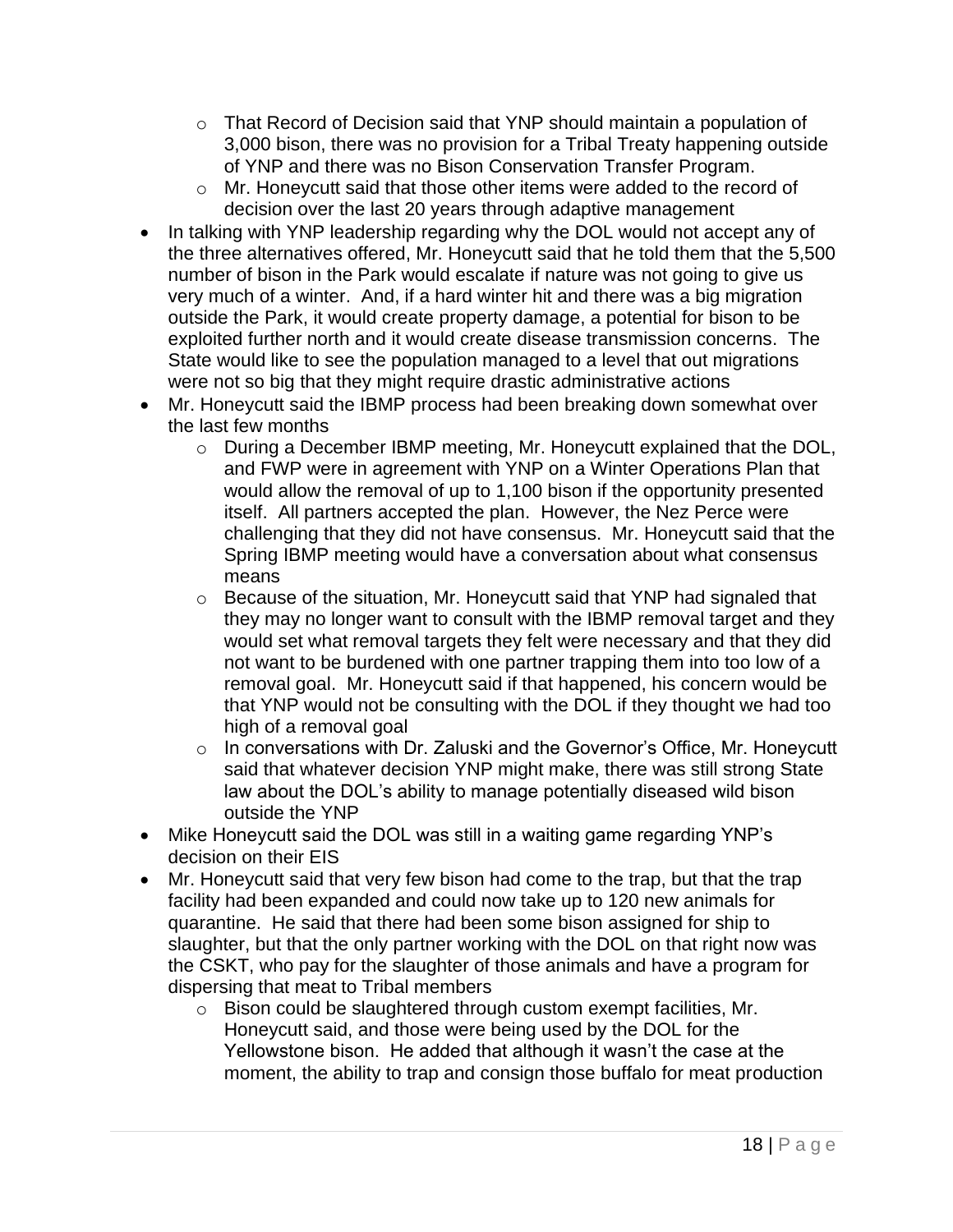to defray costs or to donate to Food Banks were things within the power of the DOL if they ever had to execute it

- o If the YNP out-migrating bison were sold by the DOL for conservation herds or for breeding to help defray costs, Mr. Honeycutt explained that 50%-60% of them were Brucellosis-positive and would have to go through a quarantine process, which could take 2.5 years
- o Mr. Honeycutt said that there was no human food safety concern when those bison were processed through an inspected facility
- Alan Redfield said he felt that the bison numbers were over by around 5,000 in YNP. He said that bison could come out of the Park at the end of summer when they run out of feed and that they would not go into Forest Service land around the trees, they would go to the green stuff along the river, which could degrade streams
- Mr. Honeycutt explained that Brucellosis was a Federally-managed disease and that the Stephen's Creek facility, outside the Park was a totally Federal facility, run by the Department of Interior

## (3:21:49) **11:38 AM – Executive Planning Process Update – Deadline and Instructions for Proposed Agency Legislation**

Mike Honeycutt gave an update on the Executive Planning Process (EPP):

- Mr. Honeycutt explained that EPP was a process the DOL went through on legislation and budget through the Governor's Office of Budget Program Planning (OBPP) for presentation to the Legislature
- May 6, 2022 was set as the deadline for agency concepts to be turned into OBPP, and the DOL needed to get BOL approval for this agency's concepts before turning the information over to OBPP
- Mr. Honeycutt put a high level of importance on the Legislative requirement of agency goals and objectives, especially lining them up with any request for more money from the Legislature

## (3:24:56) **11:41 AM – Updated Process from Governor on Publishing and Adopting Administrative Rule Changes**

Mike Honeycutt explained the updated process on publishing and adopting Administrative Rules that was handed down from the Governor's Office:

• Once the BOL says "yes" to a proposed rule, that concept will be sent to the Policy Analysts at the Governor's Office for a review. Once the Policy Analysts okay that concept, it can then be sent to the Secretary of State's Office

## (3:26:31) **11:43 AM – Montana Bond Book Follow-ups**

Mike Honeycutt reported that Nina Baucus, Alan Redfield and he had conversations about possible changes:

• Mr. Honeycutt said that any changes the BOL comes forward with in the Montana Bond Book had to be passed on to the Legislature to see if they would want to take it up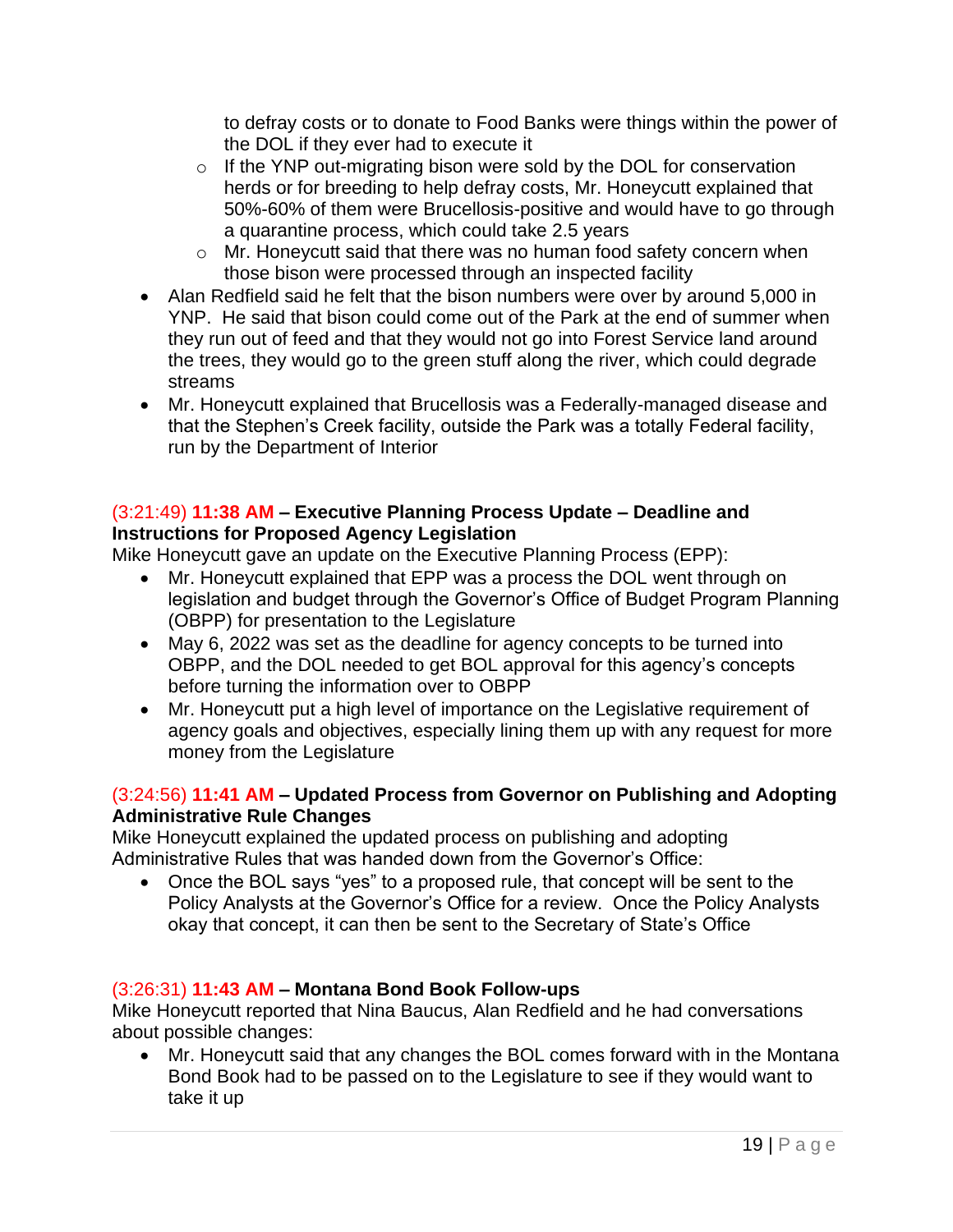- Alan Redfield said he had already visited with a couple of the Legislators to be looking at the Montana Bond Book as well, and so, after the June primary, Mike Honeycutt and he would probably both be in touch with them
- Ty Thomas was going to set up a meeting with the Fergus County Attorney to talk more about the process, and asked if Greg Wichman could also be a part of that meeting

#### (3:29:43) **11:46 AM – Succession Planning**

Mike Honeycutt said that he had not worked on this since the last time it was addressed by the BOL, but it was still something that needed to be considered, even to have people trained to step into vacant positions temporarily while searching for the next candidates for various leadership roles in the DOL

#### (3:30:11) **11:47 AM – Milk Control Staffing**

Mike Honeycutt updated the BOL on the situation in the Milk Control Bureau since the departure of Chad Lee and Darrell Ford as Bureau Chief:

- Mr. Honeycutt said that the Bureau Chief position had been vacant now since the last part 2021. Linda Grady, who retired from that Bureau as a long-time auditor, had been coming in and working as a temp for about 15 hours per week to do the auditing
- There was one other person left in the Milk Control Bureau, an accountant, who Mr. Honeycutt said would be retiring not long from now
- With the basics of the work being done with 1.5 people, Mr. Honeycutt said that in discussions with Brian Simonson, they wondered if there was a need to hire another Milk Control Bureau Chief, and instead leave the leadership communication to the BOL to Brian Simonson. Mr. Simonson told Mr. Honeycutt he felt he could absorb that role into what he was doing without any problem
- Mr. Honeycutt said that the DOL had not moved in filling the vacant Milk Control Bureau Chief position, because they wanted to talk to the Board of Milk Control in April at their meeting to see if they thought that plan would meet their administrative obligation
- Mr. Honeycutt explained that the Board of Milk Control set policies, but that the DOL, according to law, provided staff for the Milk Control Bureau. He added that doing away with a Bureau Chief for the Milk Control Bureau would also save \$100,000
- Ed Waldner said he talked to the Chairman of the Board of Milk Control and he told Ed that they did not need a Bureau Chief. Mr. Waldner's concern was who to talk with if there were a problem, say with getting underpaid. Gene Curry said he felt that Brian Simonson would fill that role very well without being called Bureau Chief

# (3:50:35) **12:07 PM – Biennial Financial Audit from Legislative Audit Division**

Mike Honeycutt reminded the BOL that the Biennial Financial Audit, a full financial audit of every agency that happened once every two years was scheduled for the DOL: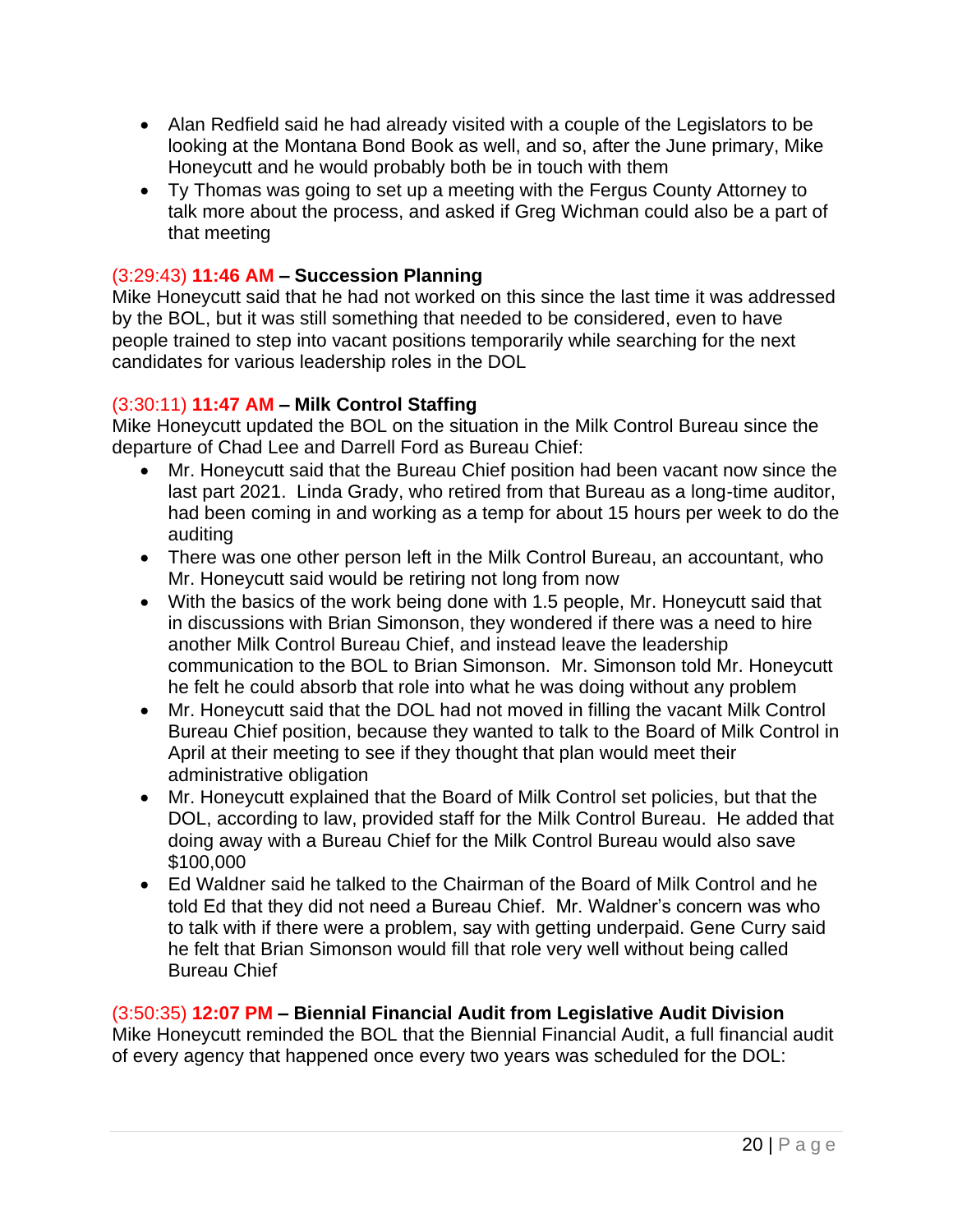• The Entry Conference was scheduled for Monday, March 21, 201 and Gene Curry had been invited to that, as the BOL Chairman. The full financial audit would be starting within the next few weeks

#### (3:51:35) **12:08 PM – Department Salary Analysis, Process Requirements for Salary Adjustments, Snapshot**

Mike Honeycutt walked the BOL through the process needed to make any salary adjustments in the DOL:

- Mr. Honeycutt explained that any holistic salary adjustments for the DOL must be done before snapshot, which occurred in the first week of July, but executed on by mid-June so they could be part of the budget
- Mr. Honeycutt reminded the BOL that any adjustments made in June commit the DOL to a year where you don't have them in this budget
- In years past, Mr. Honeycutt said that an analysis was presented to the BOL on the different job classifications and how they compare to the market for that type of work. He said that analysis would probably be coming to the BOL in the next month
- Mr. Honeycutt said that a new Meat Inspector with the DOL started at \$18.36/hour and after a 12-month probationary/training period, that salary jumps to \$20.36/hour. He said a Federal Meat Inspector starts north of \$25/hour, adding that an experienced Meat Inspector might make quite a bit more than that
- In doing a "quick-math" calculation of what it would cost to minimize losing State Meat Inspectors to the Federal program, Mr. Honeycutt said he told Representative Ler of Economic Affairs it would probably cost around \$200,000 more per year
- Nina Baucus suggested that for Meat Inspectors, if the State trains them, they should have to guarantee that they would stay in the State position for a certain amount of time, so the Feds can't come in and take them away as soon as they were trained

## (4:00:23) **12:17 PM LUNCH**

## (4:00:25) **12:49 PM RECONVENE**

# **PREDATOR CONTROL**

(4:00:34) **12:49 PM**

## (4:00:34) **12:49 PM – UPDATE ON ACTIVITIES OF USDA WILDLIFE SERVICES (Presented by Dalin Tidwell, Montana State Director)**

Dalin Tidwell said he appreciated the opportunity to be with the BOL today

## (4:01:44) **12:50 PM – Update on Status of Helicopter Purchase from USDA**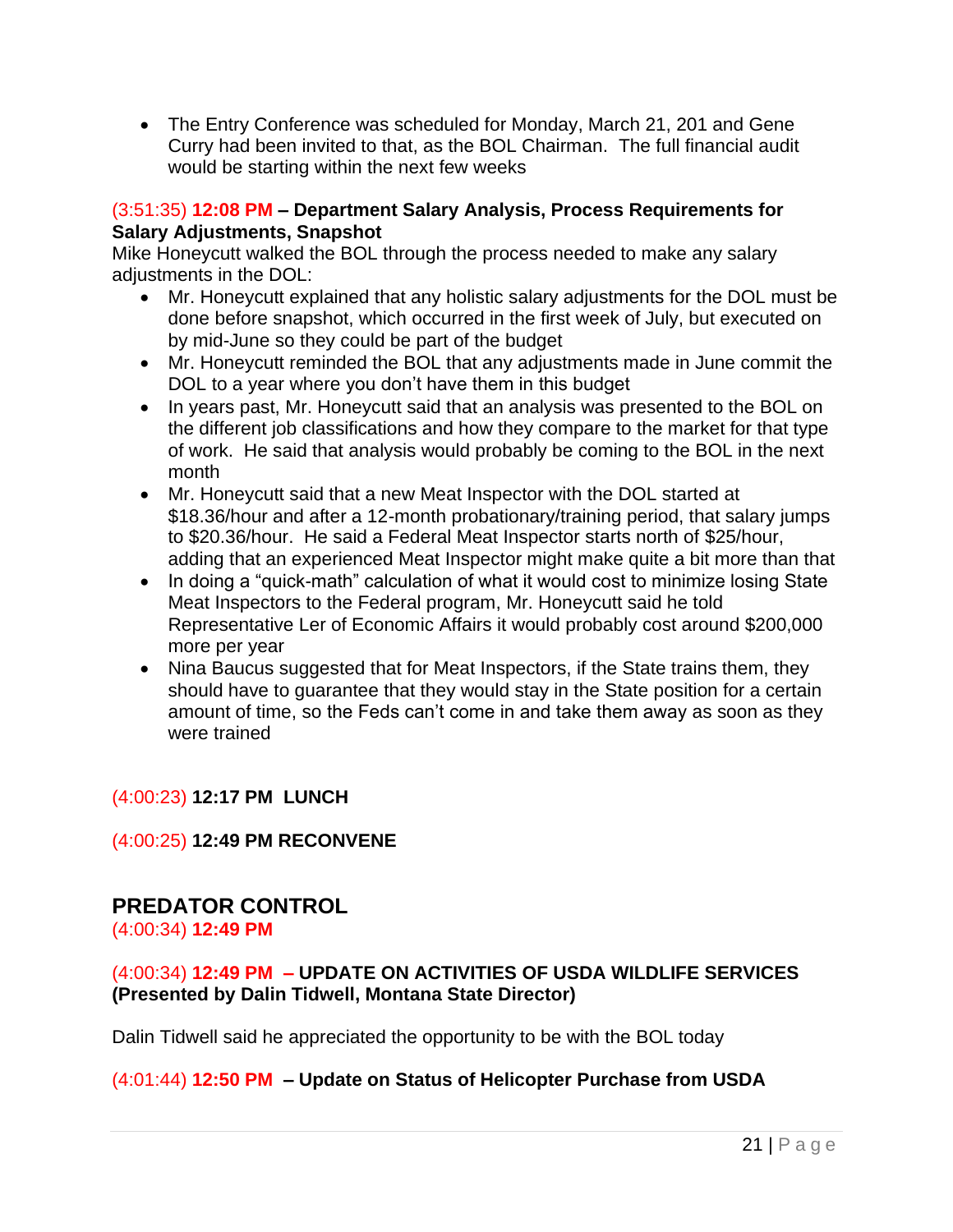Dalin Tidwell gave an update on the DOL's just-purchased helicopter, the 7765 and its retrofit:

- Mr. Tidwell reported that in speaking with Jerry at Helena Aircraft, the retrofit was on track for a June 2022 completion
	- o The high skid gear and and flight step were installed and the lower wire strike was fitted, but not painted as of yet
	- o The Bell Company was working on the standard instrument panel because the one currently in the helicopter obstructed the view, being so wide
	- $\circ$  The air conditioning is out of the helicopter, along with the inteli-start system avionics, antennas and miles of wire
	- o The Spidertracks system was ready to go and the ASB and new Hobbs meter were on hand
	- $\circ$  Mr. Tidwell showed a picture of the helicopter, in its current state and said that Jerry said that any time members of the BOL would like to come down and see the aircraft, give him a call and that could be set up
- With concern raised by Gene Curry regarding the new helicopter not being ready for most of coyote season, Mr. Tidwell reminded him that the other "birds" were in the air

## (4:06:08) **12:54 PM – General Updates**

Dalin Tidwell reported that Doug Ekberg had been on the job as the new Eastern District Supervisor for a little over two weeks:

- Mr. Ekberg had already obtained his pesticide license, and had gotten all of his airport clearances in place, chemical mobilization, advanced firearms, is an experienced hunting guide, works cattle, is a horseman, has children and has a degree in Fisheries and Wildlife from the University of Nebraska Lincoln
- Doug Ekberg had served as a Wildlife Biologist for 14 years with the Colorado Wildlife Services program and during that time became involved in a wide range of predator damaged managements
- Mr. Ekberg, while stationed at an Air Force base, became the Acting District Supervisor for a number of months, filling in while their current District Supervisor was away. That trained him in budget-cooperative funding and all supervisory duties
- Mr. Tidwell said that Mr. Ekberg brought a wealth of knowledge, including the predator damage management of coyotes, black bears, mountain lions and also working with a fixed wing and aerial gunning program. He also had riding experience, prairie dog management experience and experience in feral swine control. Mr. Ekberg also works well with Federal, State and Tribal entities and even internationally, he worked in Greenland with the Royal Air Force
- Mr. Tidwell said he thought that Doug Ekberg would be a great addition to the Wildlife Services team with his calm, positive attitude and was looking forward to him taking some of the burden off of him in keeping the Eastern District going strong

Dalin Tidwell finished out the general updates for USDA Wildlife Services: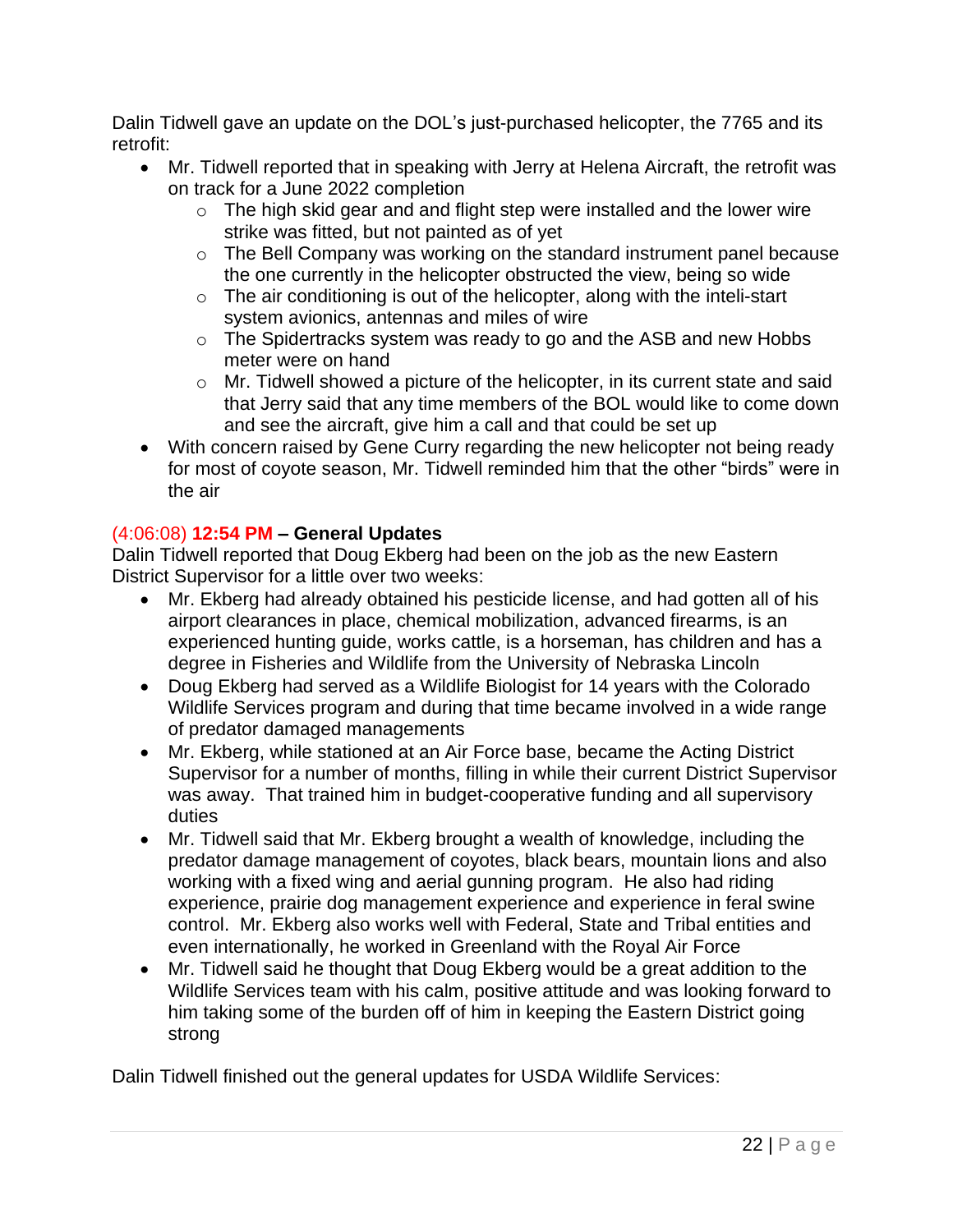- Mr. Tidwell said that the weather had been probably the worst flying weather they have had in years and that they were about 80 hours of flight time below their average
- Even though that loss of flight time equated to coyotes not gotten to, they were able to keep up with all the calls, at least in the Eastern Districts
- Nina Baucus passed a message onto Dalin from Lila Taylor who extended her thanks that Wildlife Services was able to fly as they were into calving right now and the coyotes hadn't been helpful with that
- Mr. Tidwell reported that a black bear had been spotted near the Blackfeet Reservation, but there had been no signs of grizzlies being out yet
- The wolves had been quiet, Mr. Tidwell reported, saying there had been four in the last week, and that there was a collaring effort going on in the Southwest Madison area through FWP. Regarding wolf investigations, Mr. Tidwell said that two years ago, take numbers were in the 60s and were in the 40s last year
- Mr. Tidwell wasn't certain about grazing permits in the Gravelly country, but said that Wildlife Services still had a Range Rider in that particular area
- Mike Honeycutt wanted Mr. Tidwell to be aware that the Legislature in the last week or so had started putting a little scrutiny on the Natural Resource agencies and the use of helicopters, and so, be expecting a request to get some log information on our assets and where they've been flying and what they've been flying for
- Mr. Honeycutt also told Mr. Tidwell that he had contact from both Blaine County and Chouteau County about cattle petitions and that he might be referring some people his direction
- Regarding feral hogs, Mr. Tidwell said that they work with the Squeal on Pig campaign and had checked out a couple situations reported to them, but the pigs ended up being domestic swine and that the Brand Inspectors helped get them home
- Mr. Tidwell explained that USDA had allocated funds to Montana for a feral swine management program
- Mr. Tidwell said that although he kept in touch with Dr. Tahnee Szymanski regarding Canadian maps showing feral swine locations, he had no direct contact in either Alberta or Saskatchewan of someone he could coordinate with, but said he would pursue that

## (4:28:02) **1:16 PM – Livestock Loss Board (LLB) Predation Claims Report**

Mike Honeycutt said the George Edwards would not be able to join them today, as he was in a Livestock Loss Board meeting:

• Mike Honeycutt said that his understanding was that the predation money was going out at a faster clip than normal, but hadn't exceeded what their fiscal year appropriations were, as of yet. He said that Brian Simonson would probably have some numbers later during the Fiscal Bureau segment

## **BRANDS ENFORCEMENT DIVISION** (4:29:41) **1:18 PM**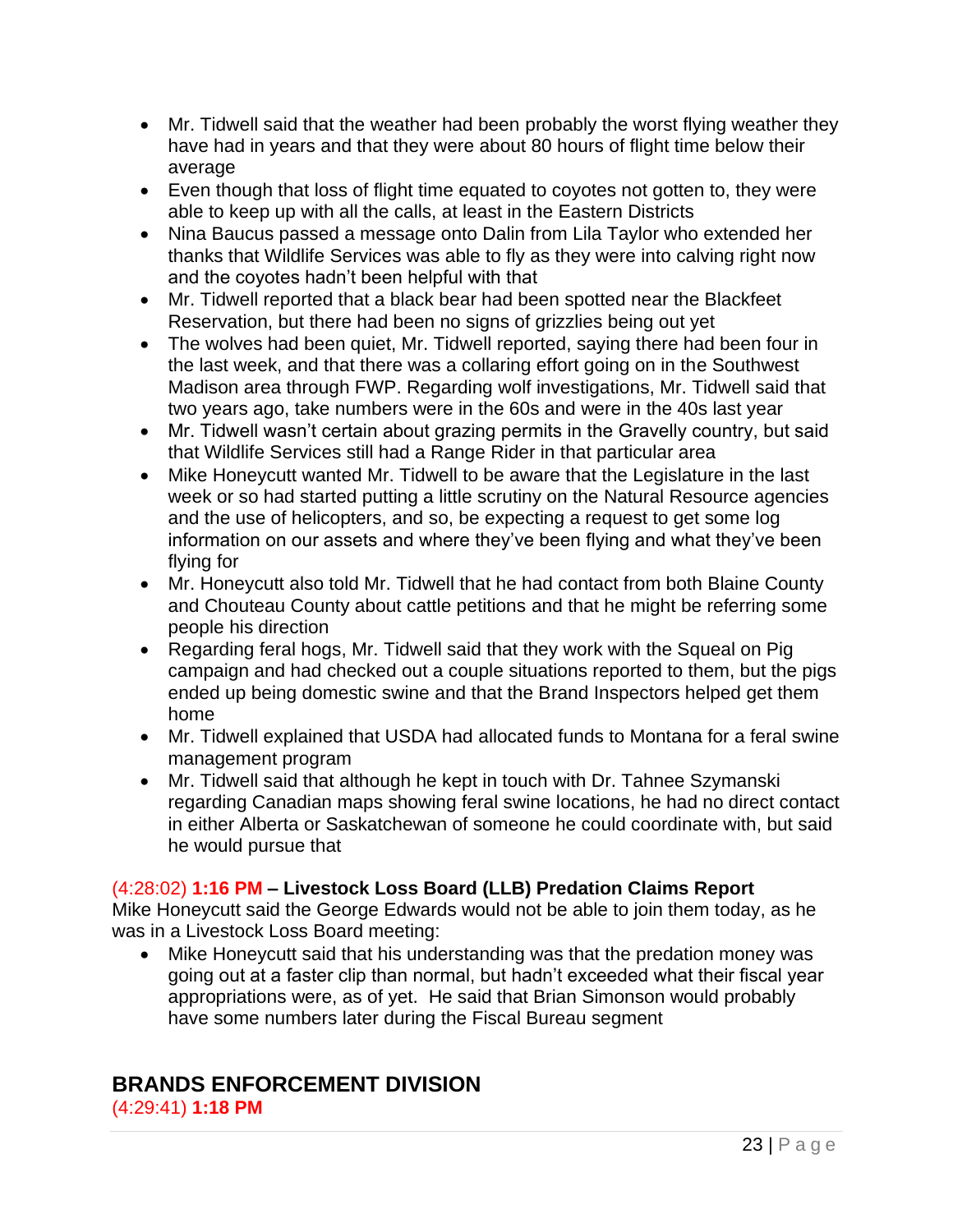#### (4:29:42) **1:18 PM– MAHLEN APPEAL ON BRAND APPLICATION REJECTION – BOL REVIEW AND DECISION ON MAHLEN APPEAL OF BRAND APPLICATION**

Mike Honeycutt walked the BOL through the events leading up to the brand application decision he was asking them the make that day:

- Mr. Honeycutt said that Mr. Mahlen's request to appeal his brand application rejection came to the BOL in January to be discussed at the February BOL meeting, but Mr. Mahlen was not able to attend that meeting
- Mr. Honeycutt explained that one of the early responses on Mr. Mahlen's brand application was that it was denied on the basis of an unacceptable format, and to me, it looked too much like a single-character M and would conflict out in the counties he was seeking to get it
- The brand, according to Mr. Mahlen, was a 2-iron brand, utilizing the letters M and Y
- Alan Redfield said it looked like an M to him, not a Y
- Mr. Mahlen said that his cattle were located north of Brockton, and in speaking with an old Brand Inspector in the area and another one coming on, their opinion was that as long as the bottom leg was longer than the rest of the M, they didn't see an issue with the brand. He was hoping there was a way he could alter it slightly so he could continue to use his father's brand
- Ethan Wilfore said that he would have to check with the Brands Recorder regarding rotation of characters in the new brand policy as Mr. Mahlen said he would be okay with configuring the Y and M in a different manner
- Mr. Wilfore said that they would be able to use the same \$200 fee as many times as he would want on an application for six months, adding that in the new Brands policy, regional conflicts were cut almost in half

# **MOTION/VOTE**

## (4:47:01) **1:35 PM**

**Alan Redfield moved to deny the appeal by Mr. McKade Mahlen on his brand application rejection. Greg Wichman seconded. The motion passed.**

• Ethan Wilfore said he would reach out to Mr. Mahlen and make something work for his new brand

#### (4:50:56) **1:39 PM – REPORT ON ATTENDING WESTERN STATES LIVESTOCK RURAL ENFORCEMENT ASSOCIATION - REPORT TO THE BOL ON TAKEAWAYS FROM CONFERENCE**

Ethan Wilfore reported on attendance of some Brands Enforcement Division staff at the Western States Livestock Rural Enforcement Association conference:

• The conference was held in Reno, Nevada on March 1-3, 2022 and was attended by Ethan Wilfore, Ty Thomas and Travis Elings, who was wrapping up his one-year term as President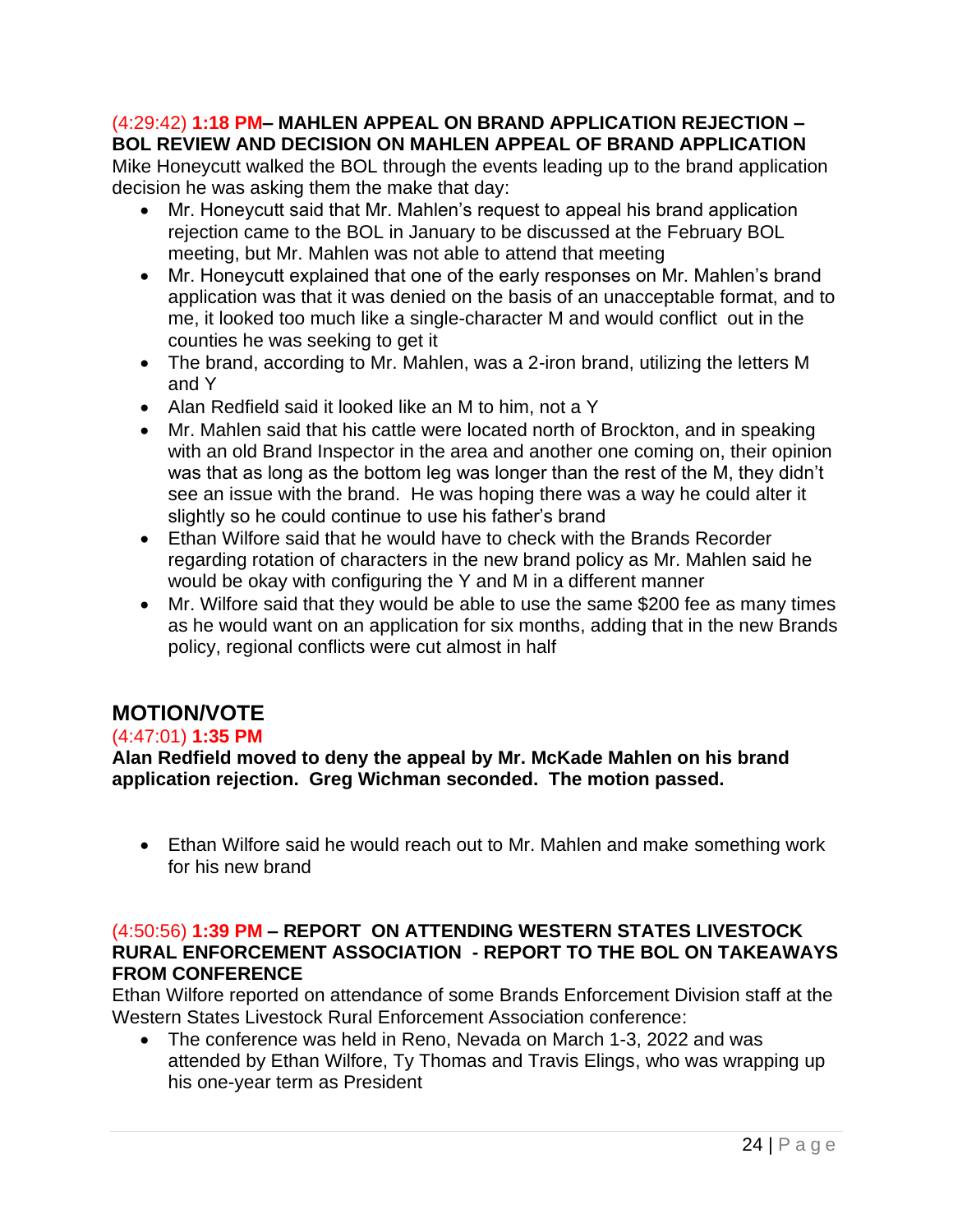- There was good representation from the west, Mr. Wilfore said, with a colleague from Yellowstone County speaking, some judges from Idaho speaking, along with a good representation of attendees from the west
- Some of the topics addressed at the convention included drug cartel activity, specifically relating to rural communities, Captain O'Donnell, from Yellowstone County spoke specifically about animal cruelty and neglect cases, livestock management and natural disasters, some of the judges spoke about how, since COVID, the preparation of court cases was going to be different
- Mike Honeycutt informed the BOL that Montana would be host state of the International Livestock Identification Association meeting in Billings in 2024
- Ethan Wilfore explained to the BOL that The District Investigators were fully POST-certified and had arrest authority. In some cases, however, such as a movement permit violation, they can cite a ticket, but not arrest

## (4:57:47) **1:47 PM – General Updates**

- Ethan Wilfore reported that interviews were conducted for District Investigator positions in Glasgow and Miles City and that they are hoping to have an offer out to both places sometime the following week
- Gene Curry reported that he was in the process of organizing a Committee that would hear brands appeals, hoping that there would be more time to explore options for making appeals than at a regular BOL meeting
	- $\circ$  He explained that even though the BOL would have final authority to accept or deny appeals, the Brand Appeals Committee would look at all the information and make a recommendation to the BOL
	- o Mr. Curry said he had reached out to Mark Blasdel and Wylie Galt for names of Legislators who would want to serve on the Committee. So far, he had one name and another name came from Wylie Galt who said it might be himself or another person who might have brand expertise
	- o The Montana Stockgrowers Association and the Montana Farm Bureau also offered to submit a name or two, Mr. Curry said. He also made a request during the meeting for Montana Farmer's Union to submit names if they would like
	- o Gene Curry also said that BOL members were also welcome to sit on that **Committee**
	- $\circ$  Ethan Wilfore said he had two more brand situations to address and some others he had not gotten a response back from yet
	- o Mike Honeycutt explained that the Committee was described in the new Brands Policy that would become effective at the beginning of April 2022 and added that it would not only deal with just appeals, but look at policy changes as well
	- o Because of appeals possibly coming before the Brand Appeals Committee by May or June, Mr. Curry said he would appoint that Committee at the next BOL meeting
- Ethan Wilfore explained that it was hard to determine livestock ownership numbers from brands rerecorded, as some rerecorded more than one brand and some rerecorded brands but did not use them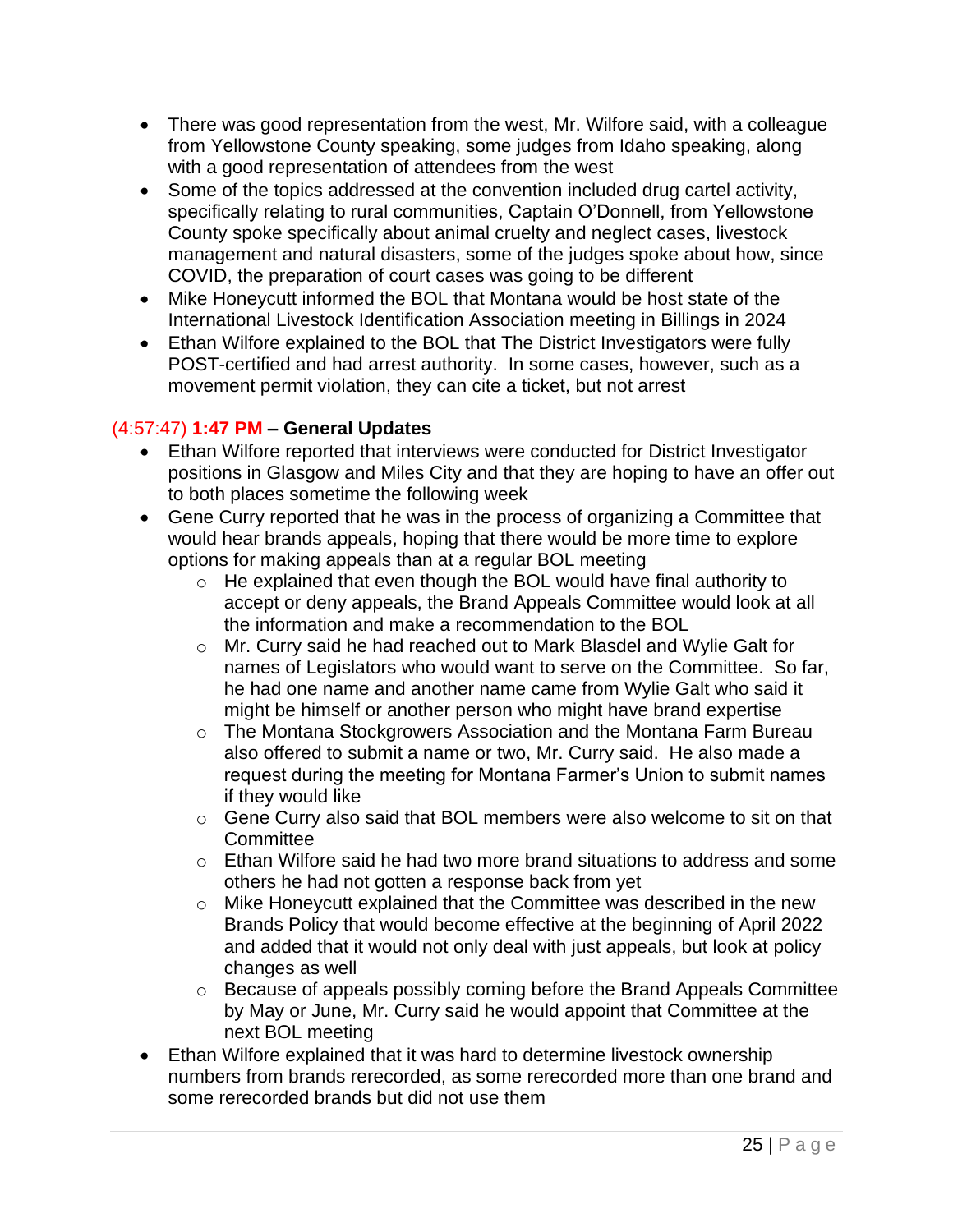# **ANIMAL HEALTH & FOOD SAFETY DIVISION REPORTS**

## (5:13:30) **2:02 PM**

## (5:13:46) **2:02 PM - ANIMAL HEALTH BUREAU**

Dr. Tahnee Szymanksi, Assistant State Veterinarian, introduced herself

## (5:13:54) **2:02 PM – Bovine Tuberculosis (TB) Update**

Dr. Tahnee Szymanski updated the BOL on the status of the Bovine Tuberculosis investigations in the state of Montana:

## • **Blaine County Investigation**

- o Dr. Szymanski reported that now that the depopulation of the cow herd in Blaine County was completed, the calves were moved to a South Dakota feed lot under quarantine where they'll be fed out until they're ready to go to slaughter
- o The Blaine County producer was hoping to start re-populating the premises and that should be started in short term, Dr. Szymanski said
- o Regarding the rest of that investigation, Dr. Szymanski said there were a few more herds that closed out their testing requirements with one trace herd that had received a few animals from the affected herd, who put those animals under quarantine through a testing removal process where they would have to be tested a subsequent number of times
- $\circ$  There were eight herds in that investigation that had yet to complete their testing requirements, but, Dr. Szymanski expected that would start picking up early next fall
- o Dr. Szymanski said a final challenge she had on this investigation was that there were eight people who were pending notification, low-risk traces from animals that had been sold through the market and perhaps were already slaughtered. Field staff had been contacted to help with status of animal ownership or good contact information for them
- o Dr. Szymanski commented that those producers the DOL had contacted and were subject to testing requirements had been nice and some who had come back and contacted her had said some really complimentary things about the DOL staff, including comments on their professionalism and how they handled the testing

## • **Madison County Investigation**

o After questions from Alan Redfield regarding the types of tests currently used by the DOL for TB, Dr. Szymanski explained that the caudal fold test was used, the gamma test had a high level of specificity, but a low level of sensitivity and was used to prioritize, but could not be used to clear an animal. The active phase test was good for early exposure to TB, but, after a period of time, a positive reading would go negative, so it had a limited application. Dr. Szymanski said some of these tests were done in tandem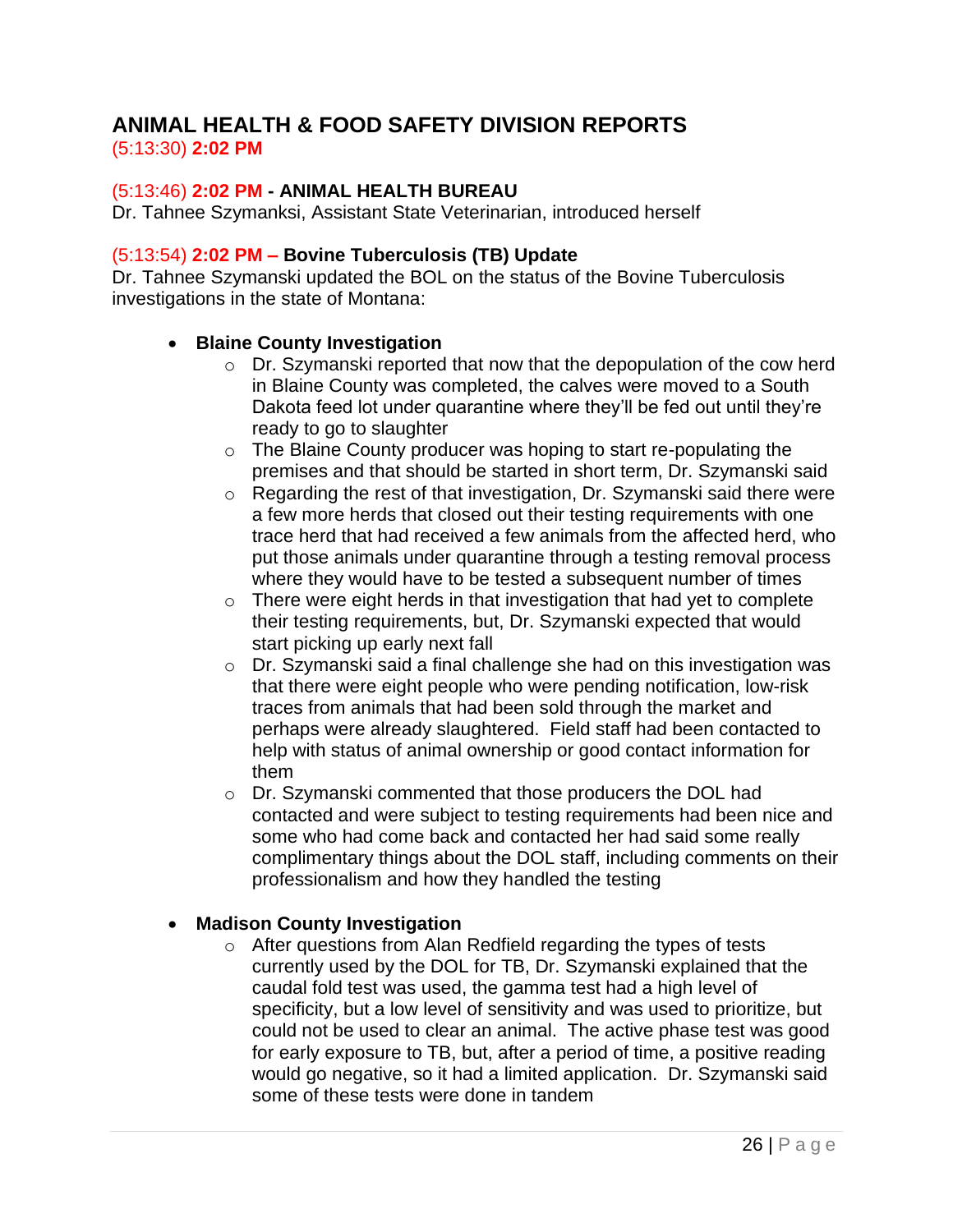- $\circ$  Alan Redfield said the question he got from the producer was why so many people knew about the TB situation in his herd
- o Dr. Szymanski explained that she felt pretty confident that it wasn't DOL staff who identified the producer, as they were reminded consistently regarding confidentiality and that the reality was, with a large herd, there were many vehicles going on and off the facility in a relatively short period of time. Alan Redfield said, neighbors could figure it out
- o Mike Honeycutt said that when he had gone to an MSGA Convention in Billings in December, people he had never talked to came up to him referring to the person with the affected herd by name, and so he reminded anybody listening to think about themselves being in the position of that producer and to not go off and start talking about it, because producers around the state were so connected
- o Dr. Szymanski said that between the two TB tests, the DOL had to test almost 5,000 cattle, and that before coming onto a property, those helping with the investigation would meet at an off-site location to condense the number of vehicles going onto the property. She said that Brand Inspectors who helped out would pull the shields off their trucks
- o Dr. Szymanski commented that she was very fortunate to experience what she thought was positive relationships with the two producers in both investigations even though they were going through probably the worst experience in their life. She said that in emergency preparedness planning that some staff had participated in, they had started incorporating mental health support in the training, for people involved in the response and the producers impacted by it
	- Dr. Marty Zaluski praised Dr. Szymanski as being an effective communicator in those difficult times and issues with those producers

## (5:39:05) **2:27 PM – Brucellosis Update**

Dr. Tahnee Szymanski updated the BOL on the status of the Brucellosis activity in the state:

- During the January BOL meeting, it was reported than an animal had been found in a Madison County herd as non-negative and classified as a reactor on a test. Shortly after that meeting, Dr. Szymanski reported that the herd was confirmed as a Brucellosis-affected herd
	- $\circ$  The initial herd test, the one given after detection, had been completed and no additional positives were found
	- o It was expected, Dr. Szymanski said, that the next test would happen sometime in mid-June of July, after calving was done and that she anticipated that they would be released from quarantine at that time
	- o Of the five adjacent herds, totaling around 1,300 animals, three had already done testing in the fall and two had to be placed under quarantine,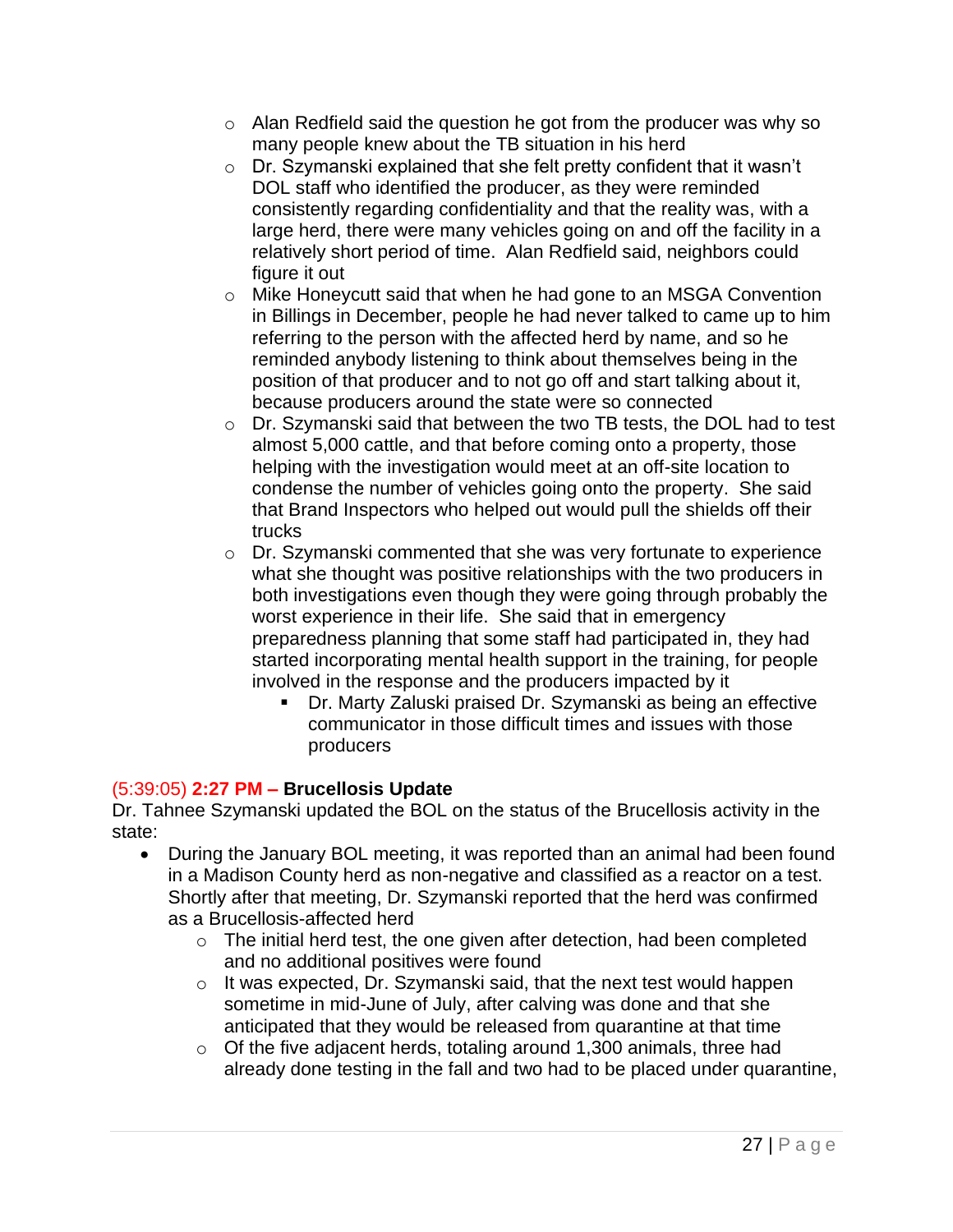pending testing. Those two had since been tested by DOL staff and were released from quarantine

- o Dr. Szymanski reported that the two herds, just released from quarantine, were located inside the DSA
- Dr. Szymanski said that in the last month or so, there was a non-negative found in a Gallatin County herd. The tissues collected from that animal were confirmed to be infected
	- $\circ$  Of the eight adjacent herds, totaling around 1,700 animals, two had done fall testing, five had not been whole-herd tested yet and were pending and one was determined to not have any exposure based upon timing of when the pastures were used
	- o The Gallatin County affected herd had gone through an additional herd test and had no additional positives and was slated to be released from quarantine sometime in early April
- Dr. Szymanski said that the animals in both the Gallatin and Madison County affected herds were captive-vaccinated and were still pregnant, which she said was a good thing, so they didn't abort and potentially spread the disease further

## (5:43:26) **2:32 PM – Electronic CVI Policy**

Dr. Tahnee Szymanski explained a proposed policy regarding the use of electronic CVIs by veterinarians that she had put together after the last BOL meeting:

- Dr. Szymanski announced that one of the offline capability platforms had been taken away from Montana Veterinarians since the last meeting. She said that, coupled with the discussion regarding electronic CVIs at the last BOL meeting, moved her to put together a proposed policy on the electronic CVI issue
	- o The 20-paper certificate allowance would be continued through 2022 and then on January 1, 2023, the DOL would go back to the policy of requiring that all health certificates be issued electronically for Montana-origin animals
	- o And on a case-by-case basis, allow up to 5% paper certificates in the case of hardware or software failure. That amount might be allowed to tip over the 5% mark if the veterinarian was having a bad day at the market because of the volume of certificates being issued
- As an FYI, Dr. Szymanski reported that in 2021, 3% of the CVIs were issued on paper, and to date, in 2022, eight of the 3,339 health certificates issued for export were on paper, a total of 0.24%
- When asked if the letter sent out to Veterinarians in December and listing the consequences of them not utilizing electronic CVIs was rewritten to make it less offensive, Dr. Szymanski said that letter was a one-time notice to veterinarians. Mike Honeycutt said that when communicating a lack of regulatory compliance you have to be straight with people
- Gene Curry shared that he had a phone call about electronic CVIs from a vet who told him he would not go back to paper certificates and that the electronic CVIs were the best thing that ever happened in his world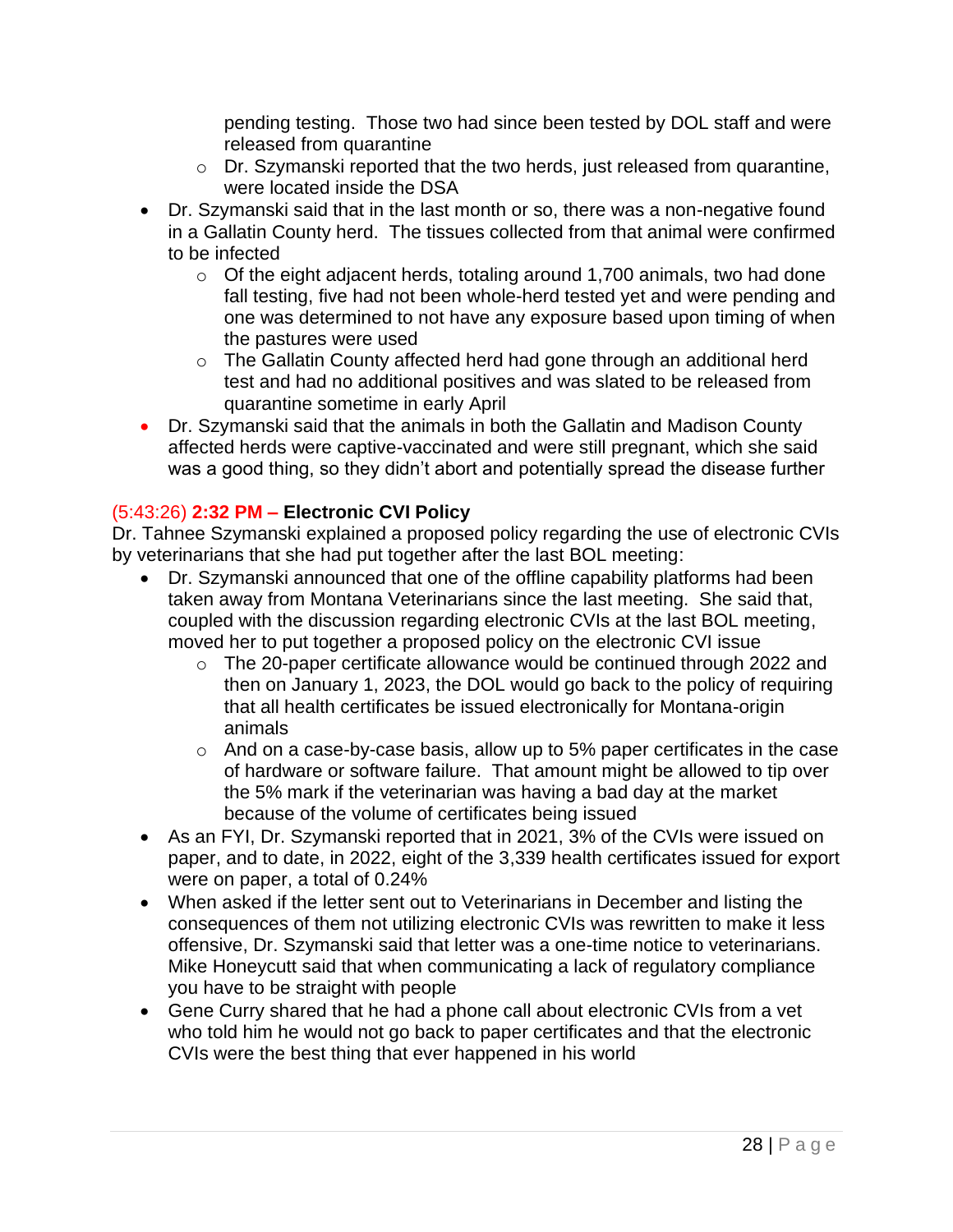- Dr. Szymanski said that the electronic CVIs had allowed the Import Office staff to make tremendous gains in efficiency and had added big chunks of traceability data that previously only existed in paper format
- Nina Baucus said that Montana did not have a big count of large animal vets and that the DOL should grandfather in those older vets who didn't want to deal with the electronics
- Dr. Szymanski said that she did not want to slip backwards in the small percentage of paper CVIs issued and if veterinarians were allowed to go back to paper, she thought they would. She added that the DOL had offered Veterinarians \$400 towards the purchase of equipment for the issue of electronic health certificates and that the learning curve of how to enter information into the electronic certificate was a low one
- Jenny Bloomquist of the Montana Veterinary Medical Association said that their board got a preview of the policy and after quite a bit of discussion about it, they felt that the policy was more than fair and the way to go. She said one of their board members, Barr Gustafson said he would never go back to paper

# **MOTION/VOTE**

#### (5:51:31) **2:40 PM**

**Sue Brown moved to approve a proposed revised policy document regarding the use of electronic CVIs for Montana-origin animals as presented by Dr. Tahnee Szymanski. Alan Redfield seconded. Nina Baucus abstained from voting. The motion passed.**

- Dr. Eileen White left written comments with the BOL regarding electronic CVIs and asked why the BOL had to vote on the policy if the policy already existed from the State Veterinarian's office
- Mike Honeycutt explained that he believed the policy had been passed by the BOL in 2019, but what was voted on by the BOL today was an amendment of that policy, based on the testimony she brought to the last BOL meeting
- Dr. White reported that Dr. Rankin would have been at today's meeting, but that her mother had passed away the day before

## (6:06:55) **2:55 PM – Out-of-Country Travel Request-PNWER**

Dr. Tahnee Szymanski requested that she be able to travel to the 2022 Pacific Northwest Economic Region (PNWER) meeting that would be held in Calgary, Alberta in the summer of 2022:

- Dr. Szymanski said that PNWER was a collection of Northwest states and provinces and possibly a territory or two that recognize that there were tremendous similarities in their business practices and a tremendous amount of exchange
- Dr. Szymanski explained that she served as the Co-Chair for the Cross-Border Livestock Health Committee which would be pairing with the Invasive Species Committee of PNWER to do a feature on feral swine
- She explained that there would be two sessions at the meeting talking about feral swine, looking at both the Canadian and the US perspective and how to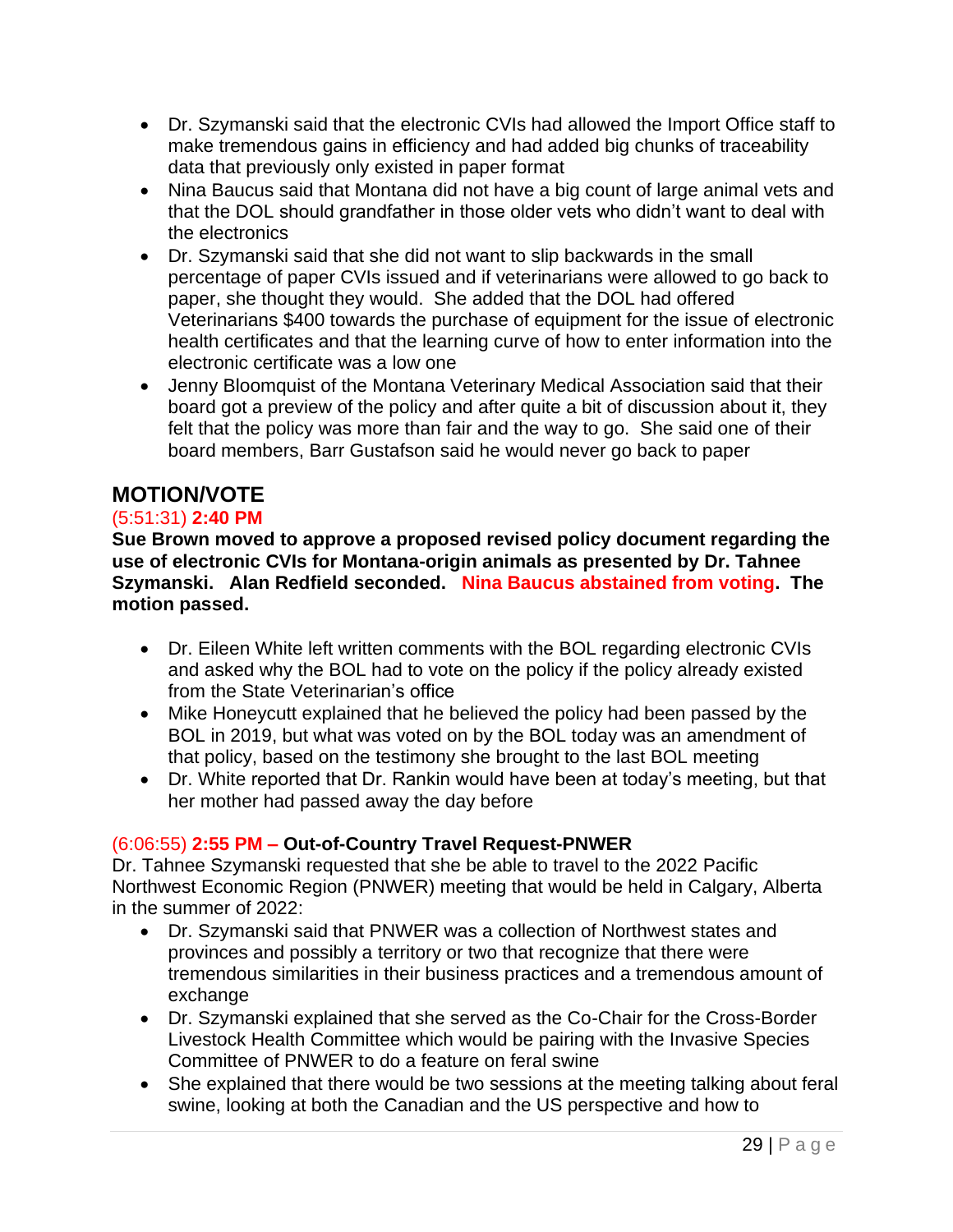collaborate across the border, particularly with African Swine Fever not too far from the US shore

• Mike Honeycutt said that Dr. Szymanski has to go to the meeting, but that he probably would not. He explained that Senator Mike Cuffe introduced the DOL to PNWER and that it was a good organization to build relationships with other states and provinces

# **MOTION/VOTE**

#### (6:12:00) **3:00 PM**

**Sue Brown moved to approve out-of-country travel for Dr. Tahnee Szymanski to attend the Pacific Northwest Economic Region (PNWER) Annual Summit in Calgary, Alberta on July 24-28, 2022. Ed Waldner seconded. The motion passed.**

#### (6:13:13) **3:01 PM – Out-of-State Travel Request - NASAEEP**

Dr. Tahnee Szymanski requested that the BOL approve travel to the National Alliance of State Animal and Agricultural Emergency Programs (NASEEP):

- Dr. Szymanski said this meeting happened every 18 months and involved State, Federal and private industry groups who gather to discuss emergency preparedness activities
- The Emergency Preparedness Veterinarian would normally be the one sent to this meeting. Topics covered at this meeting would probably be both Avian Influenza and African Swine Fever. Dr. Szymanski said that they also have had conversations about pet sheltering during disasters as well

## **MOTION/VOTE**

#### (6:15:43) **3:04 PM**

**Sue Brown moved to approve out-of-state travel for one veterinarian to attend the National Alliance of State Animal and Agricultural Emergency Programs (NASAAEP) Summit in Minneapolis, Minnesota on May 24-26, 2022. Greg Wichman seconded. The motion passed.**

#### (6:16:16) **3:04 PM – Request to Hire Animal Health Program Veterinarian**

Dr. Tahnee Szymanski requested that the BOL approve the hire of an Animal Health Program Veterinarian to replace Dr. Forseth who had moved on to a new opportunity with the National Pork Producers Council:

- Dr. Szymanski explained that the position had become very instrumental in the DOL's emergency preparedness activity and had allowed a lot of expansion on other disease programs such as Johnes and b Canis
- Dr. Szymanski said she thought the salary was around \$85,000/year, Dr. Zaluski adding it was \$37.55/hour
- Dr. Szymanski said that all veterinarian positions come with a provision that there might be field work associated with them and days that extend beyond regular business hours with travel
- The position, created in 2018, had been funded 100% through Federal umbrella funds, according to Dr. Szymanski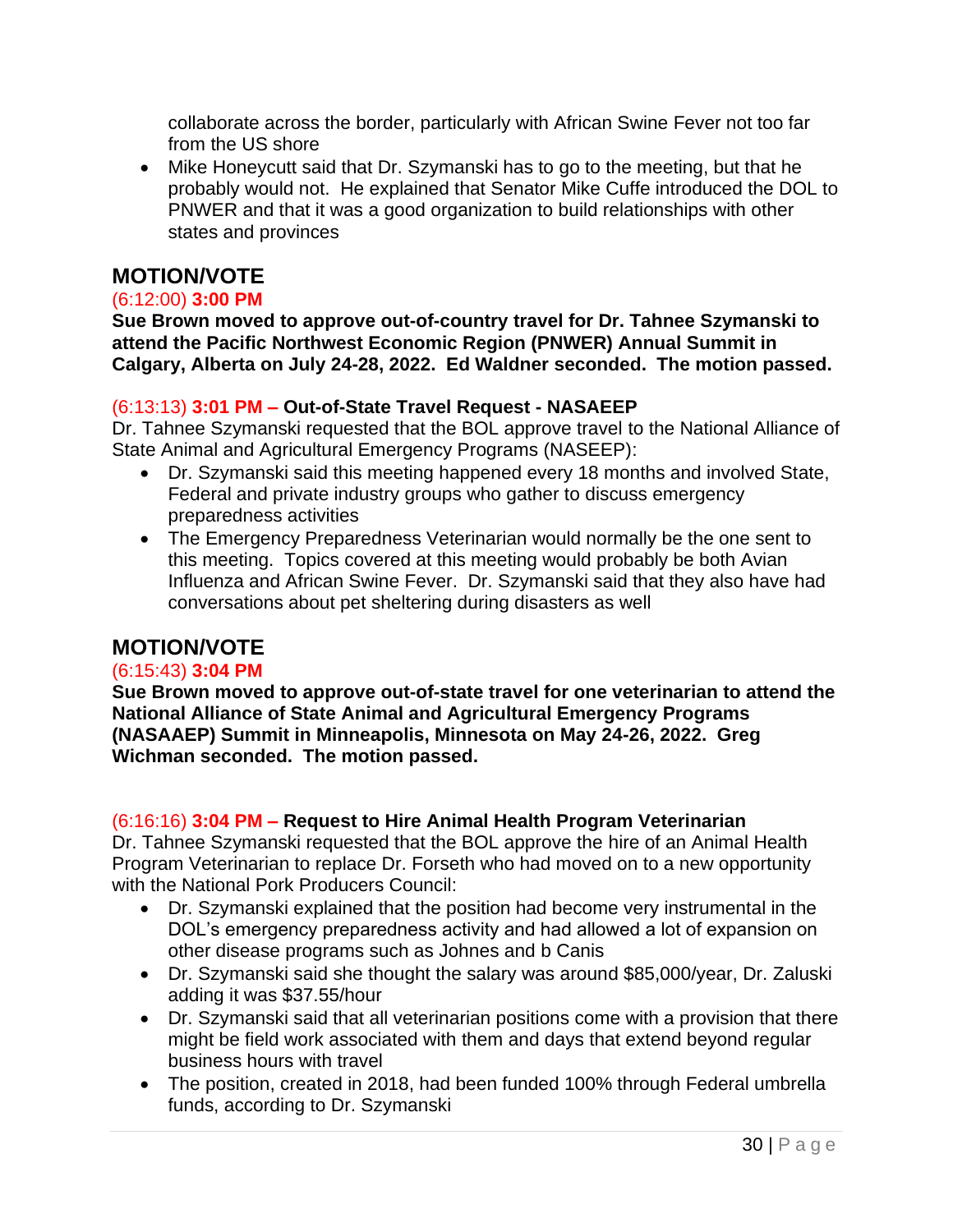- Dr. Szymanski explained that with the tremendous job that Travis Elings had done during the Blaine County investigation, the use of the requested position was not needed
- Mike Honeycutt explained that the exercise DOL staff and others had gone through in the last two days and carried out with the help of the Emergency Preparedness Veterinarian, put plans into place to enact. He said that TB was a slow-moving disease and did not require the "full-on" action that a rapid spread disease like FMD would
- Dr. Szymanski said that the volume of calls that had previously gone to Dr. Forseth were now coming to her, plus her regular volume of calls, and that the callback time had increased because she couldn't keep up with the volume of work

# **MOTION/VOTE**

## (6:17:23) **3:05 PM**

**Sue Brown moved to approve the hire of a Program Veterinarian in the Animal Health Bureau. Greg Wichman seconded. Gene Curry, Sue Brown & Ed Waldner voted yes. Nina Baucus, Greg Wichman & Alan Redfield voted no. The motion failed.**

## (6:31:09) **3:19 PM – Request to Hire Contract Veterinarian for NADPREP Grant**

Dr. Tahnee Szymanski said that with the failure to approve the hire of a Program Veterinarian, she might want to forego this request for a Contract Veterinarian for the NADPREP Grant:

- Dr. Szymanski explained that she did not feel the requirements of the grant could be accomplished without the veterinary position
- The grant commitment was to hold 10 table-top exercises throughout Montana by sometime in 2023
- Mike Honeycutt said that this grant could not be fulfilled without the Veterinarian position and so to forego the request

## (6:31:52) **3:20 PM – Request to Hire Animal Health Program Veterinarian (Reconsideration of Vote)**

The BOL discussed reconsidering the vote to hire an Animal Health Program Veterinarian:

- Mike Honeycutt explained that Dr. Zaluski's role had changed in the last 5 to 6 years with the reordering of the DOL by the Legislature, making him not only the State Veterinarian, but also over the VDL, the Meat & Poultry Inspection Bureau, the Milk and Egg Inspection Bureau and the Animal Health Bureau. He said if you do not approve the Animal Health Program Veterinarian, it would increase Dr. Szymanski's workload
- Mr. Honeycutt said if the DOL did not want to have a Program Veterinarian working on the emergency preparedness side, then the NADPREP Grant would not be completed, there would not be work on security supply chain, there would be no need for video training and the DOL would pull out of composting. He said the DOL did not have to do emergency preparedness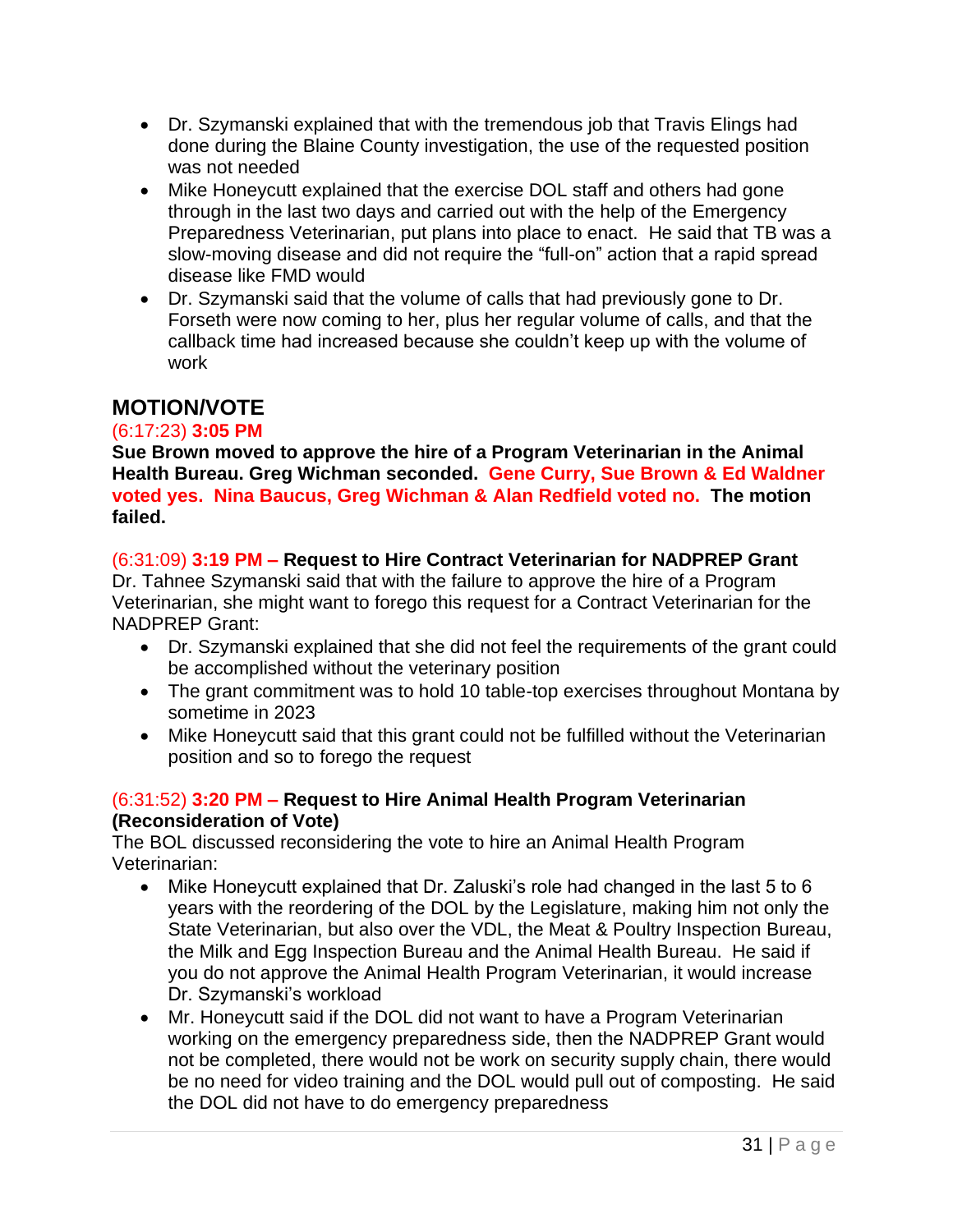# **MOTION/VOTE**

#### (6:34:17) **3:22 PM**

#### **Nina Baucus moved to reconsider the vote regarding approving the hire of an Animal Health Program Veterinarian. Alan Redfield seconded. The motion passed.**

Dr. Tahnee Szymanski explained that the Animal Health Program Veterinarian position was full-time and was 50% emergency preparedness and 50% zoonotic disease coverage

## **MOTION/VOTE**

#### (6:40:23) **3:28 PM**

**Sue Brown moved to approve the hire of a Program Veterinarian in the Animal Health Bureau with a job description of duties being 50% Emergency Preparedness and 50% Animal Health duties. Greg Wichman seconded. The motion passed.**

#### (6:46:43) **3:35 PM – Request to Hire Contract Veterinarian for NADPREP Grant**

Dr. Tahnee Szymanski requested the hire of a contract veterinarian to help fulfill the National Animal Disease Preparedness and Response Program (NADPREP) Grant:

- Dr. Szymanski explained that the grant was written as part of the annual Homeland Security NADPREP funding
- The grant monies would cover the DOL conducting 10 tabletop exercises throughout Montana, focused on the Secure Beef Supply Plan to get individual producers thinking about biosecurity on their premises in the case of a largescale disease outbreak. These would need to be completed sometime before the middle of 2023
- Dr. Szymanski said that there already was a Secure Pork Supply Plan in place in the case of something like an outbreak of African Swine Fever
- If producers wanted to complete a plan for their own operation they would have an on-farm visit or audit, by the Contract Veterinarian that would assess their farm and get security supply plans written for them
- If the DOL would go over the amount allowed in the grant, the Dol would potentially have to conduct the on-farm audits
- Total amount of the grant was around \$37,000, with \$25,000 of it for the Contract Veterinarian position and \$12,000 for materials needed to set up the tabletop exercise and travel

# **MOTION/VOTE**

#### (6:51:50) **3:40 PM**

**Alan Redfield moved to approve the hire of a Contract Veterinarian to help fulfill**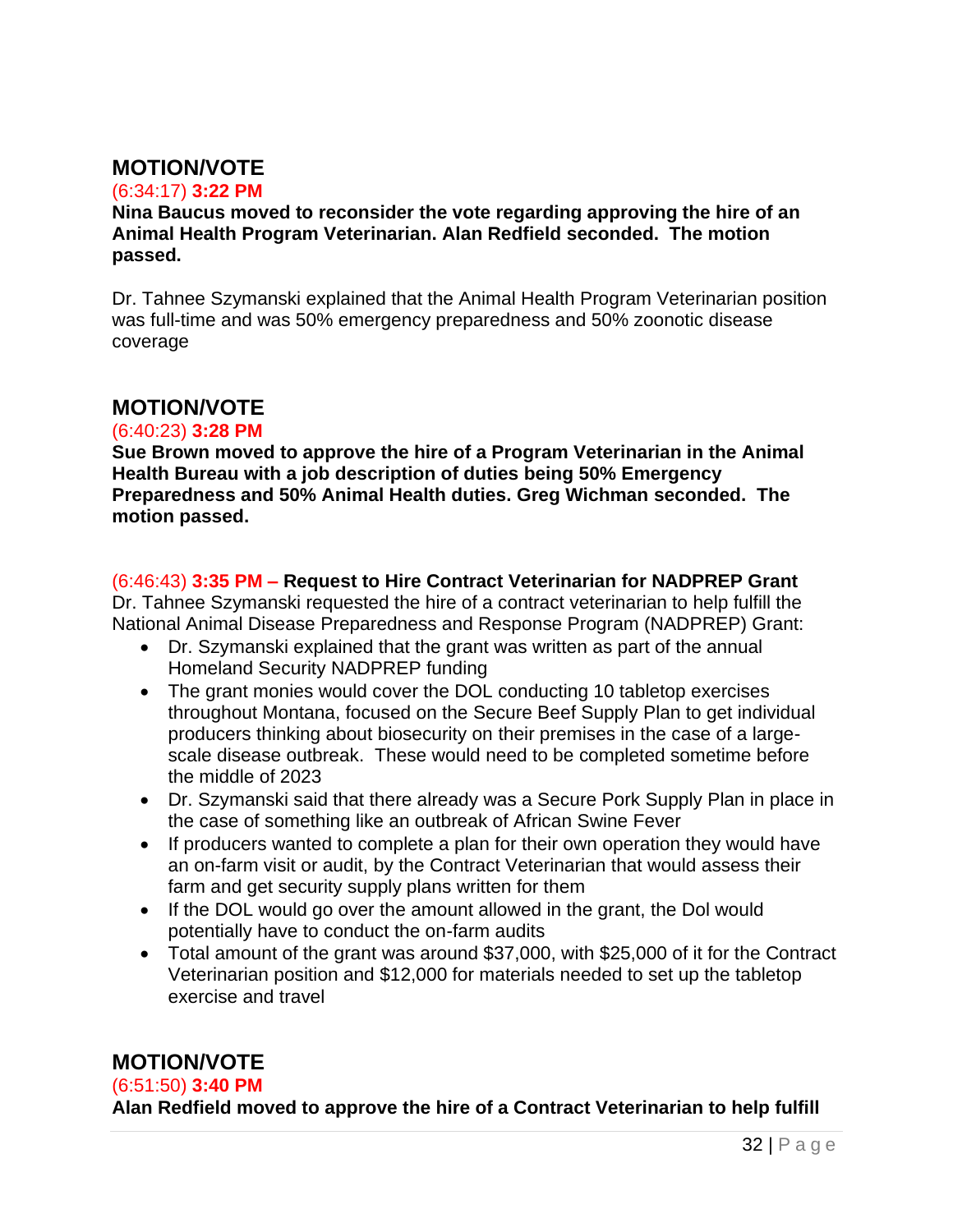#### **the NADPREP Grant in the Animal Health Bureau. Sue Brown seconded. The motion passed.**

#### (6:52:16) **3:41 PM – Request to Fund Media Training**

Dr. Tahnee Szymanski explained that her request to fund media training came on the heels of the ARMWAR exercise and most recently the Incident Command Structure (ICS) 300 training last fall:

- o Both exercises, according to Dr. Szymanski, showed that the DOL needed to have a plan in place for how to communicate disease detection, stop movements and on-going communication to the industry and to the public if there were to be a large-scale disease event
- o The training opportunity would be for 20 to 25 DOL employees to know how to communicate with the media in these emergency events, to help avoid slipups in their words to the press, how to deal with the press and answer their questions
- o Mike Honeycutt said the funding for this exercise would come from the Federal umbrella

# **MOTION/VOTE**

#### (7:00:57) **3:49 PM**

**Sue Brown moved to fund media communication training for DOL staff, as presented by Dr. Tahnee Szymanski. Nina Baucus seconded. The motion passed.**

#### (7:02:50) **3:51 PM – Request to Fund Saletime Traceability Module at Montana Livestock Markets**

Dr. Tahnee Szymanski explained that Animal Disease Traceability (ADT) cooperative agreement was coming to an end in two weeks:

- Dr. Tahnee Szymanski said that this funding was received on an annual basis and was used in the past to cover things relating to animal disease traceability, such as RFID readers for veterinarians, and she would like to use the tail end of the funding to help offset the cost for some livestock markets who were transitioning to a new electronic platform for issuing health certificates at the yard
- Dr. Szymanski said the issuance of these health certificates happen at a tremendously higher volume and all at the same time. She said that about a third of all health certificates received in the Animal Health Bureau are from the markets
- Fort Supply, the software program used in the Billings yards for many years to issue those electronic health certificates, will no longer support that software and so there was a need now for veterinarians to transition to Saletime, the software used by the Commission companies at all but one of the livestock markets in **Montana**
- Dr. Szymanski requested that \$20,000 of the ADT funds be taken out for the next several years, with \$5,000 going to four markets each year, to help them cover part of the install cost of Saletime. Once Saletime was installed, it would be the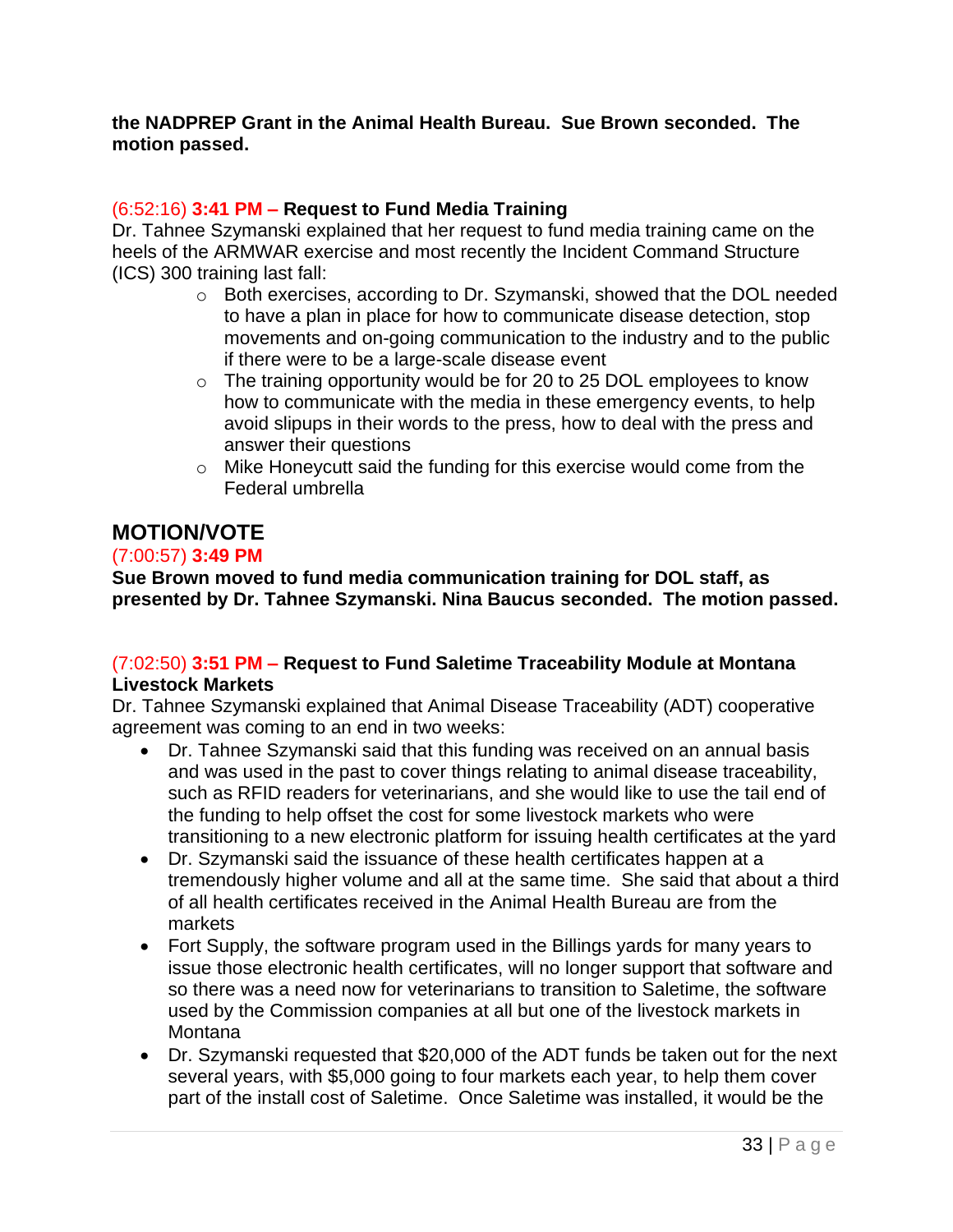responsibility of the veterinarian or the Commission company to pay for the ongoing expenses associated with that

- Dr. Szymanski said four markets had already expressed an interest, and there would be four or even more the following year, if there was a strong interest in Saletime. The Great Falls market, two Billings markets and the Lewistown market were already live, but, this money would backfill them. Dr. Zaluski said that those four markets deployed those systems already with the commitment from the Animal Health Bureau that they would come to the BOL and make the request to spend that Federal money to support that purpose
- Mr. Honeycutt explained that the ADT funding was not something applied for, but it was something that was just given each year

## **MOTION/VOTE**

#### (7:15:38) **4:04 PM**

**Ed Waldner moved to fund SaleTime Traceability Module at Montana Livestock Markets for \$20,000 each year, using Animal Disease Traceability funds, over a period of three years, or however many years needed to cover each participating market. Sue Brown seconded. The motion passed.**

#### (7:16:35) **4:05 PM RECESS**

## (7:16:46) **4:15 PM RECONVENE**

## (7:16:46) **4:15 PM** – **MILK & EGG BUREAU**

#### (7:16:46) **4:15 PM – General Updates**

Dr. Marty Zaluski, State Veterinarian, Administrator of the Animal Health & Food Safety Division and Interim Director of the Milk & Egg Bureau, said that there was nothing to report that required action by the BOL:

- Dr. Zaluski said that the dairy industry attrition continued, as two additional dairies left the industry a couple week previous, leaving Montana with 44 dairies in operation
- Dr. Zaluski said that the Bureau was trying to figure out a way to more equitably distribute the Sanitarian workload, and said that Mr. Gary Hamel's upcoming retirement might be an opportunity to discuss how the Animal Health Bureau might be restructured. Dr. Zaluski said that Alicia Love would be asked to be Interim Bureau Chief of the Meat & Poultry Inspection Bureau once Mr. Hamel left his position
- Currently, the Milk & Egg Bureau has 5 employees

## (7:19:49) **4:19 PM** – **VETERINARY DIAGNOSTIC LABORATORY**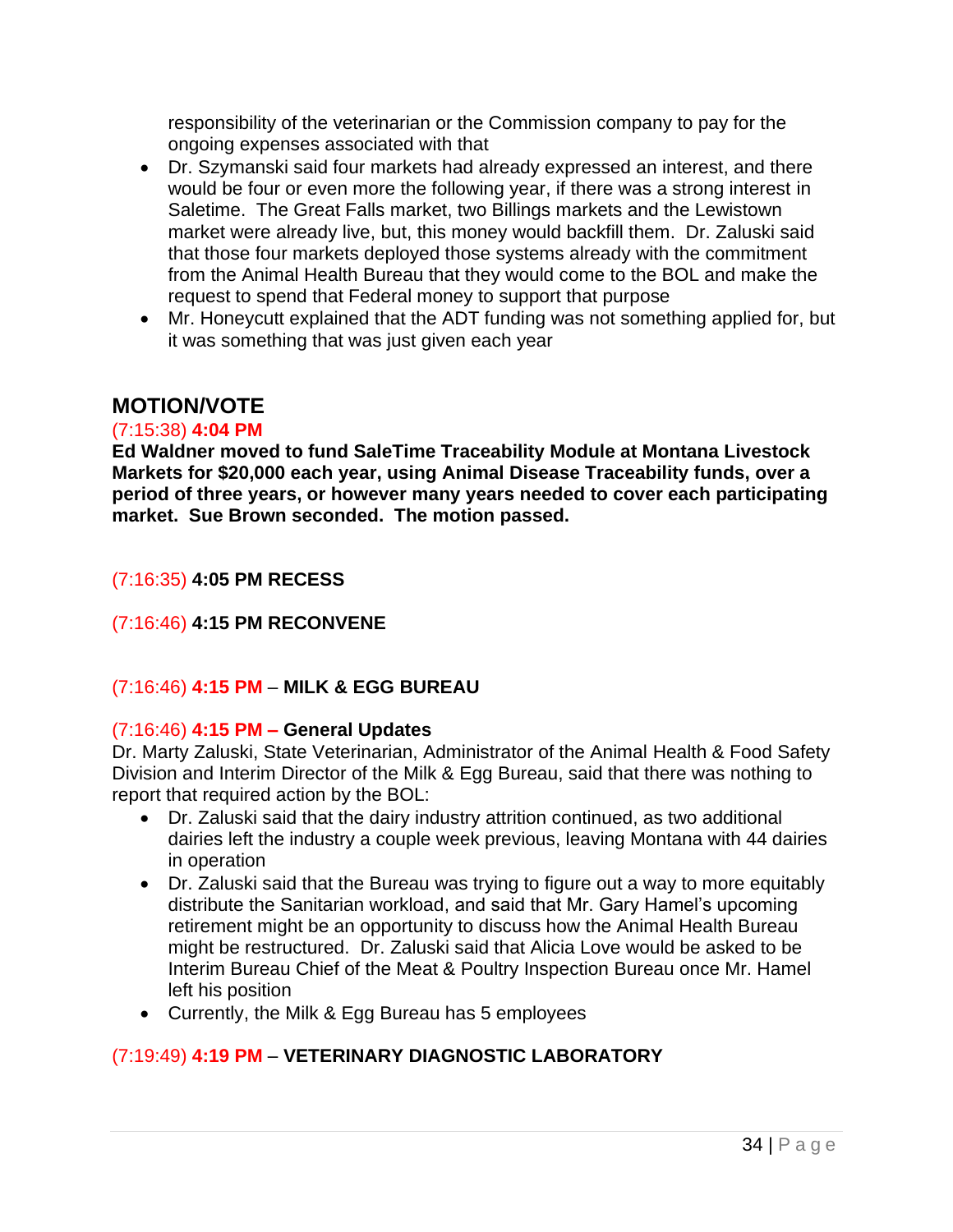#### (7:20:03) **4:19 PM – Out-of-State Travel Request**

Dr. Marty Zaluski requested that the BOL approve the travel of two Laboratorians to National Poultry Improvement Plan (NPIP) training, funded with Federal dollars:

• Mike Honeycutt explained that the Salmonella Enteritidis training was very important to the Egg program. He said that it was weird to spend that much money on poultry, but that does have a direct impact on one of the major things the DOL does

# **MOTION/VOTE**

#### (7:21:10) **4:20 PM**

**Ed Waldner moved to approve out-of-state travel for Kaylee Schrader (Microbiology) and Daniel Arenas (Molecular Diagnostics) to attend the National Poultry Improvement Plan (NPIP) Biennial Conference in Dallas, Texas on June 7- 12, 2022. Nina Baucus seconded. The motion passed.**

To answer a BOL question, Dr. Zaluski said that there had been internal conversations about whether a Sanitarian FTE could be split to cover both Milk & Egg and Meat & Poultry inspections

- Mike Honeycutt explained that there was a very big difference between what FDA required for Milk Inspectors versus what USDA required for Meat Inspectors. Inspectors for milk were Microbiologists, Master's degree, Sanitarians and there also was an issue with fund sources
- Dr. Zaluski said there was a slight deficit on an annual basis with just two sanitarians on staff and no Bureau Chief in the Milk & Egg program. He added that there was a geography abundance and a people shortage
- Mike Honeycutt said that there were enough FTEs to fill positions, but those had not yet been filled because of budgetary reasons. The two funding sources in the Milk & Egg Bureau currently were, the dairy producers' fees paid on a hundred weight and fees charged to Wilcox, the egg grading company in the state
- According to Mr. Honeycutt, even though there were fewer dairies in the state, the volume of milk production had not changed much at all, the dairies just got bigger. For raising of fees, without raising the 14.5 cents/hundredweight, the maximum could be moved up, most of which would mostly affect the processors who pay the majority of the total fee

#### (7:34:05) **4:32 PM** – **MEAT & POULTRY INSPECTION BUREAU**

Alicia Love, EIAO Food Safety Officer for the Meat & Poultry Inspection Bureau introduced herself

#### (7:34:27) **4:33 PM – Hiring Update**

Alicia Love updated the BOL on hirings and vacancies in the Meat & Poultry Inspection Bureau: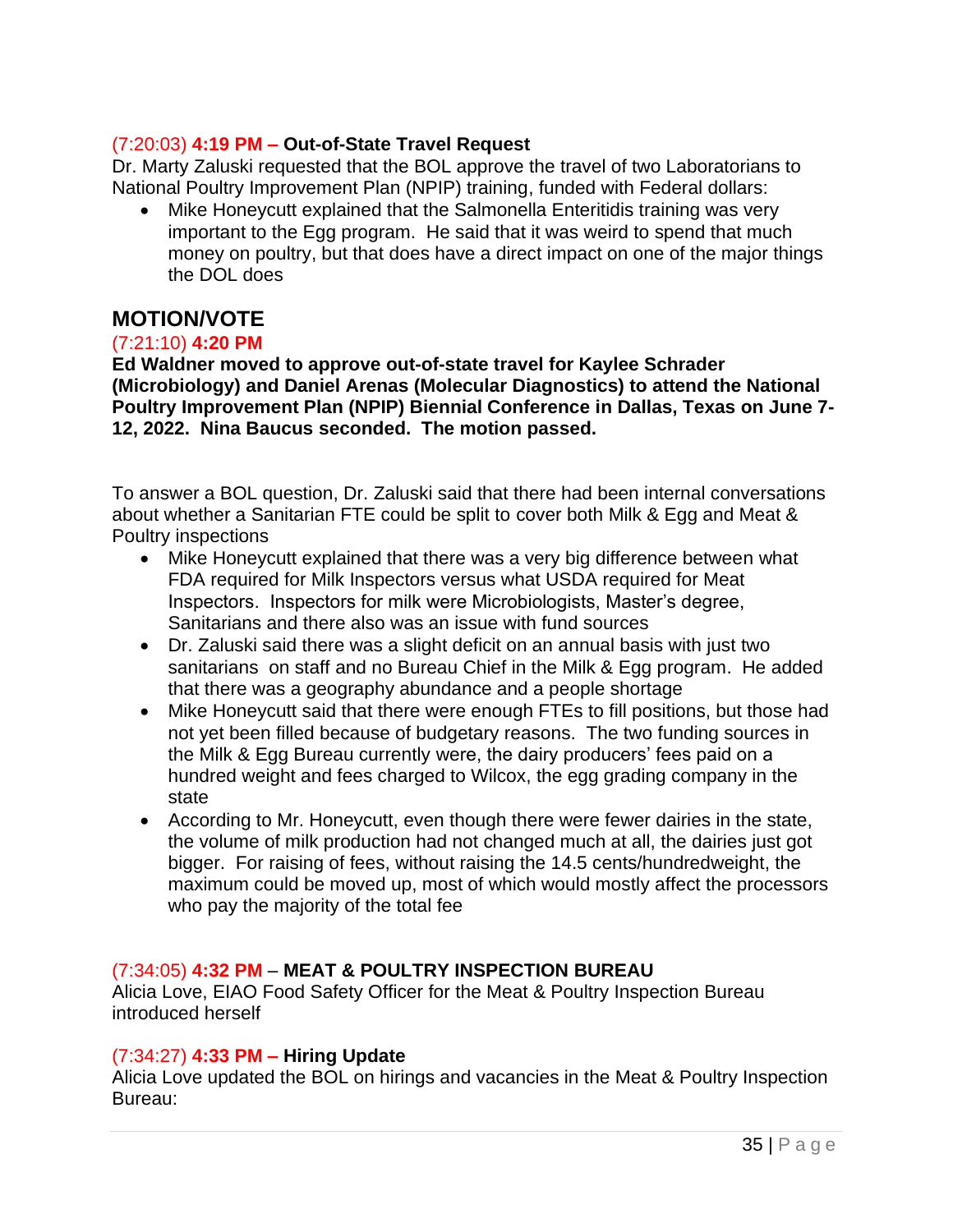- Ms. Love reported that since the last BOL meeting, an employee had been lost, but an employee was hired to fill another vacancy who would be starting on April 11, 2022
- There were two positions open now, Ms. Love said, and both of those had been posted

#### (7:35:27) **4:34 PM – Cooperative Interstate Shipment (CIS)Program**

Mike Honeycutt updated the BOL on the status of the Cooperative Interstate Shipment Program:

- Mr. Honeycutt reported that he had signed the CIS agreement on March 16, 2022
- No plant had signed on as of yet for the program, although Mr. Honeycutt said they had been talking to some that had expressed interest. To sign up for the program, Mr. Honeycutt explained that the plant already had to be under State inspection, but could then sell their product across state lines once they signed on to be part of the CIS program
- USDA and probably the Governor's Office as well, would be sending out a press release early the next week

#### (7:36:36) **4:35 PM – Discuss Current and Anticipated Vacancies and Impact on Animal Health & Food Safety Division**

Alicia Love updated the BOL on both the current and anticipated vacancies in the Meat & Poultry Inspection Bureau:

- Ms. Love said that interviews would be held the next week for the Eastern Supervisor position and that both candidates being interviewed were internal candidates. She went on to explain that if one of those candidates were successful, there would be a need to hire to fill their position
- A Field Inspector and a Label Specialist are the positions that the two internal candidates currently hold in the DOL
- The Eastern District Supervisor position was vacated by Marci Lipke, who retired

# **MOTION/VOTE**

#### (7:38:07) **4:37 PM**

**Alan Redfield moved to approve the hire of either a Field Inspector or a Label Specialist in the Meat & Poultry Inspection Bureau, depending upon which one was offered the position of Eastern Area Supervisor. Sue Brown seconded. The motion passed.**

## (7:39:02) **4:38 PM – Request to Hire for Bureau Chief, ME Staffing**

Mike Honeycutt reported that Gary Hamel, Bureau Chief for the Meat and Poultry Inspection Bureau would be retiring on March 25, 2022:

- Mike Honeycutt said that he had spoken with Dr. Zaluski and Jake Feddes regarding filling the Bureau Chief position
- Although the DOL wanted to fill that Bureau Chief position, it was hoped, after those discussions, to upgrade the educational requirements of the position,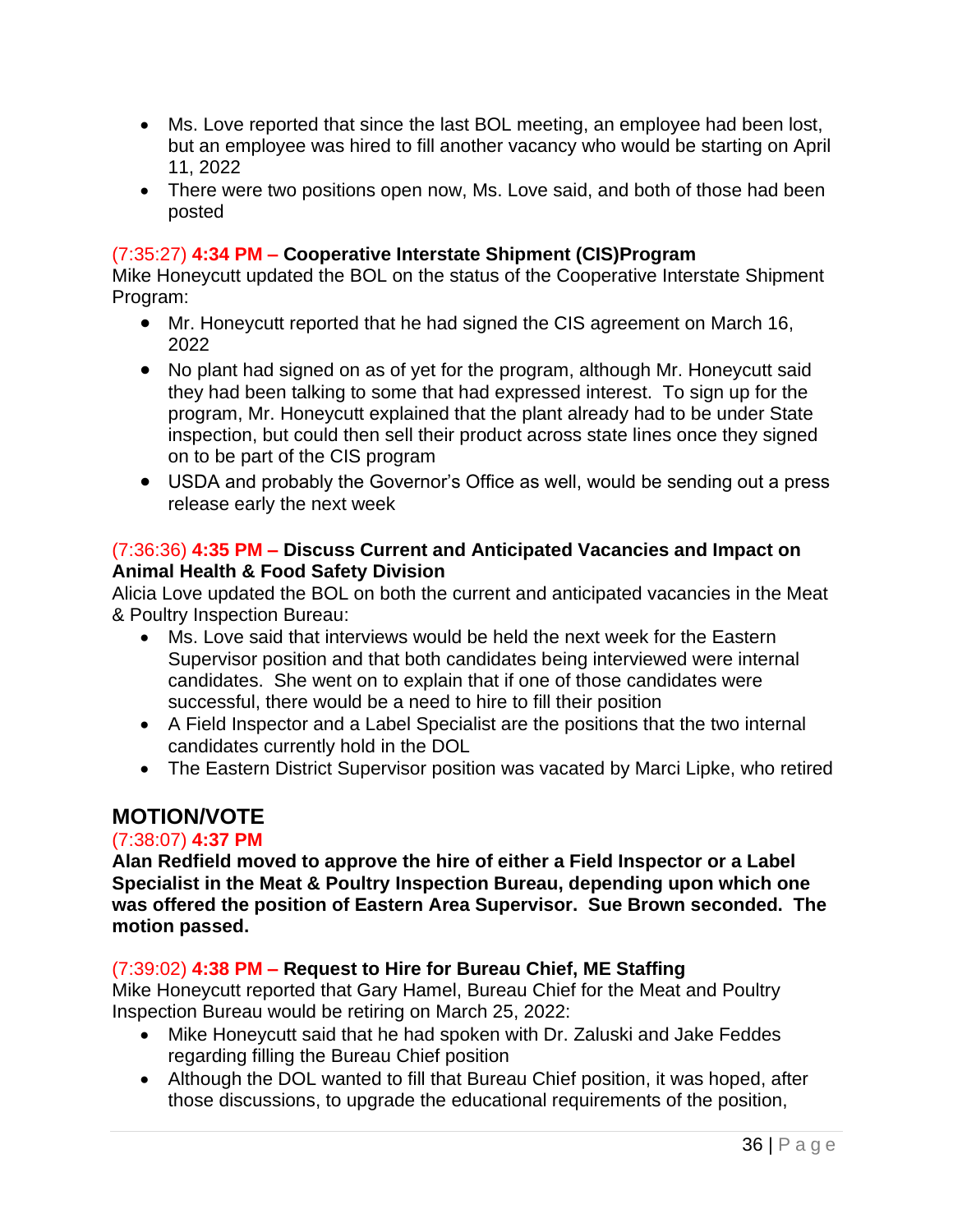having it be more a Food Safety Officer/Sanitarian type person with supervisory experience that could be a manager and a leader

- Also added to that Bureau Chief position discussion, was to combine the Meat & Poultry Inspection Bureau and the Milk & Egg Bureau into one Bureau, which would add five FTEs from the Milk & Egg Bureau to the 25 already in Meat & Poultry Inspection. The new Bureau Chief would be over all 30 FTEs
- Mr. Honeycutt said that if such a move was made, it would alleviate the need to hire a Supervisor and maybe open up room for another Inspector in the Milk area
- According to State government, Mike Honeycutt said that both Gary Hamel and Dan Turcotte were considered Regulatory Program Managers, although the DOL had their own titles
- It was explained that both the Milk & Egg Bureau and the Meat & Poultry Inspection Bureau were together at one point, but there were some people who did not get along and the two were separated

# **MOTION/VOTE**

## (7:46:05) **4:44 PM**

**Alan Redfield moved to combine the Milk & Egg Bureau and Meat & Poultry Inspection Bureau into one Bureau. Sue Brown seconded. The motion passed.**

- Mike Honeycutt explained that he didn't think the salary would be markedly different than it was now, but to attract a person, there might be a need to add more salary
- Mr. Honeycutt said that in his discussion with Dr. Zaluski and Jake Feddes about the Bureau Chief position, they felt there was a need for that person to go out to establishments around the state and build relationships with them. Nina Baucus said she would support that whoever was looked at to hire had actually done field work

# **MOTION/VOTE**

## (7:47:47) **4:46 PM**

**Sue Brown moved to hire a Bureau Chief for the combined Bureaus (Meat & Poultry Inspection Bureau/Milk & Egg Bureau) with a heightened education requirement. Ed Waldner seconded. The motion passed.** 

- Dr. Zaluski recognized Gary Hamel's contributions, especially in the Federal audits where he felt the level of performance of the establishments' crew and their ability to meet Federal guidelines had increased tremendously during Gary Hamel's time in the Bureau. Dr. Zaluski added that Mr. Hamel had gotten the DOL to the finish line on CIS and had really put his heart and soul into the Bureau Chief position for a number of years. He wished him well
- Gary Hamel thanked Marty for his kind words, thanked the BOL for their help and cooperation over his 11 years as Bureau Chief and thanked his high-quality staff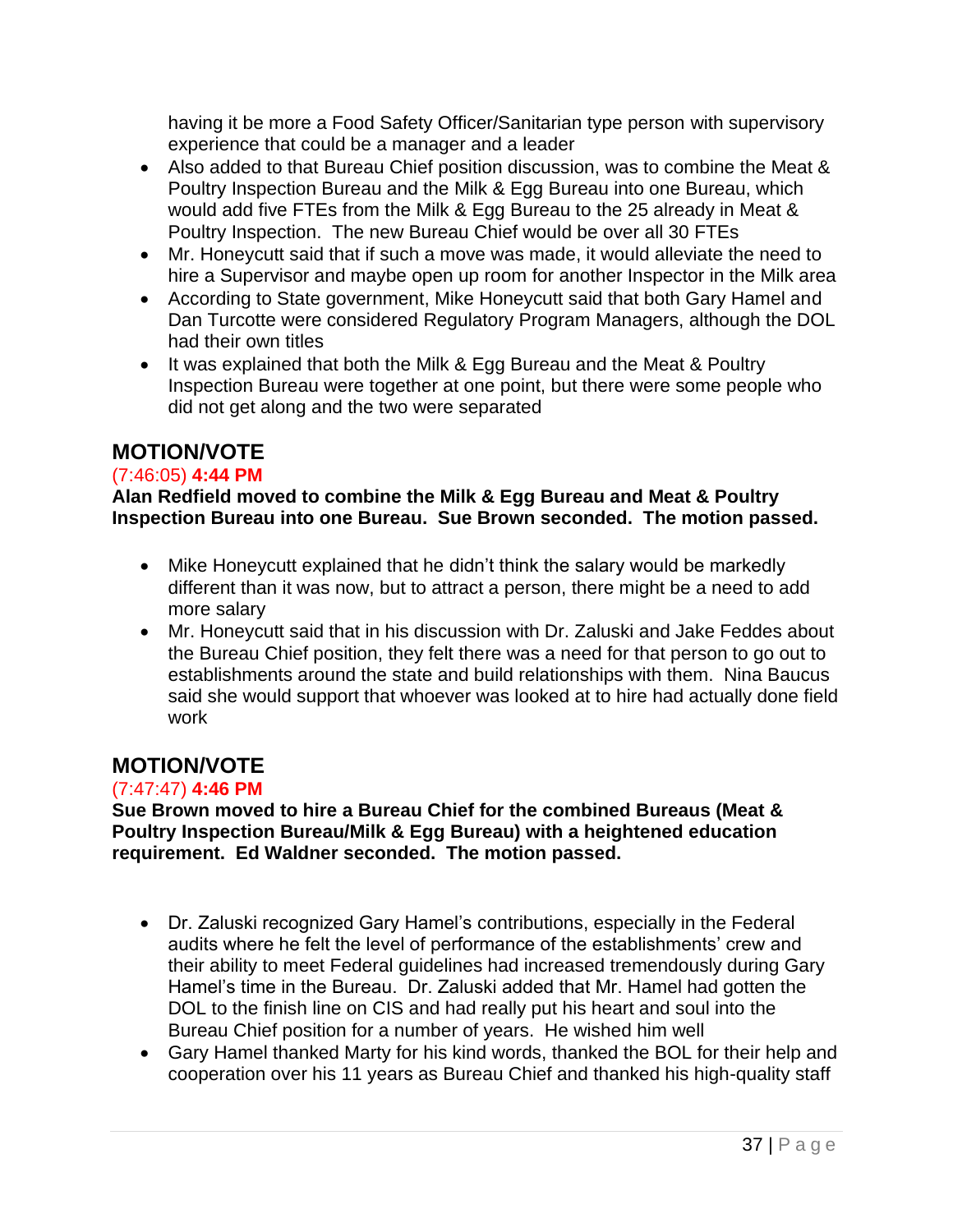• Nina Baucus, Ed Waldner and Sue Brown also extended their appreciation to Mr. Hamel, and said he had gotten the DOL through some pretty darn difficult times

#### (7:57:16) **4:46 PM – Communication Needed on Establishment Hours of Operation and Service Times**

Mike Honeycutt reported that there had been some establishments that had given the Bureau their hours of operation and when they expect the Bureau to show up and do inspection, but, on occasion, the Inspector showed up and the business was closed without notification to the Bureau:

- Mr. Honeycutt said that the above action had happened enough that the Bureau was going to have to send a letter making sure people understood the importance of sticking to those established hours or give notice to the Bureau about changes
- Mr. Honeycutt explained that if the action was something that continued and they didn't heed the Bureau's warnings, that establishment could be suspended
- Alicia Love explained that in discussing the issue with FSIS, they stated that they don't usually take regulatory action for the no-shows, if it was a waste of resources, they write a violation. Ms. Love said that approach would penalize the more rural establishments because of the special trip taken to get there and protect the establishments in more developed areas, and she felt that wasn't fair
- Ms. Love's suggestion was to re-evaluate their inspection schedule and possibly offer fewer days available to be inspected. Her hope was that once the reminder of the regulation was sent to all inspected establishments, perhaps the plants who had developed that habit would stop on their own accord
- Mike Honeycutt suggested that the Inspector hand deliver the reminder letter to the establishments they inspect

#### (8:05:47) **5:04 PM – BOL Discussion on the new MVDL**

After a question from the BOL regarding the new MVDL, Mike Honeycutt update the BOL on that issue:

- Mike Honeycutt said that the plan was to have a report at the next BOL meeting on the status of the new lab building. He did add, however, that the schedule for opening was still fall of 2024
- Mr. Honeycutt told the BOL that the addition of the Wool Lab had not been creating any additional complication. He added that he saw an email earlier in the day that siting was still being worked on with MSU because of the congestion on 19<sup>th</sup> street, and they may be looking at another site, further west on Garfield that would be away from the high traffic, 19<sup>th</sup> Street area
- Brian Simonson said that shovels should be in the ground 18 months back from October of 2024, which would be spring of 2023
- Regarding cost escalation, Mike Honeycutt said that they had calculated 4%-5%, but those had possibly gone up to 8%-10% or more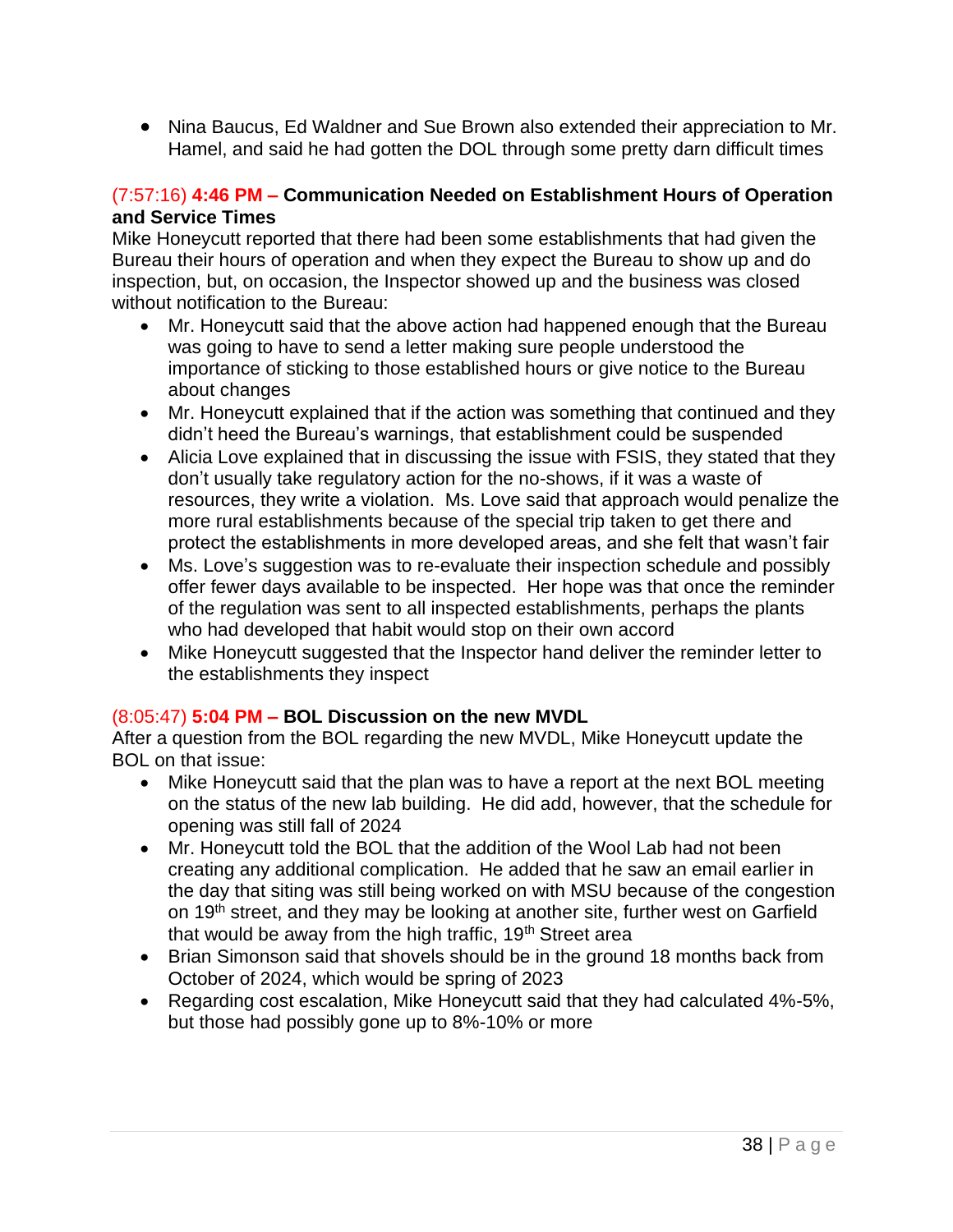# **CENTRALIZED SERVICES DIVISION REPORTS**

(8:10:13) **5:09 PM**

## (8:10:44) **5:09 PM– FISCAL BUREAU**

Brian Simonson, Deputy Executive Officer and Chief Financial Officer for the DOL introduced himself saying that Mike Honeycutt had taken 80% of his thunder, and so he only had 20% left

#### (8:10:44) **5:09 PM – Aerial Hunting**

Brian Simonson explained that the handout showed a combination of two harvest reports from aerial hunters, for 2021 that were due in January:

• Mr. Simonson reported that the 27 pilots had taken a total of 1,922 coyotes and one fox. He added that there were three less pilots than before, but, that the harvest numbers were comparable

## (8:10:44) **5:09 PM – Biennium Budget Timeline Highlights**

Brian Simonson reviewed the 2025 biennium budget timeline:

- Although Mr. Honeycutt had already covered much of the timeline, he explained that the calendar gave more detail as far as things significant to the DOL
- The first big deadline would be the agency legislation proposals and that would be a big focus for the April BOL meeting
- The May meeting, according to Mr. Simonson, should be going over EPP requests by each Division
- Mike Honeycutt explained that anything above and beyond the DOL's base budget would have to be approved by the BOL before it would be submitted to OBPP

## (8:14:09) **5:13 PM – Per Capita Fee Collections Update**

Brian Simonson said that there was no report for per capita in the packet due to lastminute changes:

- Mr. Simonson said that the DOR met with the Fiscal Bureau on Tuesday and had changed the per capita fee collection numbers
- Per capita fee reporters up to this point was 7,769, but 2,746 were not accounted for in that number due to paper reporting forms being submitted and those not being processed yet
- Mr. Simonson pointed out that if you added the 7,769 online reporters to the 2,746 paper form reporters, that would be a total of 10,515 reporters, a number that was 92.5% of the number in for last year's number, around 850 fewer
- During the meeting with DOR, Mr. Simonson said that the DOR was very apologetic about their over-estimation of thinking that the producers would be familiar with the Gentax system. They gave a couple reports of things they would be doing better next year for those online per capita reporters, understanding that this year did not go well, having to send out 1,500 paper reports to those who had problems with the online system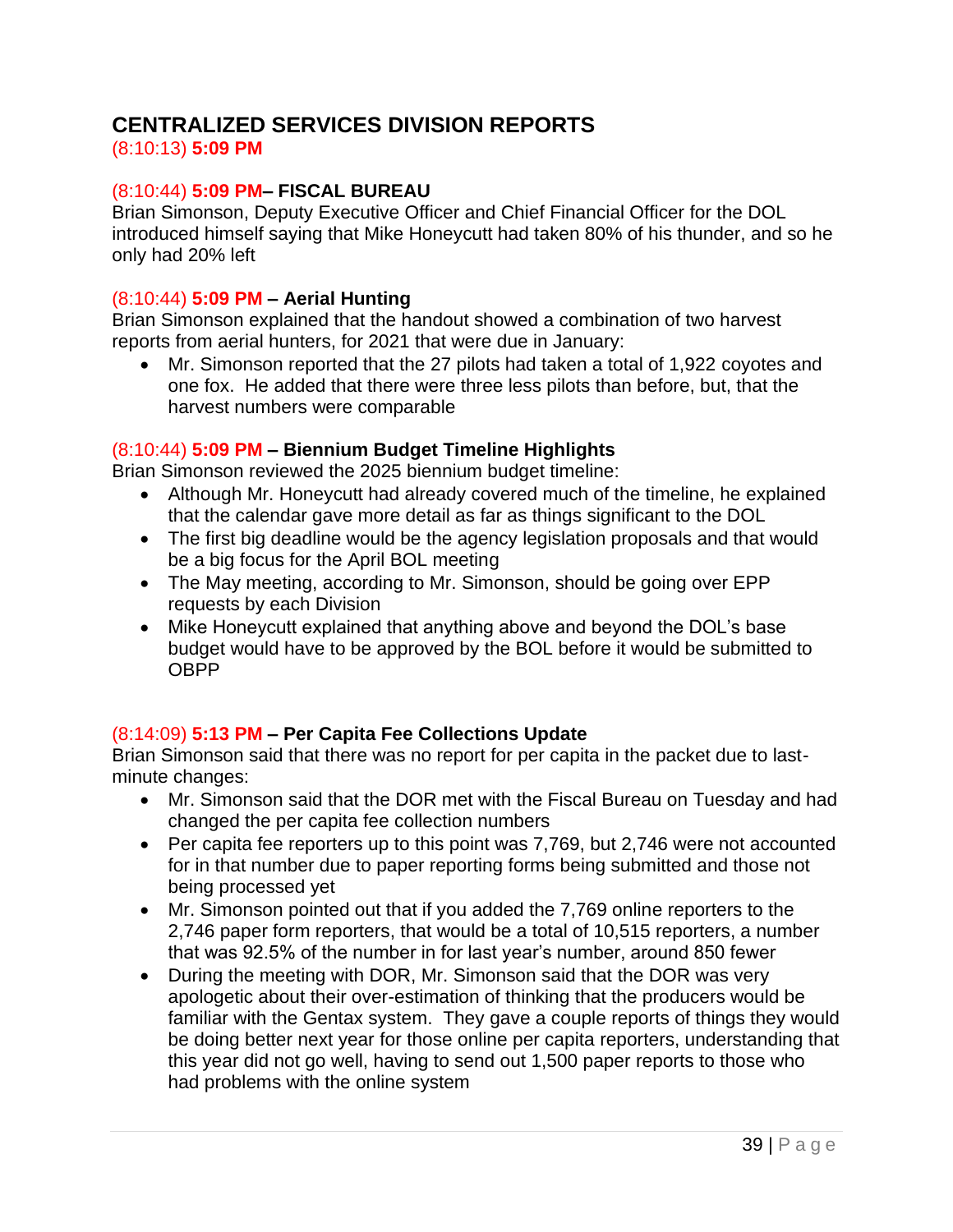• Mr. Simonson said that looking at amounts already paid for per capita, the amount was just 6% less than 2021's number, and said, even if someone sent a check and their information was still not in the database, the check had been deposited

## (8:21:14) **5:20 PM – February 28, 2022 State Special Revenue Report**

Brian Simonson updated the BOL on the State Special Revenue Report period ending February 28, 2022:

- There was a lot of difference between the December  $31<sup>st</sup>$  numbers and this period's numbers for New Brands and Transfers, which fell off the cliff, because whatever was taken in was going to be diverted for the next 10 years in this new 10-year cycle
- For Rerecord Brands, it was the opposite story because of the increase in cost to rerecord, and it was about a \$50,000 increase each month
- Field Inspections were down about \$19,000, showing \$16,000 for the year
- Market Inspections gained \$113,000 for the two-month period, showing \$319,677
- The Per Capita fee numbers show that the Dol was 86.6% of last year, which Mr. Simonson said were better than expected numbers
- Mr. Simonson said that Milk Inspection numbers were fine and that he thought the negative \$4,205 was reflective of a reduction in the industry
- Egg Grading showed a positive for the first time this fiscal year and had gained about \$4,000/month just from increased fees from the Feds
- The \$52,000 less for the fiscal year at the MVDL was a good reminder of how the previous year was overshot by quite a bit, but, according to Dr. Juda, the Virology testing was down, which could account for part of that reduction. Mike Honeycutt said that the reduction in testing was Brucellosis testing

## (8:25:30) **5:24 PM – March 2022 Through June 2022 Expenditure Projections**

Brian Simonson updated the BOL on Expenditure Projections for the period:

- Mr. Simonson said that the Federal Animal Health Disease Grant was \$156,000 more than it was in December, listed at \$87,200
	- o Mr. Simonson explained that it was an old grant that had started out with about \$35,000 and was from the HB2 budget. He said that each year, the DOL received the extra \$156,000 that was put into the budget
	- o Mike Honeycutt explained that it was the National Animal Health Lab Network (NAHLN) monies
- Personnel was showing \$22,887 in the hole, part of that being \$112,000 just in Brands payouts so far this year. There was also \$60,000 in overtime, a lot of that in Brands market activity and also because of a shortage of Meat Inspectors, which meant quite a bit of overtime recorded
- Mike Honeycutt reminded the BOL that there was a higher rate of vacancy savings in this budget that in the previous budget, going from 2% up to 5%
- Contracts were listed at \$121,667 and Rent was listed at \$144,787, Positive projections, according to Mr. Simonson that routinely were seen at this time of year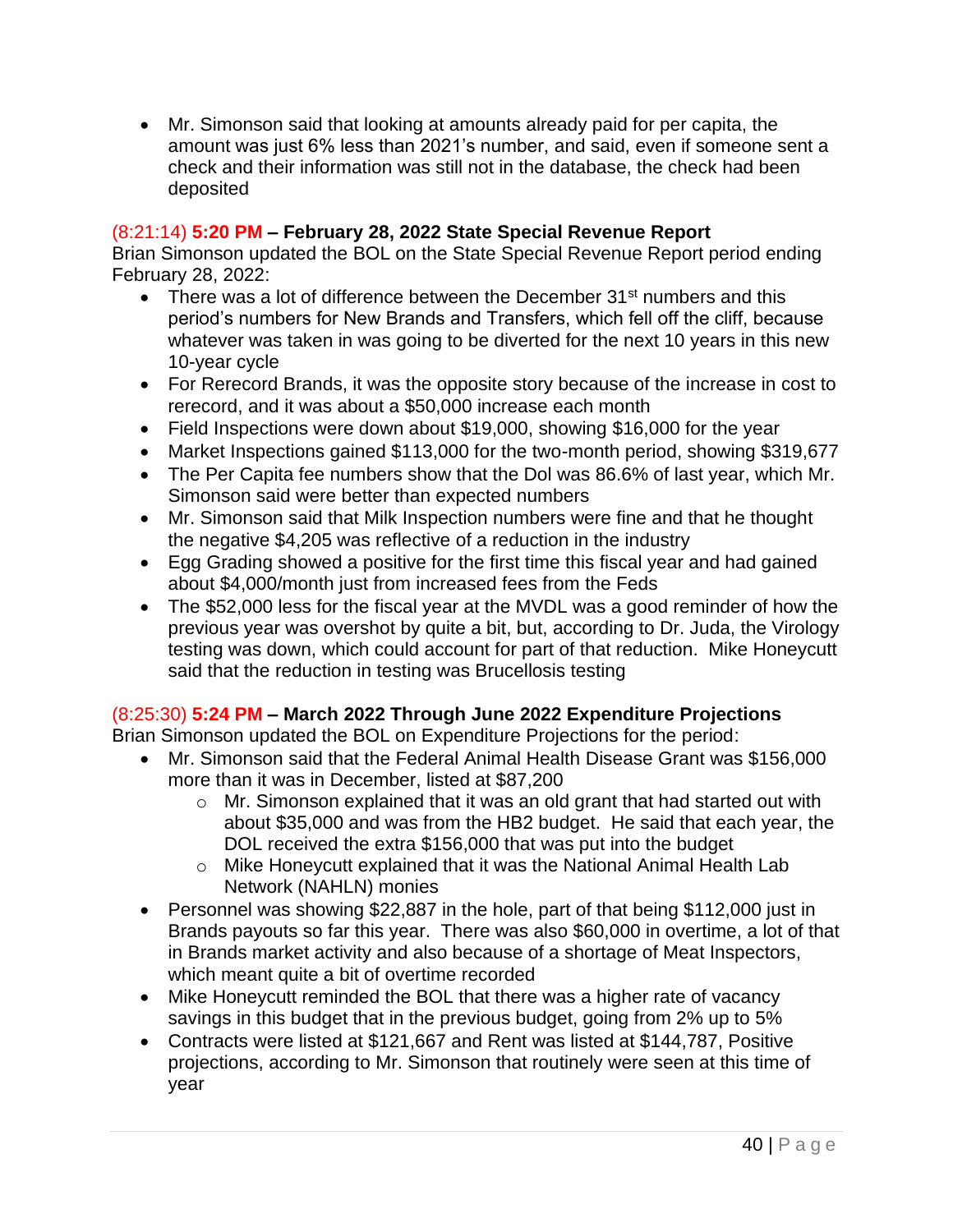- The \$109,000 in the hole in supplies was almost entirely lab supplies. Mr. Simonson explained that this had been experienced in the last couple of years as the Brucella lab test costs tripled
- Mr. Honeycutt explained that the MVDL was an Enterprise Fund which could budget amend funds if it received more revenue, and right now there's a \$1.19 million placeholder. And so, if the MVDL can get above that placeholder number then those funds can move that negative \$109,000 to zero
- As of February 28<sup>th</sup>, the DOL was about 60% through the fiscal year
- Other Expenses were nearly \$20,000. Mr. Simonson explained that if pro-card receipts were not received, they were charged to other expenses until those receipts came in and then they were divided into Travel, Contracts, etc.

## (8:34:25) **5:33 PM – February 28, 2022 Budget Status Report**

Brian Simson reported that in general fund, there was a projected deficit of \$93,000 listed, due, in the most part, to Meat & Poultry Inspection Bureau:

- Mr. Simonson said that Meat & Poultry Inspection Bureau was fighting an uphill battle with \$75,000 in vacancy savings and the personnel issues they had. He expected that number to hold true through the rest of the year and then something would need to be done about it at fiscal year end, but, there were resources for it
- Mr. Simonson said that it is projected for the DOL to be \$185,841 under authority, a relatively smaller number compared to the last several years
- Other things affecting the budget are Lab costs and supplies and the increased travel because of things being less restricted than during the COVID year
- Mike Honeycutt said to keep an eye on general fund, which was largely driven by Meat because there will probably need to be some work done there for them

# **COMMENTS FROM THE PUBLIC ON NON-AGENDA ITEMS/COMMENTS FROM PRODUCER ORGANIZATIONS**

#### (8:37:16) **5:36 PM**

Gene Curry said there was a gentleman in the audience that had some comments for the BOL:

- Ed McCauley from Boulder introduced himself. He said he was from a ranching operation in Boulder
- Mr. McCauley said that he had an issue with the Brands Department for close to a year and had filed a complaint with Mr. Wilfore, but that he didn't do anything. He said he filed an appeal to Mr. Honeycutt
- Mr. McCauley said he also spoke with Jake Feddes who advised him to file an appeal, but the State hadn't given him a response. He said Mr. Feddes said he could bring it before the BOL if nothing was done
- Mr. McCauley said that Jake Feddes had talked about the issue at a BOL meeting. The issue, according to Mr. McCauley, involved a horse that he said was stolen by the DOL without his knowing it and was sold even before they realized the horse was missing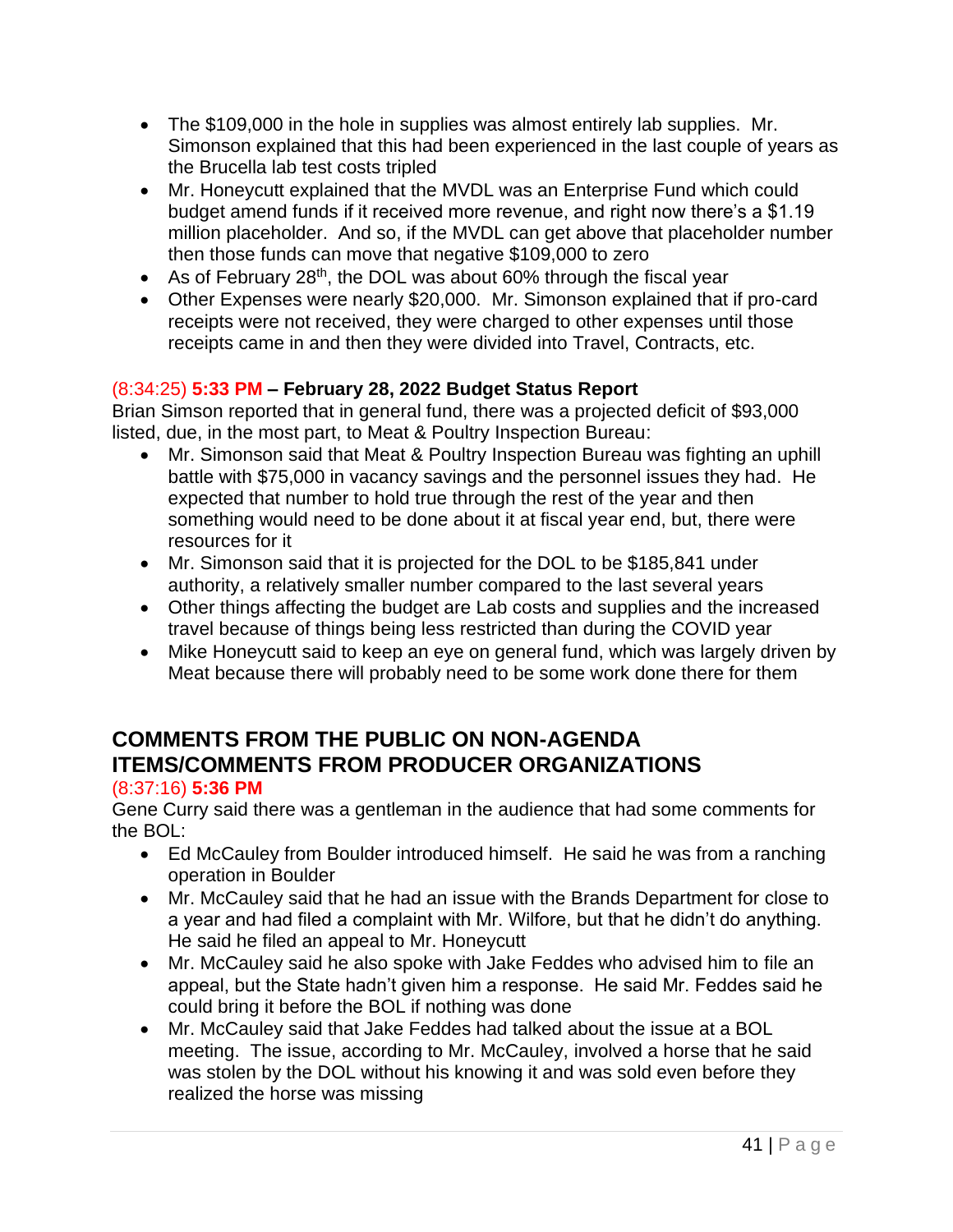- The people who bought the horse kept it from going to slaughter, Mr. McCauley said. He said the horse had a brand on it and a last name and the DOL said it was their horse. The people who had purchased the horse, Mr. McCauley said would eventually return the horse to him
- Mr. McCauley said the horse did not have the DOL brand on it and wanted to know if there were repercussions because they have a lot of money in brand fees and livestock fees and got nothing from the DOL but tough luck.
- Mr. McCauley said his appeal was to review what was outline in the letter and start following the estray laws and that if those laws would have been followed none of this would have happened.
- When Mr. Curry asked what Mr. McCauley wanted from the BOL. Mr. McCauley said that the person who bought the horse would have never had those vet bills if the Inspector would have done his job and he thought somebody needed to go. He said he thought that you have to have some clear direction from the Department of Brands that they're going to follow the laws as they had been enacted and were laid out so this doesn't happen again. He said people keep moving in and don't want to fence anything and they call the District Inspector and he's going to come out and put the horse up for sale without even looking at it so they need to be aware that nothing is taken from our fields.
- Mr. McCauley said that his horse was taken right out of the field and that estray laws clearly say that you contact, before they take possession of it, you contact reputable stockmen and free holders and that to his knowledge, none were contacted, let alone look at the brand
- Mr. McCauley said he did not think, personally that the brand was looked for. He said that he took a photo of it and sent it with his complaint to Mr. Wilfore in October and when the horse was turned back to him, the brand was very plain to see without being sheared, a hot-iron brand on the right front shoulder
- Mr. McCauley said he sent his appeal in the first part of February. Mike Honeycutt said he got it, but said that Mr. McCauley said he appealed the decision, but Mr. Honeycutt said, he doesn't even know what you expect the DOL to do
- Mr. McCauley said adding to the first one, he laid some stuff out and you just glossed over it and didn't give him anything. He said there had been no intention from the DOL that they were going to follow the law
- Mr. Curry said that the BOL would look at his letter and see if there was something they could to do rectify the issues.
- When the horse was found, Mr. Honeycutt said it was in a cattle guard. Mr. McCauley said there was a pasture next to them that was rented and whether the horse got in there or not, they were not saying. Mr. McCauley said they didn't go look for the horse until the second or third of December and that the DOL sold the horse on November 5<sup>th</sup>
- Mr. Honeycutt said to Mr. McCauley that there was an issue that the Brands staff did miss the brand. They picked the horse up and took it to the market. They did not brand it with the bar-one-bar DOL brand. The brand was discovered later by a farrier who was actually a DOL employee,when it was with the person who had purchased it at the market. Once the brand was discovered, Mr. McCauley was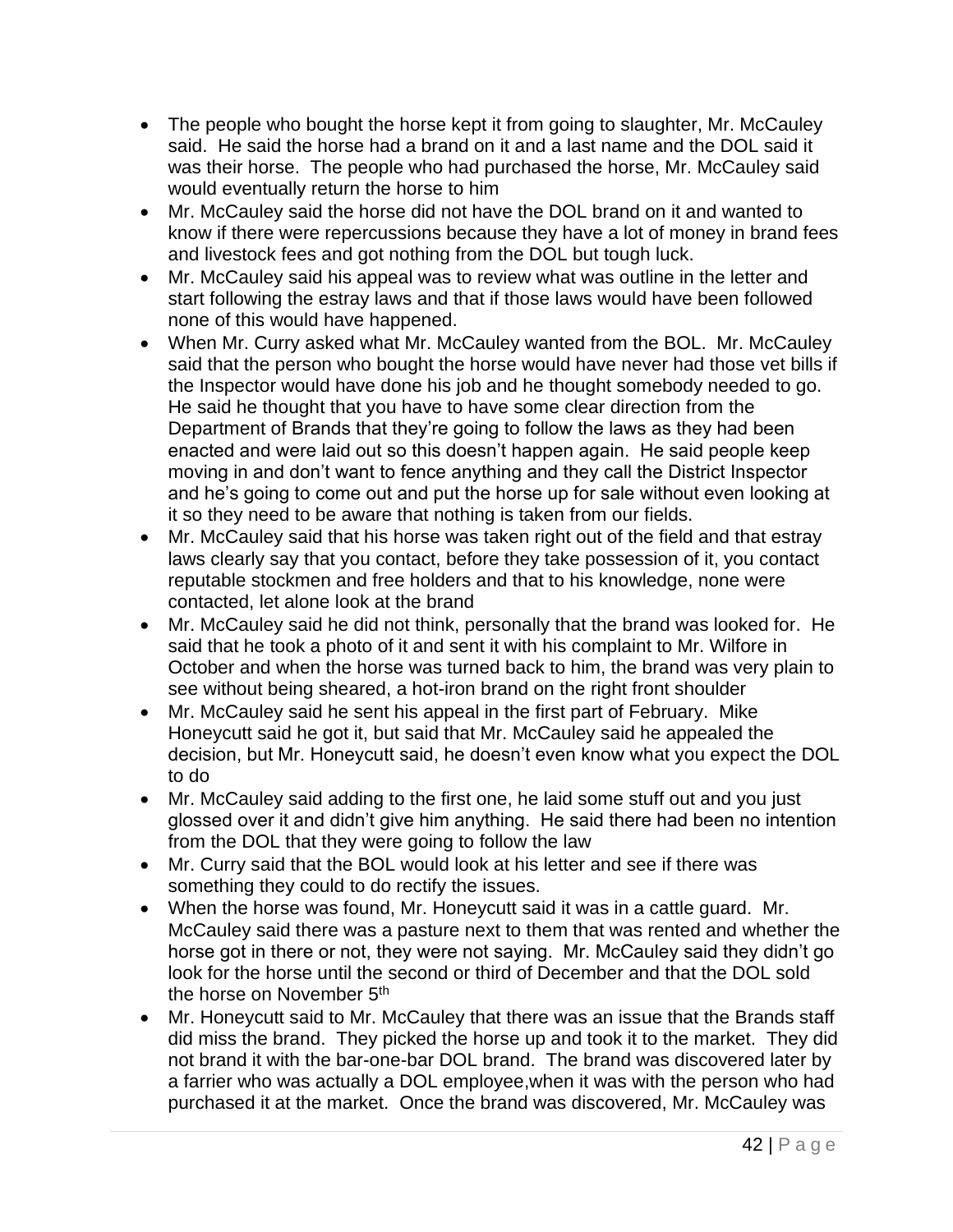contacted. Mr. Honeycutt said it went through an estray notice and the DOL had those documents and notifications. He believed that Mr. Wilfore had contacted them if there was restitution for the vet bills for the person who held onto the horse before it was sold, and so far, hadn't gotten a contact from that individual asking for restitution. Mr. Honeycutt requested that before Mr. McCauley would come back before the BOL, to consider what reasonable remedy he would expect, any damages, those would need to be documented so a decision could be made on that. Mr. Honeycutt said the person who owes the vet bills should be the person who needs to appeal. If there were damages and Mr. McCauley feels he should recoup from the DOL, that is what Mr. Honeycutt said he'd like to see in a request for appeal if that is what he expects us to do in that regard

- Mr. McCauley said the notice in the local paper was vague, and was a small one. He said the description didn't fit the horse and didn't put it in the same valley. He said it should have been posted in the sheriff's office and that it should not have been taken possession of until phone calls or contacts were made with stockholders, reputable stockholders in the area and that he thought they qualified for that and weren't contacted. He added that the Local Inspectors should have also been contacted and that the whole process was out of whack
- Mr. McCauley said the person who found the horse contacted the District Inspector, he thought it was October 15, , 2019 and that the DOL sold the horse on November 5, 2019. Mr. McCauley said he would pay for the part of the vet bill up until the DOL took possession, which he said was like \$430. He thought they were looking at \$1,500 to \$2,000 in vet bills left
- Mike Honeycutt reported that the horse was purchased for less than \$50

Gene Curry asked if there were any stakeholders left online who would like to comment:

- Rachel Prevost from Montana Farmers Union thanked the DOL staff for their work on the Cooperative Interstate Shipment Program and said that their membership was really excited about that expanded opportunity
- Rachel Cone from the Montana Farm Bureau said she wanted to echo what Rachel Prevost said regarding the CIS program and added that they, too, were excited and looking forward to seeing how it progressed

# **SET DATE FOR THE NEXT BOARD MEETING**

#### (8:57:29) **5:56 PM**

Gene Curry requested discussion on the best date for the next BOL meeting that he said would probably need to be scheduled for sometime late in April:

- Ed Waldner reported that the Pandemic Market Volatility Assessment Program passed through the Senate the previous Friday and that four states had been left out of receiving payments and he was wondering how they could get those payments
	- o Mike Honeycutt said he was not sure because the DOL had the Governor write a letter to Secretary Vilsack. He said that we would have to work through our Congressional delegation to make sure, but, he didn't know how they planned to distribute those funds and that if it was dealt with in the same way it was before, it would not be distributed to a State agency